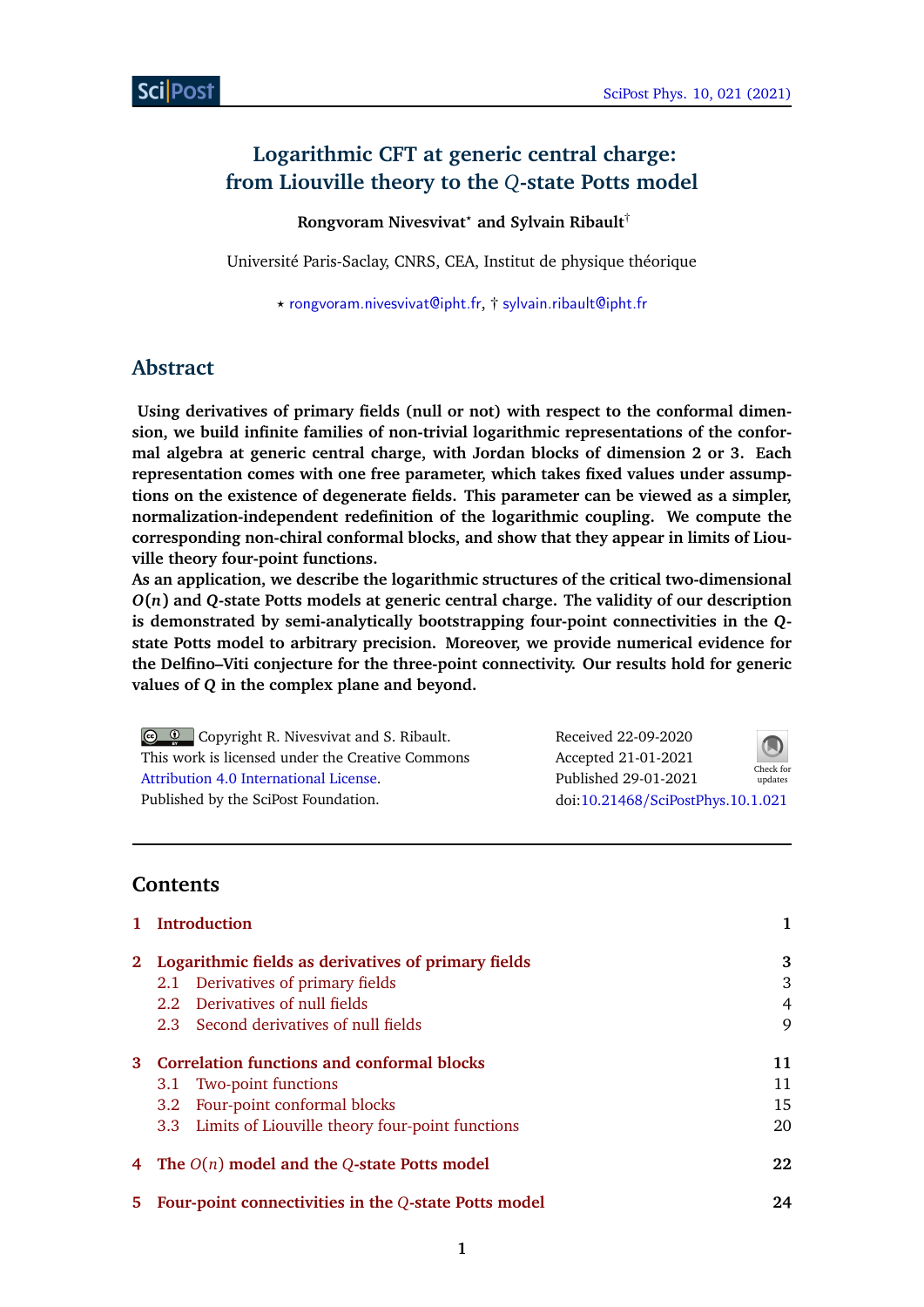|                                 |                  | 5.1 Logarithmic structures in four-point connectivities     | 24 |  |
|---------------------------------|------------------|-------------------------------------------------------------|----|--|
|                                 |                  | 5.2 Linear relations between four-point structure constants | 26 |  |
|                                 |                  | 5.3 Semi-analytic bootstrap                                 | 29 |  |
|                                 |                  | 5.4 The Delfino-Viti conjecture                             | 33 |  |
| <b>6</b> Conclusion and outlook |                  | 33                                                          |    |  |
|                                 | References<br>35 |                                                             |    |  |

# <span id="page-1-0"></span>**1 Introduction**

Following the lead of its non-logarithmic counterpart, the study of two-dimensional logarithmic CFT has led to a good understanding of chiral structures, in particular logarithmic representations and their fusion rules [[1](#page-34-1)]. However, powerful results on chiral logarithmic CFT are not always easy to translate into a good understanding of bulk logarithmic CFT. Bulk CFT involves coupling left- and right-moving chiral structures, and this coupling can be nontrivial [[2](#page-34-2)]. Then is it possible to study the bulk theory without starting from the chiral theory? We propose a positive answer to this question, in the case of CFTs based on the Virasoro algebra at generic central charge. This case is relatively simple algebraically, and it is motivated by the *O*(*n*) model and the *Q*-state Potts model. These models are known to be logarithmic at certain rational central charges, and have long been suspected of being logarithmic at generic central charge.

#### **Logarithmic fields as derivatives**

Of course, at any central charge and even in any dimension, we can obtain simple logarithmic fields by taking derivatives of primary fields with respect to the conformal dimension [[3,](#page-34-3)[4](#page-34-4)]. We will focus on the next simplest case, and build logarithmic fields from primary fields that have null vectors. Our main technical tool will still be derivatives with respect to the conformal dimension. Actually, we can not only differentiate, but also apply any linear operation: in particular, following [[5](#page-34-5)], we will linearly combine primary fields with descendant fields.

This approach is particularly effective for computing correlation functions and conformal blocks. Four-point conformal blocks need not be computed by summing over states in logarithmic representations: they can be obtained by combining standard conformal blocks for Verma modules. This will allow us to determine four-point conformal blocks for representations whose logarithmic features appear at arbitarily high level, and ultimately to compute connectivities in the Potts model to arbitrary precision.

#### **Constraints from degenerate fields**

Constructing logarithmic representations from derivative fields says nothing on the possible appearance of these representations in particular CFTs. However, the existence of degenerate fields in a CFT can imply the existence of logarithmic representations, and determine their structures [[6](#page-35-0)]. In the cases of the  $O(n)$  model and of the *Q*-state Potts model, this idea was recently used in [[7](#page-35-1)], although it was only worked out for a subset of logarithmic representations. We will follow this idea more systematically, and write a conjecture for the structures of all logarithmic representations in these models at generic central charge. (See Section [4.](#page-21-0))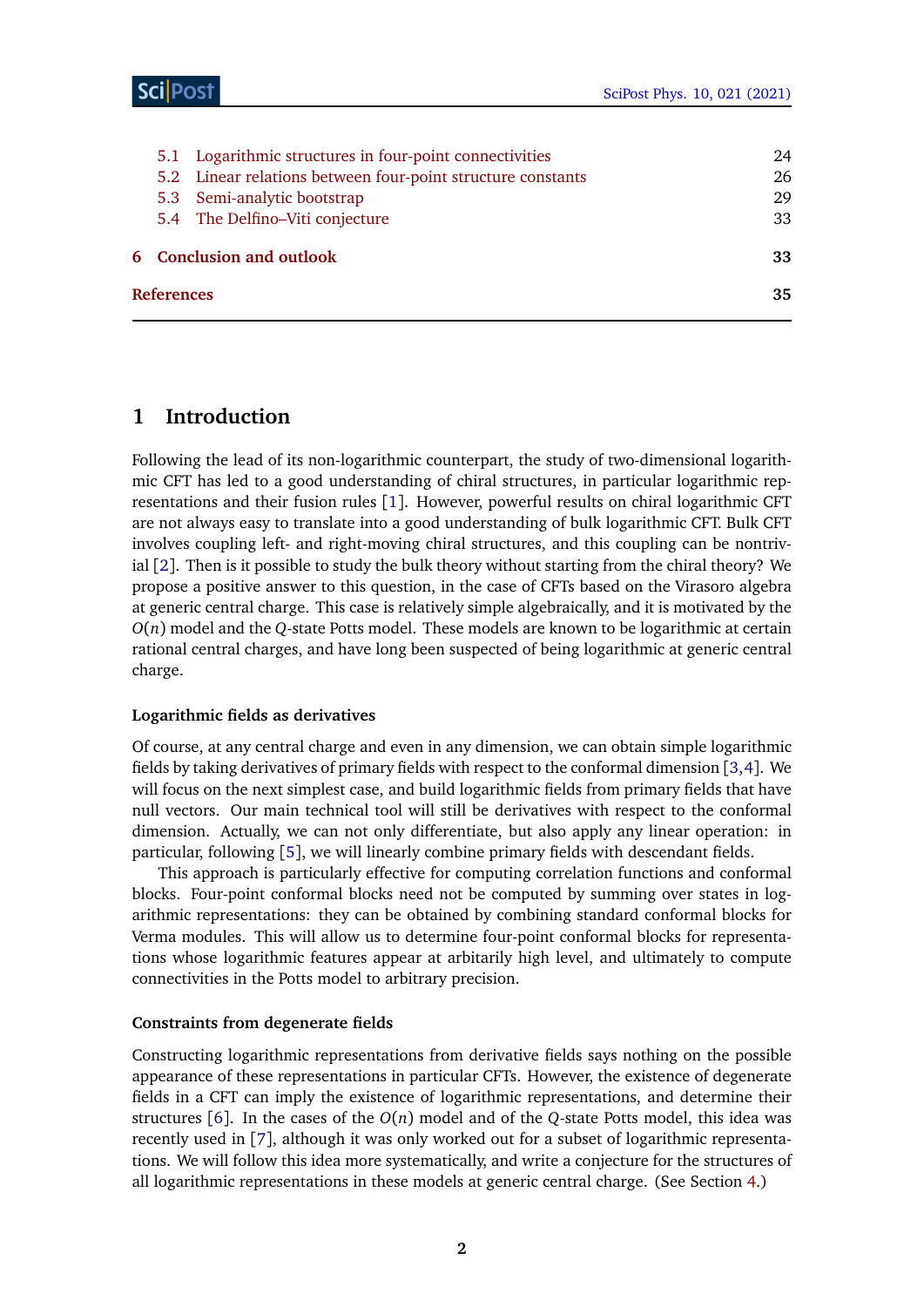The determination of the structures of logarithmic representations includes the determination of their parameters, sometimes called logarithmic couplings. We will find explicit expressions for these parameters, which not only hold at generic central charge, but also seem to make sense at rational central charge, as we will show in examples. (See Section [3.1.](#page-10-1))

#### **Bootstrapping connectivities**

Our logarithmic structures may seem somewhat speculative, as they rely on using derivative fields in theories with discrete spectrums, and assuming the existence of degenerate fields. In order to validate our techniques and assumptions, we will first show that our constructions make sense in the context of Liouville theory, whose continuous spectrum allows us to differentiate physical fields, and where degenerate fields are known to exist. (See Section [3.3.](#page-19-0)) Then we will bootstrap four-point connectivities in the *Q*-state Potts model. A recent attempt at bootstrapping these connectivities was broadly successful [[8](#page-35-2)], although its accuracy was limited by the presence of unknown logarithmic contributions. We will overcome this limitation, and solve crossing symmetry equations to a high accuracy. (See Section [5.](#page-24-0)) Our Python code for computing four-point connectivities is available at GitLab [[9](#page-35-3)].

According to forthcoming work by Grans-Samuelsson et al, predictions from the lattice discretization of the *Q*-state Potts model also seem to converge towards the same logarithmic structures [[10](#page-35-4)].

# <span id="page-2-0"></span>**2 Logarithmic fields as derivatives of primary fields**

Primary fields play a central role in conformal field theory, because they generate the simplest and most common representations of the conformal algebra: Verma modules and quotients thereof. In such representations, the dilation generator is diagonalizable. We will now investigate logarithmic representations, where by definition the dilation generator is not diagonalizable.

We will build logarithmic representations from derivatives of primary fields with respect to the conformal dimension. This approach is technically convenient, because it allows us to easily compute correlation functions, conformal blocks and operator product expansions: since these objects are solutions of linear Ward identities, their derivatives are solutions as well. In two dimensions, this approach has the added advantage of guaranteeing the singlevaluedness of correlation functions: if we separately studied left- and right-moving fields and representations, we would face the additional problem of combining them in a single-valued way, in other words of building bulk CFT from chiral CFT.

From the derivative of a primary field, we build a logarithmic representation whose structure depends on the primary field's properties. We will first focus on the simplest case of a non-degenerate primary field, i.e. a primary field that generates an irreducible Verma module. This case is well-known [[3](#page-34-3)], and has even been investigated in higher-dimensional CFT [[4](#page-34-4)]. We will then move on to the case where a null vector  $(= a \text{ singular vector})$  is present. This case has already been investigated in two dimensions [[11](#page-35-5)] and higher dimensions [[12](#page-35-6)]. Things cannot get more complicated at generic central charge, as representations with several null vectors only appear at rational central charge.

The novelty in our approach therefore comes neither from the derivative field techniques, nor from the algebraic structures of logarithmic representations, but from the combination of these two elements. Namely, we will use derivative field techniques for determining the parameters of logarithmic representations, under assumptions on the existence of degenerate fields. Moreover, our definition of these parameters will allow us to bypass the awfully pedestrian calculations that sometimes appear in the literature, and to determine these parameters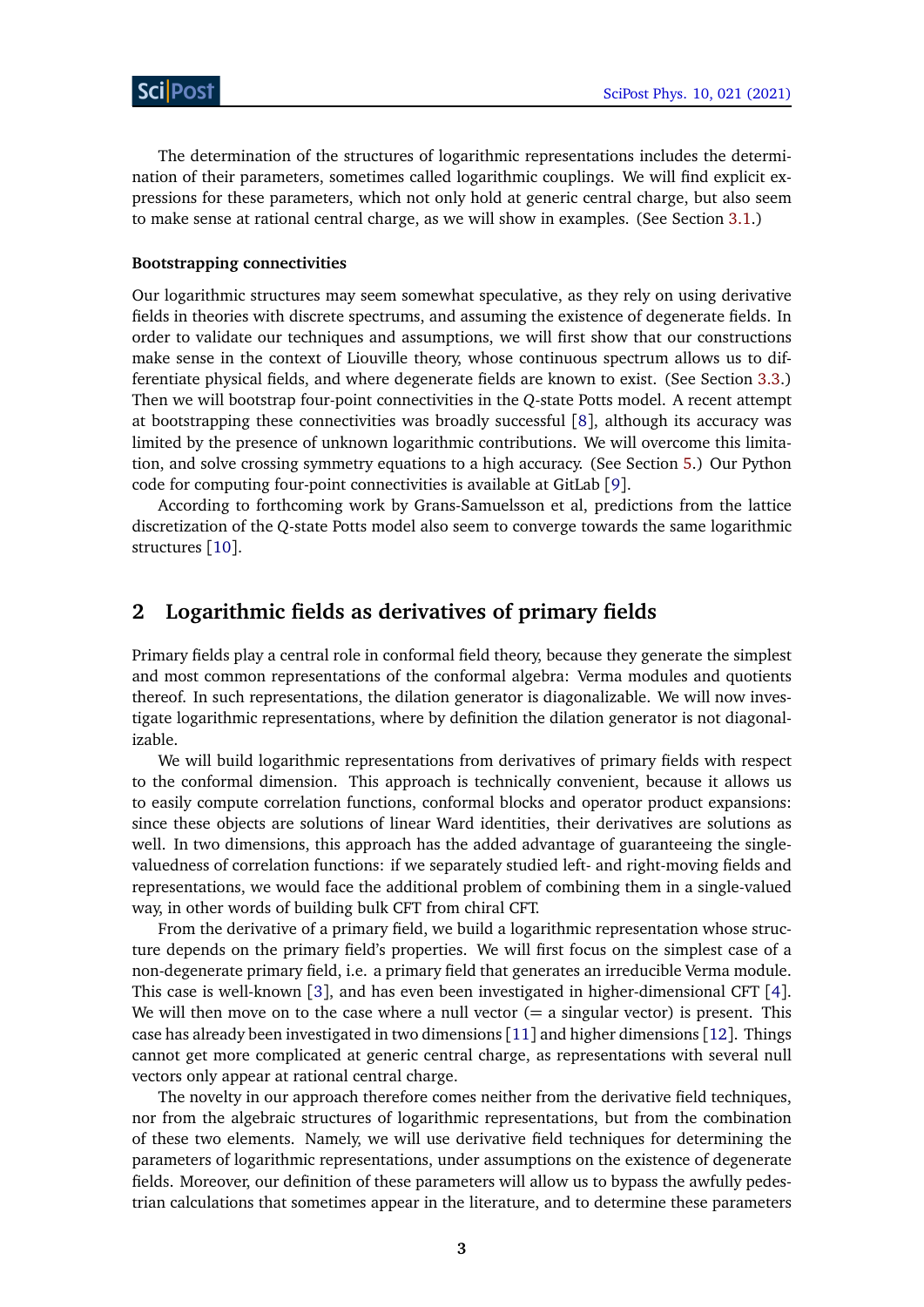in the presence of null fields with arbitrary levels.

#### <span id="page-3-0"></span>**2.1 Derivatives of primary fields**

#### **Jordan blocks from derivatives**

Let us start with a primary field *V<sup>∆</sup>* with the conformal dimension *∆*. By definition, this is a field on which the dilation generator  $L_0$  and annihilation modes  $L_{m>0}$  act as

$$
L_0 V_\Delta = \Delta V_\Delta \,,\tag{2.1}
$$

$$
L_{m>0}V_{\Delta}=0\ .\tag{2.2}
$$

Our notations for the symmetry generators *L<sup>m</sup>* come from the Virasoro algebra which is relevant to the two-dimensional case. Let us take *∆*-derivatives of these equations, while considering the operators *L*<sup>0</sup> , *Lm>*<sup>0</sup> as *∆*-independent. Let

$$
\hat{V}_{\Delta} = \left[\frac{1}{n!}V_{\Delta}^{(n)}, \cdots, \frac{1}{2}V_{\Delta}^{\prime\prime}, V_{\Delta}^{\prime}, V_{\Delta}\right]^{T}
$$
\n(2.3)

be the vector of derivatives of  $V_\Delta$  up to  $V_\Delta^{(n)}$ . We then have

<span id="page-3-3"></span>
$$
\hat{L}_0 \hat{V}_\Delta = \hat{\Delta} \hat{V}_\Delta \,, \tag{2.4}
$$

<span id="page-3-2"></span><span id="page-3-1"></span>
$$
\hat{L}_{m>0}\hat{V}_{\Delta}=0\,,\tag{2.5}
$$

where  $\hat{L}_m$  is the diagonal matrix with  $L_m$  on the diagonal, and we introduce

$$
\hat{\Delta} = \begin{bmatrix} \Delta & 1 & 0 & \cdots & 0 \\ 0 & \Delta & 1 & \ddots & 0 \\ 0 & 0 & \Delta & \ddots & 0 \\ \vdots & \ddots & \ddots & \ddots & 1 \\ 0 & 0 & 0 & 0 & \Delta \end{bmatrix} .
$$
 (2.6)

This describes a Jordan block of dimension  $n + 1$ .

The primary field *V<sup>∆</sup>* is defined up to a *∆*-dependent normalization factor, and this leads to ambiguities in the definition of  $V'_{\lambda}$ *∆* too:

$$
V_{\Delta} \to \lambda(\Delta)V_{\Delta} \quad \Longrightarrow \quad V_{\Delta}' \to \lambda(\Delta)V_{\Delta}' + \lambda'(\Delta)V_{\Delta} \ . \tag{2.7}
$$

More generally, in the module generated by  $V_{\Delta}^{(n)}$ , this change of normalization leads to a change of bases that preserves the action of  $L_0$ . A change of bases is not a change of structure, and the module has no free parameters.

#### **Two-dimensional case: diagonal primary fields**

In two dimensions, the conformal algebra factorizes into a product of two Virasoro algebras, called left-moving and right-moving. A field that is primary for both Virasoro algebras is characterized by a left-moving and a right-moving conformal dimensions called  $\Delta$  and  $\bar{\Delta}$ . Singlevaluedness of correlation functions on the sphere requires  $\Delta-\bar{\Delta}\in \frac{1}{2}\mathbb{Z}$ . (See [[13](#page-35-7)] for a review.) The simplest way to fulfil this constraint is to consider diagonal fields, i.e. fields with  $\Delta = \Delta$ .

There are known conformal field theories, such as Liouville theory, that involve diagonal primary fields whose dimensions can vary continuously. This encourages us to consider derivatives of diagonal primary fields. On the other hand, we do not know of any theory that would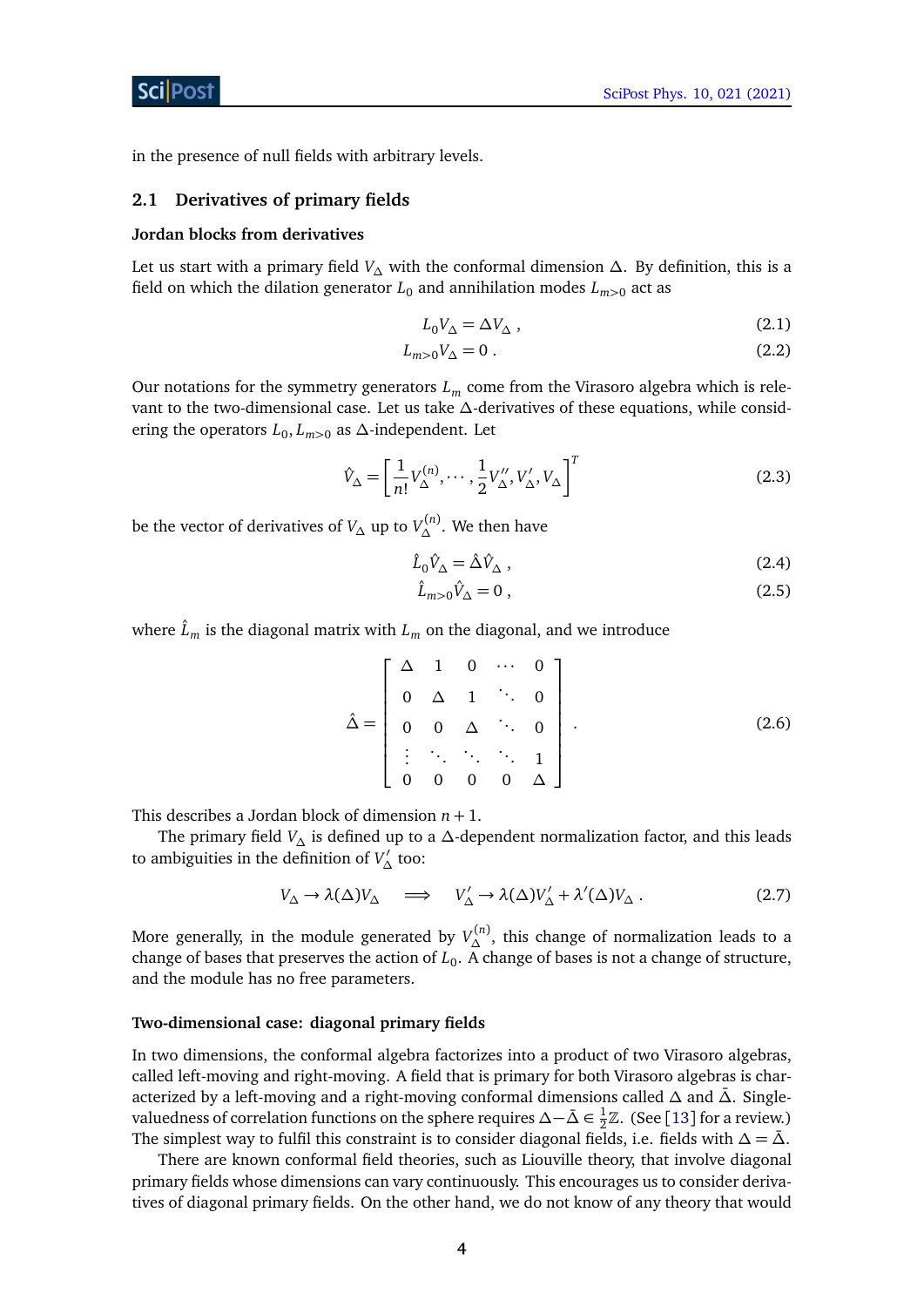

involve non-diagonal primary fields with continuously varying dimensions. We will therefore refrain from building logarithmic representations from derivatives of non-diagonal primary fields.

From now on, *V<sup>∆</sup>* will denote a diagonal primary field whose left and right dimensions are both *∆*. Then the derivative field *V* 0 *∆* obeys

<span id="page-4-1"></span>
$$
L_0 V'_{\Delta} = \bar{L}_0 V'_{\Delta} = \Delta V'_{\Delta} + V_{\Delta} \tag{2.8}
$$

It follows that the representation generated by  $V'_{\Delta}$  cannot be factorizable. To prove this, let us  $\alpha$  bolows that the representation generated by  $v_{\Delta}$  cannot concentrate on the two-dimensional subspace Span $(V_{\Delta}, V_{\Delta}')$ *∆* ), which we view as a representation of the subalgebra  $\text{Span}(L_0, \bar{L}_0)$ . If this subspace could be factorized as a tensor product of representations of  $L_0$  and  $\bar{L}_0$ , one of the two factors would have dimension one, and  $V'_\Delta$  would be an eigenvector of either  $L_0$  or  $\bar{L}_0$ .

### <span id="page-4-0"></span>**2.2 Derivatives of null fields**

#### **Null fields**

Let us rewrite the central charge *c* in terms of a coupling constant  $\beta$ , and the conformal dimension *∆* in terms of a momentum *P*:

$$
c = 1 - 6\left(\beta - \frac{1}{\beta}\right)^2 \quad , \quad \Delta = \frac{c - 1}{24} + P^2 \,. \tag{2.9}
$$

The condition that the Verma module V*<sup>∆</sup>* with the conformal dimension *∆* has a null vector is

$$
\mathcal{V}_{\Delta} \text{ has a null vector} \iff \Delta \in \left\{ \Delta_{(r,s)} \right\}_{r,s \in \mathbb{N}^*}, \tag{2.10}
$$

where the degenerate dimensions  $\Delta_{(r,s)}$  correspond to the momentums

<span id="page-4-5"></span><span id="page-4-4"></span><span id="page-4-3"></span>
$$
P_{(r,s)} = \frac{1}{2} \left( \beta r - \beta^{-1} s \right) \,. \tag{2.11}
$$

We will use the notation  $V_{(r,s)} = V_{\Delta_{(r,s)}}$  for a diagonal primary field of dimension  $\Delta_{(r,s)}$ . Let us write the null fields in the corresponding Verma module as  $\mathcal{L}V_{(r,s)} = \mathcal{L}_{(r,s)}V_{(r,s)}$ , where  $\mathcal{L}_{(r,s)}$  is a creation operator. For example,  $\mathcal{L}_{(1,1)} = L_{-1}$  and  $\mathcal{L}_{(2,1)} = L_{-1}^2 - \beta^2 L_{-2}$ . The same primary field also has a right-moving null descendant  $\bar{\mathcal{L}}V_{(r,s)}.$  Then  $\mathcal{L}\bar{\mathcal{L}}V_{(r,s)}$  is a diagonal primary field of dimension *∆*(*r*,−*s*) , and we make the identification

<span id="page-4-2"></span>
$$
V_{(r,-s)} = \mathcal{L}\bar{\mathcal{L}}V_{(r,s)}\,. \tag{2.12}
$$

Null fields can consistently be set to zero, and they do vanish in CFTs such as minimal models. However they do not have to vanish, and we assume that our null fields do not vanish, in  $\text{particular } \mathcal{L} \bar{\mathcal{L}} V_{(r,s)} \neq 0.$  We plot the four primary fields  $V_{(r,s)}, \mathcal{L} V_{(r,s)}, \bar{\mathcal{L}} V_{(r,s)}, V_{(r,-s)}$  according to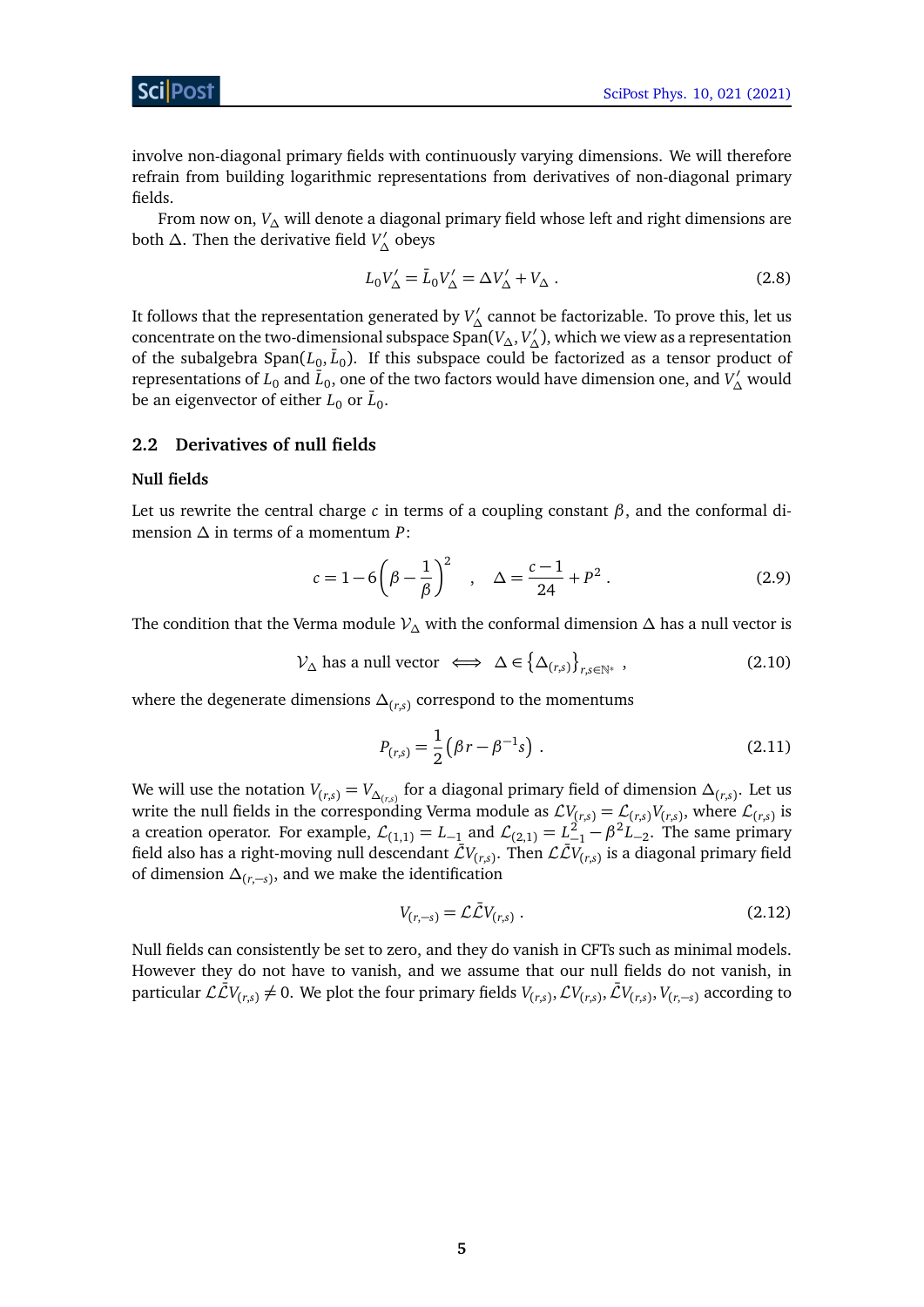their left and right conformal dimensions:



#### **Combinations of derivatives**

We have considered a representation that contains two diagonal primary fields, namely  $V_{(r,s)}$ and *V*<sub>(*r*,−*s*)</sub>. From their derivatives *V*<sup> $\prime$ </sup><sub>(*i*</sub>  $\binom{r}{r,s}$  or  $V'_{(s)}$ (*r*,−*s*) , we could generate logarithmic representations that would not differ much from the representations from Section [2.1.](#page-3-0) To build something new, we introduce the linear combination

<span id="page-5-1"></span>
$$
W_{(r,s)}^{\kappa} = (1 - \kappa)V'_{(r,-s)} + \kappa \mathcal{L}\bar{\mathcal{L}}V'_{(r,s)}\tag{2.14}
$$

We call  $W_{(r,s)}^{\kappa}$  the representation of the product of two Virasoro algebras that is generated by the field  $W_{(r,s)}^{k}$ . We have fixed the sum of the coefficients to one by a choice of normalization, but  $\kappa$  is a normalization-independent parameter of the representation.

Let us investigate the properties of the representation  $\mathcal{W}^{\kappa}_{(r,s)}.$  We first compute

$$
\left(L_0 - \Delta_{(r,-s)}\right) W_{(r,s)}^{\kappa} = \left(\bar{L}_0 - \Delta_{(r,-s)}\right) W_{(r,s)}^{\kappa} = V_{(r,-s)}\,,\tag{2.15}
$$

where we used the equations [\(2.8\)](#page-4-1) and [\(2.12\)](#page-4-2). This shows that the representation  $W^{\kappa}_{(r,s)}$  is logarithmic for any finite value of  $\kappa$ . On the other hand,  $W_{(r,s)}^{\infty}$  is an eigenvector of  $L_0$ , and generates a non-logarithmic representation.

For any creation operator L, annihilation operator A, and conformal dimension *∆*, let us define a *∆*-dependent creation operator [[A,L]](*∆*) by

<span id="page-5-2"></span>
$$
\mathcal{ALV}_{\Delta} = [[\mathcal{A}, \mathcal{L}]](\Delta)V_{\Delta} . \tag{2.16}
$$

For example,  $[[L_1, L_{-1}^2]](\Delta) = (4\Delta + 2)L_{-1}$ . Then  $[[A, \mathcal{L}]](\Delta)$  depends polynomially on  $\Delta$ . Let us now focus on the case  $\mathcal{L} = \mathcal{L}_{(r,s)}$ . Since  $\mathcal{ALV}_{(r,s)} = 0$ , we have

<span id="page-5-0"></span>
$$
[[\mathcal{A}, \mathcal{L}_{(r,s)}]](\Delta_{(r,s)}) = 0.
$$
\n(2.17)

Differentiating with respect to *∆*, we then find

$$
\mathcal{ALV}'_{(r,s)} = [[\mathcal{A}, \mathcal{L}_{(r,s)}]]'(\Delta_{(r,s)})V_{(r,s)}.
$$
\n(2.18)

Therefore, the action of an annihilation operator on the field  $W^{\kappa}_{(r,s)}$  is

$$
\mathcal{A}W_{(r,s)}^{\kappa} = \kappa \big[ [\mathcal{A}, \mathcal{L}_{(r,s)}] \big]^{'} (\Delta_{(r,s)}) \bar{\mathcal{L}} V_{(r,s)} . \tag{2.19}
$$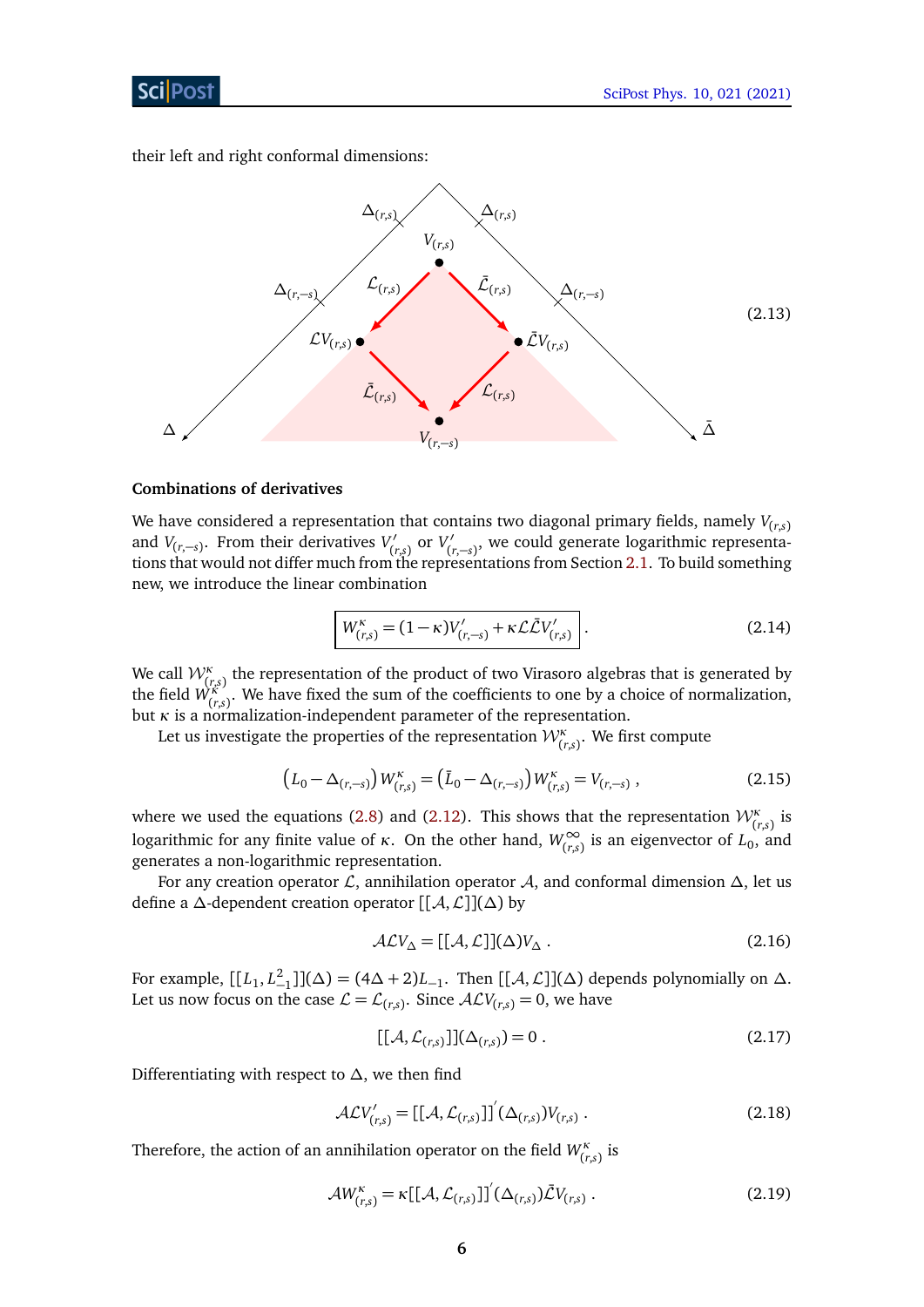Let us consider the special case where A is an annihilation operator of degree *rs*, which we now denote  $\mathcal{D}$ : for example,  $\mathcal{D} = L_1^{rs}$ . The operator  $[[\mathcal{D}, \mathcal{L}_{(r,s)}]](\Delta)$  is actually proportional to the identity, and we treat it as a number, not an operator. As a polynomial in *∆*, it has a zero at *∆* = *∆*(*r*,*s*) , and this zero is simple if the central charge is generic. Applying D to the field  $W^{\kappa}_{(r,s)}$ , we climb back to the primary fields  $\mathcal{L}V_{(r,s)}$  and  $\bar{\mathcal{L}}V_{(r,s)}$ . For simplicity, we now assume that  $\mathcal D$  is normalized such that

<span id="page-6-3"></span><span id="page-6-0"></span>
$$
[[\mathcal{D}, \mathcal{L}_{(r,s)}]]'(\Delta_{(r,s)}) = 1.
$$
\n(2.20)

We then have

$$
\mathcal{D}W_{(r,s)}^{\kappa} = \kappa \bar{\mathcal{L}}V_{(r,s)} \quad , \quad \bar{\mathcal{D}}W_{(r,s)}^{\kappa} = \kappa \mathcal{L}V_{(r,s)} \,. \tag{2.21}
$$

We deduce closed equations for *W<sup>κ</sup>* (*r*,*s*) ,

$$
\mathcal{L}_{(r,s)} \mathcal{D} W_{(r,s)}^{\kappa} = \bar{\mathcal{L}}_{(r,s)} \bar{\mathcal{D}} W_{(r,s)}^{\kappa} = \kappa \left( L_0 - \Delta_{(r,-s)} \right) W_{(r,s)}^{\kappa} = \kappa \left( \bar{L}_0 - \Delta_{(r,-s)} \right) W_{(r,s)}^{\kappa} \tag{2.22}
$$

We can also rewrite Eq. [\(2.19\)](#page-5-0) as a closed equation,

<span id="page-6-4"></span><span id="page-6-1"></span>
$$
\mathcal{A}W_{(r,s)}^{\kappa} = [[\mathcal{A}, \mathcal{L}_{(r,s)}]]^{'}(\Delta_{(r,s)}) \mathcal{D}W_{(r,s)}^{\kappa}.
$$
\n(2.23)

Let us plot the resulting representation  $W^{\kappa}_{(r,s)}$ , with black dots for primary fields, and a blue circle for  $W^{\kappa}_{(r,s)}$ :



Although the diagonal primary field  $V_{(r,s)}$  does not belong to  $\mathcal{W}_{(r,s)}^{\kappa}$ , we use the notations  $\mathcal{L}V_{(r,s)}, \bar{\mathcal{L}}V_{(r,s)}$  for two non-diagonal primary fields that do. The subrepresentation that they generate can be built by joining the Verma modules generated by each field along their common submodule, which is generated by the diagonal primary field *V*(*r*,−*s*) :

$$
\frac{\mathcal{V}_{(r,s)} \otimes \bar{\mathcal{V}}_{(r,-s)} \oplus \mathcal{V}_{(r,-s)} \otimes \bar{\mathcal{V}}_{(r,s)}}{\mathcal{V}_{(r,-s)} \otimes \bar{\mathcal{V}}_{(r,-s)}} \subset \mathcal{W}_{(r,s)}^{\kappa}.
$$
\n(2.25)

Finally, let us show that the parameter *κ* uniquely characterizes the representation  $W_{(r,s)}^{\kappa}$ , and is normalization-independent. Given the representation  $W^k_{(r,s)}$ , we first have to find the field  $W_{(r,s)}^{\kappa}$ . From its definition [\(2.14\)](#page-5-1) as a derivative field, we already know that this field is not quite unique, as we can perform a change of field normalization [\(2.7\)](#page-3-1) that is compatible with Eq. [\(2.12\)](#page-4-2), i.e.

<span id="page-6-5"></span><span id="page-6-2"></span>
$$
\lambda(\Delta_{(r,s)}) = \lambda(\Delta_{(r,-s)}) \,. \tag{2.26}
$$

Under such a change of field normalization, the field  $W_{(r,s)}^{\kappa}$  behaves as

$$
W_{(r,s)}^{\kappa} \to \lambda(\Delta_{(r,s)})W_{(r,s)}^{\kappa} + \left[ (1-\kappa)\lambda'(\Delta_{(r,-s)}) + \kappa\lambda'(\Delta_{(r,s)}) \right] V_{(r,-s)}, \tag{2.27}
$$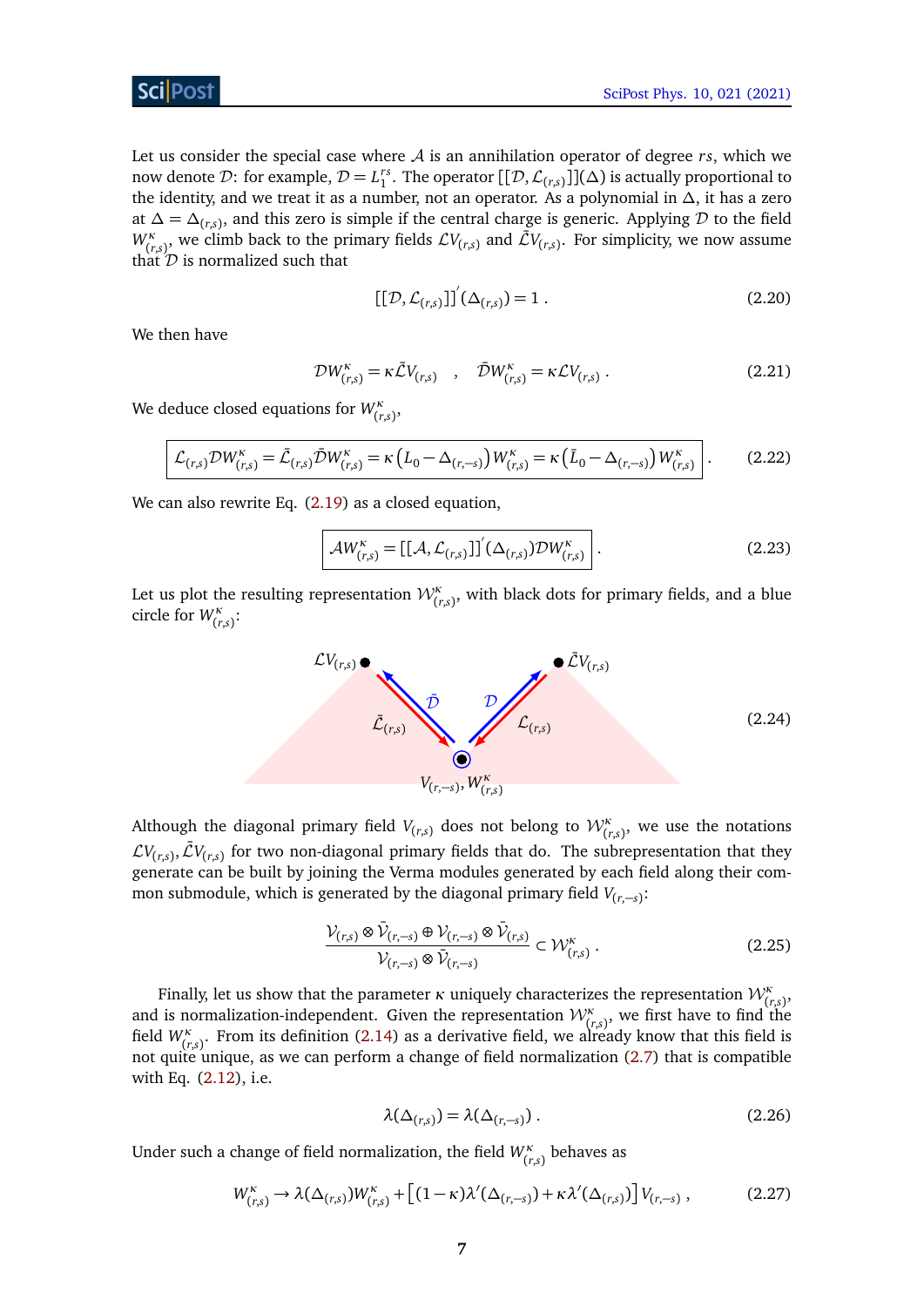## ScilPos<sup>.</sup>

which amounts to a change of bases of the representation  $\mathcal{W}_{(r,s)}^{\kappa}$ . Let us argue that the al-gebraic definition [\(2.22\)](#page-6-0), [\(2.23\)](#page-6-1) of the field  $W_{(r,s)}^{\kappa}$  only allows this ambiguity and nothing more. Since by definition  $W_{(r,s)}^{\kappa}$  generates the representation  $W_{(r,s)}^{\kappa}$ , and since  $L_{n\geq0}W_{(r,s)}^{\kappa}$  is an eigenvector of  $L_0$ ,  $\bar{L}_0$ , the only fields that can be added to  $W_{(r,s)}^{\kappa}$  are  $(L_0,\bar{L}_0)$ -eigenvectors with eigenvalues ( $\Delta_{(r,-s)}, \Delta_{(r,-s)}$ ). Moreover, these eigenvectors can always be written as  $\mathcal{MDW}^{\kappa}_{(r,s)}$ for some creation operator M of level *rs*. In order for Eq. [\(2.23\)](#page-6-1) to be unchanged under  $W_{(r,s)}^{\kappa} \to W_{(r,s)}^{\kappa} + \mathcal{M} \mathcal{D} W_{(r,s)}^{\kappa}$ , we would need

$$
\forall \mathcal{A}, \quad \left( [[\mathcal{D}, \mathcal{L}_{(r,s)}]]' [[\mathcal{A}, \mathcal{M}]] - [[\mathcal{D}, \mathcal{M}]] [[\mathcal{A}, \mathcal{L}_{(r,s)}]]' \right) (\Delta_{(r,s)}) = 0 \ . \tag{2.28}
$$

This system of linear equations has the obvious solution  $\mathcal{M} = \mathcal{L}_{(r,s)},$  which corresponds to the ambiguity [\(2.27\)](#page-6-2). This is the only solution if the central charge is generic, as we found by numerical explorations for  $rs \leq 8$ . (For any given  $(r, s)$ , we find finitely many central charges where more solutions exist, which depend on the choice of  $D$ .) Therefore, at generic central charge, the field  $W_{(r,s)}^{\kappa}$  is determined up to the ambiguity [\(2.27\)](#page-6-2), and we can measure the paramter  $\kappa$  using Eq. [\(2.22\)](#page-6-0). In order to make that parameter manisfestly invariant under rescalings of  $\mathcal{L}_{(r,s)},$  we can relax the normalization condition [\(2.20\)](#page-6-3) on  $\mathcal{D},$  and rewrite (some of) Eq. [\(2.22\)](#page-6-0) in the form

$$
\frac{1}{[[\mathcal{D},\mathcal{L}_{(r,s)}]]'(\Delta_{(r,s)})}\mathcal{L}_{(r,s)}\mathcal{D}W_{(r,s)}^{\kappa} = \kappa\left(L_0 - \Delta_{(r,-s)}\right)W_{(r,s)}^{\kappa}.
$$
\n(2.29)

#### **Degenerate fields and special values of** *κ*

We will now argue that two special values of *κ* are singled out by degenerate fields. By a degenerate field we mean a diagonal primary field with not only a degenerate dimension of the type [\(2.10\)](#page-4-3), but also such that the left and right null vectors vanish. We will use the notation  $V_{\langle r_0, s_0 \rangle}$  for the degenerate field of conformal dimension  $\Delta_{(r_0, s_0)}.$ 

In order to derive constraints on logarithmic representations from the existence of degenerate fields, we will study operator product expansions, a technique that dates back to the very origins of logarithmic CFT [[14](#page-35-8)]. Pushing this technique to greater generality, we will apply it to degenerate fields with arbitrary indices  $r_0, s_0,$  and to logarithmic representations with arbitrary indices *r*,*s*.

Operator product expansions involving degenerate fields are constrained by fusion rules, which are simpler when written in terms of the momentum [\(2.9\)](#page-4-4) rather than the conformal dimension:

<span id="page-7-1"></span><span id="page-7-0"></span>
$$
V_{(r_0, s_0)} V_P \sim \sum_{i=-\frac{r_0-1}{2}}^{\frac{r_0-1}{2}} \sum_{j=-\frac{s_0-1}{2}}^{\frac{s_0-1}{2}} V_{p+i\beta+j\beta-1} ,
$$
 (2.30)

where the sums run by increments of 1. Given  $r, s \in \mathbb{N}^*$ , we now consider a degenerate field of the type  $V_{\langle 1,s_0\rangle}$  and a diagonal primary field  $V_{P_{(r,0)}}$  such that their OPE includes the two primary field *V*<sub>(*r*,±*s*)</sub>. (This happens if *s*<sub>0</sub> ∈ *s* + 1 + 2N.) We consider the OPE

$$
V_{(1,s_0)}V_{P_{(r,0)}+\epsilon} = C_1(\epsilon) \Big[ 1 + f(\epsilon) \mathcal{L}_{(r,s)} + f(\epsilon) \bar{\mathcal{L}}_{(r,s)} + f(\epsilon)^2 \mathcal{L}_{(r,s)} \bar{\mathcal{L}}_{(r,s)} \Big] V_{P_{(r,s)}+\epsilon} + C_2(\epsilon) V_{P_{(r,-s)}+\epsilon} + \cdots \quad (2.31)
$$

Here  $C_i(\epsilon)$  and  $f(\epsilon)$  are OPE coefficients, which also depend on the fields' positions. We omit contributions of other primary fields, and of all descendant fields except for the three  $\mathcal{L}_{(r,s)}$ ,  $\bar{\mathcal{L}}_{(r,s)}$  and  $\mathcal{L}_{(r,s)}\bar{\mathcal{L}}_{(r,s)}$ -descendants, which become null vectors as  $\epsilon \to 0$ . Therefore, the coefficient  $f(\epsilon)$  has a simple pole at  $\epsilon = 0$ .

The behaviour of our OPE will now follow from two facts: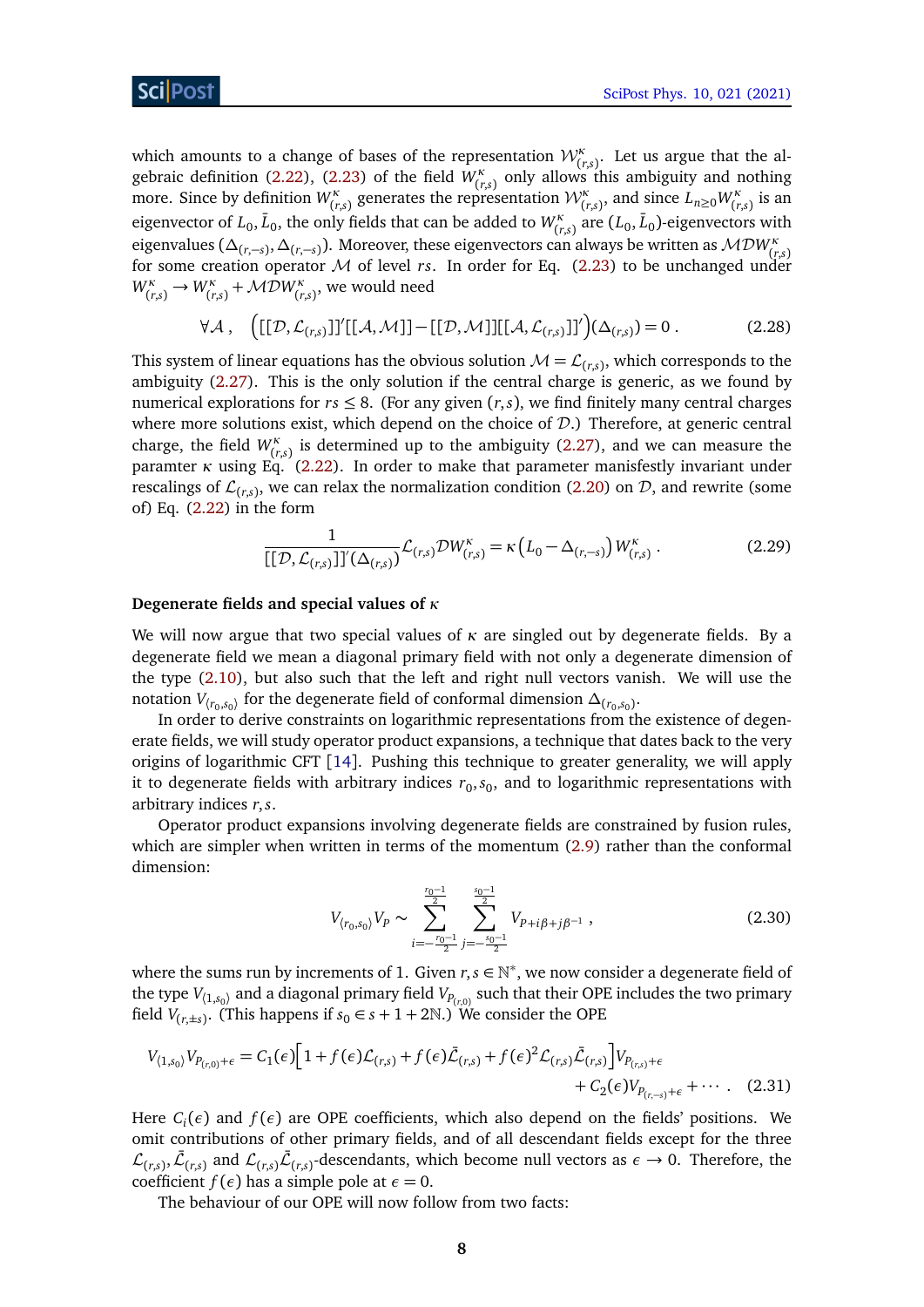# ScilPos<sup>.</sup>

- *The OPE is finite.* This is a consequence of the associativity of the double OPE  $V_{\langle 1,s_0 \rangle} V_{P_{(r,0)}+\epsilon} V_{P'}$  for a generic *P'*.
- $C_1(\epsilon)$  *has a simple zero at*  $\epsilon = 0$ . The coefficients  $C_1(\epsilon)$ ,  $C_2(\epsilon)$  are determined by crossing  $\sigma$ symmetry of  $\left< V_{P_{(r,0)}+\epsilon} V_{(1,s_0)} V_{P_{(r,0)}+\epsilon} V_{(1,s_0)} \right>$  via standard analytic bootstrap methods [[13](#page-35-7)], and do not depend on the particular CFT we are considering. One way to determine their behaviour is to read it from their known expressions in Liouville theory, see Section [3.3.](#page-19-0)

We deduce that the first term of the OPE [\(2.31\)](#page-7-0) has a simple pole, which must cancel with a simple pole of the second term. This implies that  $C_2(\epsilon)$  has a simple pole, such that

<span id="page-8-1"></span>
$$
\lim_{\epsilon \to 0} \frac{C_1(\epsilon)f(\epsilon)^2}{C_2(\epsilon)} = -1.
$$
\n(2.32)

It follows that the leading behaviour of the terms [\(2.31\)](#page-7-0) includes a contribution from the derivative field

$$
W_{(r,s)}^{-} = \partial_p V_{P_{(r,-s)}} - \mathcal{L}_{(r,s)} \bar{\mathcal{L}}_{(r,s)} \partial_p V_{P_{(r,s)}}.
$$
\n(2.33)

This is a special case of the derivative field  $W^{\kappa}_{(r,s)}$  [\(2.14\)](#page-5-1), whose value of  $\kappa$  is found by translating *P*-derivatives into *∆*-derivatives,

<span id="page-8-3"></span>
$$
\kappa_{(r,s)}^{-} = \frac{P_{(r,s)}}{P_{(r,s)} - P_{(r,-s)}} = \frac{s - r\beta^2}{2s}.
$$
\n(2.34)

Had we started with degenerate fields of the type  $V_{\langle r_0,1\rangle}$  instead of  $V_{\langle 1,s_0\rangle},$  we would have found derivative fields of the type

$$
W_{(r,s)}^{+} = \partial_p V_{P_{(-r,s)}} - \mathcal{L}_{(r,s)} \bar{\mathcal{L}}_{(r,s)} \partial_p V_{P_{(r,s)}},
$$
\n(2.35)

whose parameter *κ* is

<span id="page-8-4"></span>
$$
\kappa_{(r,s)}^{+} = \frac{P_{(r,s)}}{P_{(r,s)} - P_{(-r,s)}} = \frac{r - s\beta^{-2}}{2r} \Bigg| \,.
$$
\n(2.36)

In theories with both types of degenerate fields, both types of derivative fields can exist.

#### <span id="page-8-0"></span>**2.3 Second derivatives of null fields**

We will now consider second derivative fields. Like our first derivative fields *W<sub><i>κ*</sub><sub>*r*,*s*</sub>)</sub>, second derivative fields appear in OPEs of degenerate fields. Higher derivative fields only appear in subleading terms of these OPEs, and we will refrain from considering them.

#### **Combinations of second derivatives**

We introduce the combination

<span id="page-8-2"></span>
$$
\widetilde{W}_{(r,s)}^{\kappa} = \frac{1-\kappa}{2} V_{(r,-s)}'' + \frac{\kappa}{2} \mathcal{L} \bar{\mathcal{L}} V_{(r,s)}'' \Big|,
$$
\n(2.37)

and we call  $\widetilde{\mathcal{W}}^{\kappa}_{(r,s)}$  the corresponding representation of the product of two Virasoro algebras. The field  $\widetilde{W}^{\kappa}_{(r,s)}$  obeys

$$
\left(L_0 - \Delta_{(r,-s)}\right) \widetilde{W}_{(r,s)}^{\kappa} = \left(\bar{L}_0 - \Delta_{(r,-s)}\right) \widetilde{W}_{(r,s)}^{\kappa} = W_{(r,s)}^{\kappa} \,,\tag{2.38}
$$

$$
\left(L_0 - \Delta_{(r,-s)}\right)^2 \widetilde{W}_{(r,s)}^k = V_{(r,-s)}\,. \tag{2.39}
$$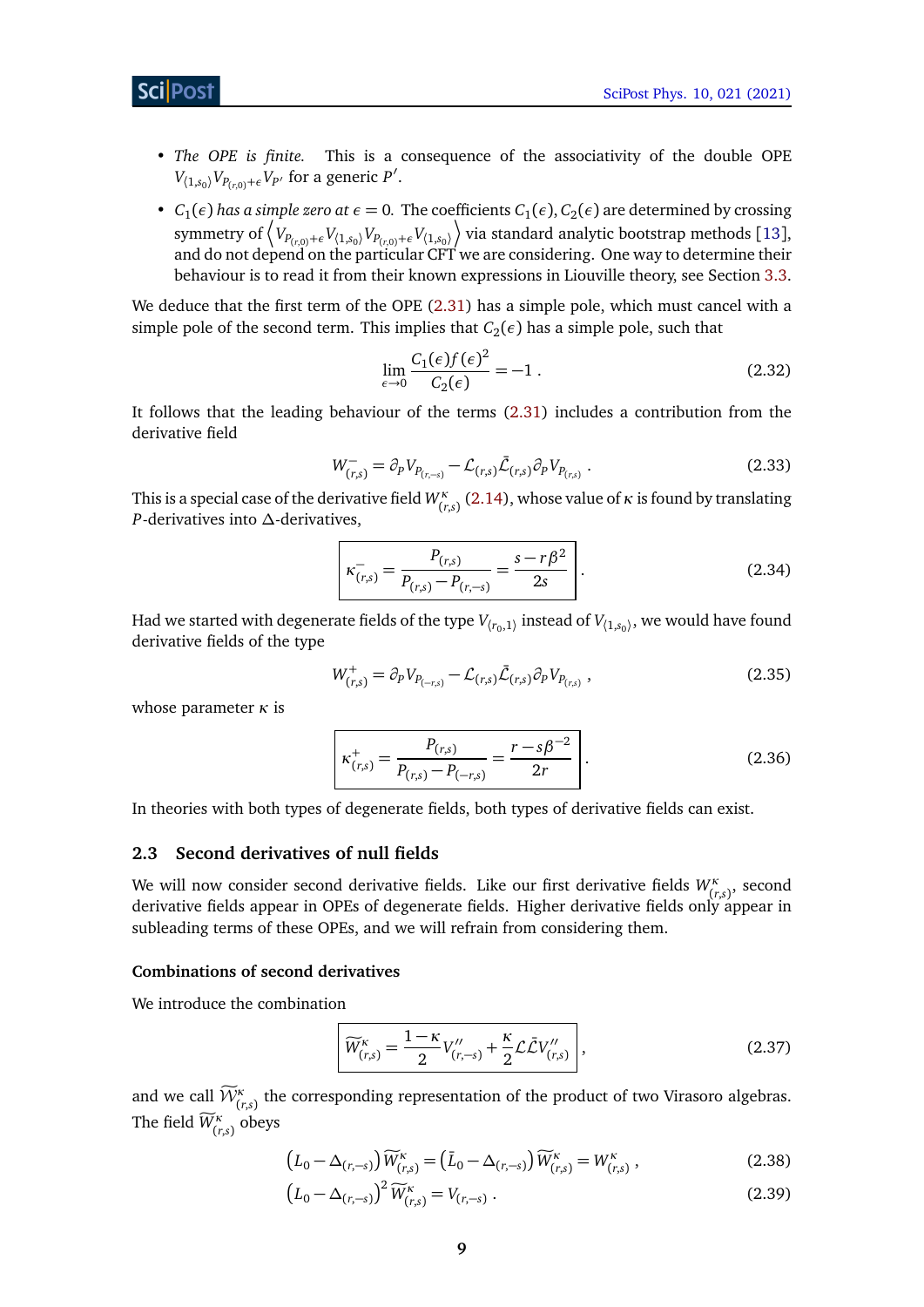## ScilPost

Using an annihilation operator  $D$  normalized as in Eq. [\(2.20\)](#page-6-3), and taking the second derivative of Eq. [\(2.16\)](#page-5-2), we obtain

$$
\mathcal{D}\widetilde{W}_{(r,s)}^{\kappa} = \kappa \bar{\mathcal{L}} V_{(r,s)}', \quad \bar{\mathcal{D}}\widetilde{W}_{(r,s)}^{\kappa} = \kappa \mathcal{L} V_{(r,s)}', \quad \mathcal{D}\bar{\mathcal{D}}\widetilde{W}_{(r,s)}^{\kappa} = \kappa V_{(r,s)}.
$$
 (2.40)

This leads to a closed equation for the field  $\widetilde{W}_{(r,s)}^{\kappa},$ 

$$
\mathcal{L}_{(r,s)}\bar{\mathcal{L}}_{(r,s)}\mathcal{D}\bar{\mathcal{D}}\widetilde{W}_{(r,s)}^{\kappa} = \kappa \left( L_0 - \Delta_{(r,-s)} \right)^2 \widetilde{W}_{(r,s)}^{\kappa} \tag{2.41}
$$

This also leads to

$$
\mathcal{L}_{(r,s)} \mathcal{D}\widetilde{W}_{(r,s)}^{\kappa} = \bar{\mathcal{L}}_{(r,s)} \bar{\mathcal{D}}\widetilde{W}_{(r,s)}^{\kappa} = \kappa W_{(r,s)}^1.
$$
 (2.42)

Therefore, the representation  $\widetilde{\mathcal{W}}^{\kappa}_{(r,s)}$  contains both fields  $W^1_{(r,s)}$  and  $W^{\kappa}_{(r,s)}.$  By linearly combining these fields, we could obtain  $W_{\text{C}}^{K'}$  $\binom{\kappa'}{(r,s)}$  for any value of  $\kappa'$ . We collectively denote these fields as  $W^*_{(r,s)}$  in the following plot, which uses the same conventions as the plot [\(2.24\)](#page-6-4):



In terms of subrepresentations, we have

<span id="page-9-1"></span><span id="page-9-0"></span>
$$
\mathcal{V}_{(r,s)} \otimes \bar{\mathcal{V}}_{(r,s)} \subset \widetilde{\mathcal{W}}_{(r,s)}^{\kappa} \quad , \quad \mathcal{W}_{(r,s)}^{\ast} \subset \widetilde{\mathcal{W}}_{(r,s)}^{\kappa} \; . \tag{2.44}
$$

Under a change of normalization that respects Eq. [\(2.26\)](#page-6-5), the second derivative field changes as

$$
\widetilde{W}_{(r,s)}^{\kappa} \to \lambda(\Delta_{(r,s)})\widetilde{W}_{(r,s)}^{\kappa} + (1-\kappa)\lambda'(\Delta_{(r,-s)})V'_{(r,-s)} + \kappa\lambda'(\Delta_{(r,s)})\mathcal{L}\bar{\mathcal{L}}V'_{(r,s)} + \frac{1}{2}\big[(1-\kappa)\lambda''(\Delta_{(r,-s)}) + \kappa\lambda''(\Delta_{(r,s)})\big]V_{(r,-s)}.
$$
\n(2.45)

In particular, there appear fields  $W_{0r}^{k'}$  $\binom{\kappa'}{(r,s)}$  with parameters  $\kappa'$  that depend on the function  $\lambda(\Delta)$ . Since all these fields belong to the representation  $\widetilde{\mathcal{W}}_{(r,s)}^{\kappa}$ , changes of normalization amount to changes of bases.

#### **Degenerate fields and special values of** *κ*

Given  $r, s \in \mathbb{N}^*$ , let us consider a momentum  $P_0$  such that the degenerate fusion rule for the OPE  $V_{(r_0,s_0)}V_{P_0}$  [\(2.30\)](#page-7-1) allows the four field  $V_{P_{(\pm r,\pm s)}}$ . For simplicity, we choose  $P_0 = P_{(0,0)} = 0$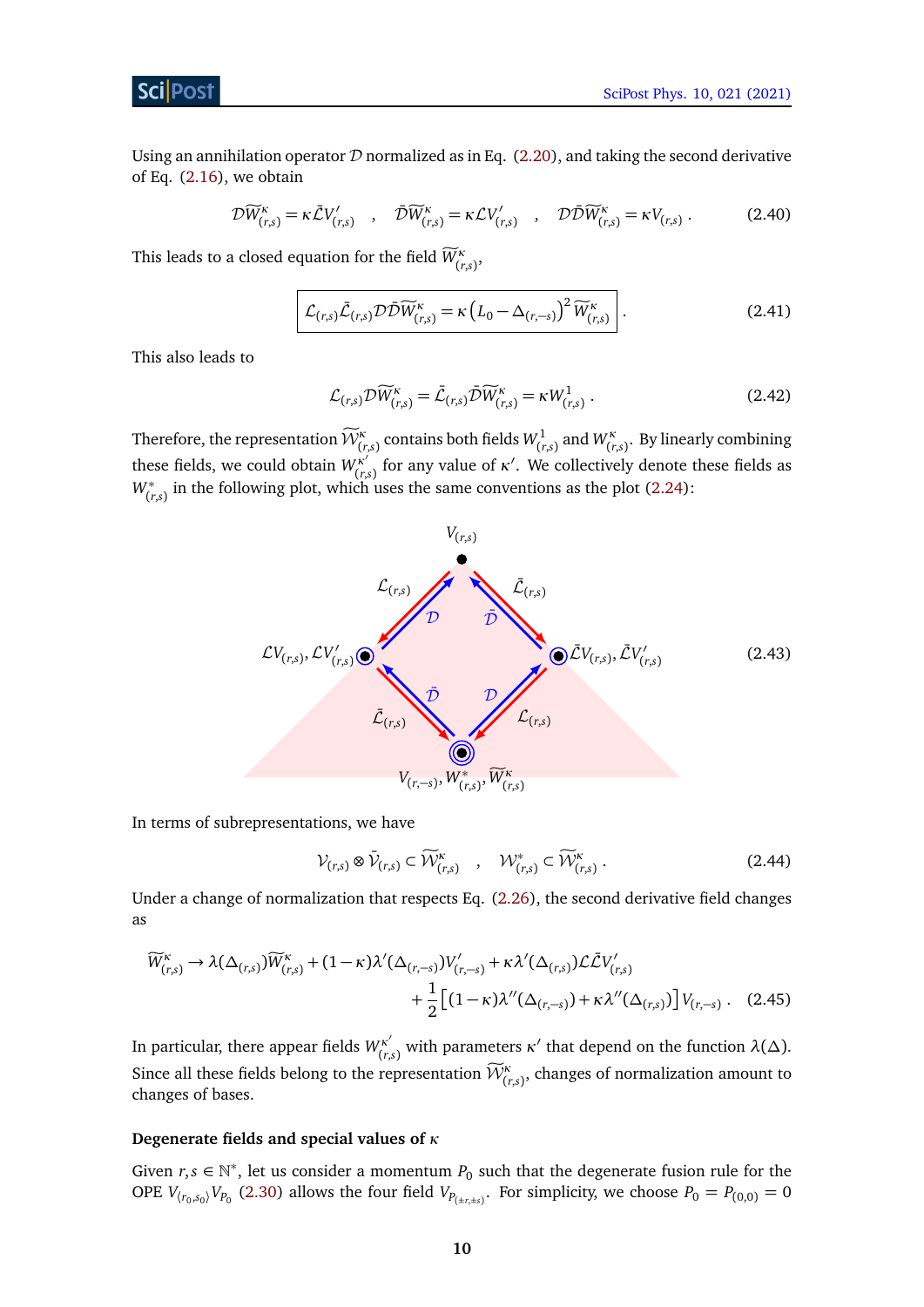Sci Post

and assume  $r_0 \in r + 1 + 2\mathbb{N}, s_0 \in s + 1 + 2\mathbb{N}$ , but the results do not depend on this choice. We focus on the behaviour of a few terms in the OPE  $V_{(r_0,s_0)}V_{\epsilon}$  as  $\epsilon \to 0$ ,

$$
V_{(r_0,s_0)}V_{\epsilon} = \sum_{\pm} \left\{ C_1(\epsilon) \left[ 1 + f(\epsilon) \mathcal{L}_{(r,s)} + f(\epsilon) \bar{\mathcal{L}}_{(r,s)} + f(\epsilon)^2 \mathcal{L}_{(r,s)} \bar{\mathcal{L}}_{(r,s)} \right] V_{P_{(r,s)} \pm \epsilon} + C_2(\epsilon) V_{P_{(r,-s)} \pm \epsilon} \right\} + \cdots, \quad (2.46)
$$

where we assume that the fields are normalized such that  $V_P = V_{-P}$ , which implies that the coefficients *C<sup>i</sup>* (*P*), *f* (*P*) are even functions of *P*. As in the case with first derivatives, the leading terms of the OPE cancel. The proof of that cancellation still works, and Eq. [\(2.32\)](#page-8-1) is still valid for our coefficients  $C_i(P), f(P)$ , with the only difference that  $C_1(\epsilon)$  now has a finite limit instead of a simple zero. The cancelling leading terms are now double poles; the simple poles also cancel by parity in *ε*. The limit of our OPE therefore involves the double derivative field

<span id="page-10-3"></span>
$$
\widetilde{W}_{(r,s)}^0 = \partial_p^2 V_{P_{(r,-s)}} - \mathcal{L}_{(r,s)} \bar{\mathcal{L}}_{(r,s)} \partial_p^2 V_{P_{(r,s)}}.
$$
\n(2.47)

Transforming *P*-derivatives into *∆*-derivatives, and using the ambiguity [\(2.45\)](#page-9-0) for getting rid of first derivative terms, we find that  $\widetilde{W}^0_{(r,s)}$  is a field of the type  $\widetilde{W}^{\kappa}_{(r,s)}$  [\(2.37\)](#page-8-2), for the special value of the parameter

$$
\left| \kappa^0_{(r,s)} = \frac{P_{(r,s)}^2}{P_{(r,s)}^2 - P_{(r,-s)}^2} = \frac{1}{2} - \frac{r}{4s} \beta^2 - \frac{s}{4r} \beta^{-2} \right|.
$$
 (2.48)

# <span id="page-10-0"></span>**3 Correlation functions and conformal blocks**

Let us compute correlation functions of our logarithmic fields. We will pay particular attention to the cases of two-point functions and four-point conformal blocks on the sphere. Two point functions are simple observables that capture the structure of representations, including their parameters. Four-point functions are necessary and sufficient for establishing consistency of a CFT on the sphere.

For expository reasons, we will first review two-point functions and four-point blocks for derivatives of primary fields, which are rather trivial. New results start with the two-point functions [\(3.21\)](#page-13-0) of fields in the representation  $W^k_{(r,s)}$  for arbitrary indices *r*,*s*. Then we will compute logarithmic four-point blocks that do not obey any differential equations and have no Coulomb gas integral representations: this is apparently unheard of in the earlier literature.

#### <span id="page-10-1"></span>**3.1 Two-point functions**

In contrast to higher correlation functions, two-point functions of derivative fields cannot be computed by just differentiating two-point functions of primary fields. In a CFT with continuously varying conformal dimensions, the two-point function involves a Dirac delta function  $\langle V_{\Delta_1}(z_1)V_{\Delta_2}(z_2)\rangle \propto \frac{\delta(\Delta_1-\Delta_2)}{|z_{12}|^{4\Delta_1}}$ . While we can easily deduce the simple identities

<span id="page-10-2"></span>
$$
\Delta_1 \neq \Delta_2 \quad \Longrightarrow \quad \left\langle V_{\Delta_1}^{(i)} V_{\Delta_2}^{(j)} \right\rangle = 0 \,, \tag{3.1}
$$

there is no well-defined procedure to recover two-point functions of *V<sup>∆</sup>* and its derivatives, which would require setting  $\Delta_1 = \Delta_2$ .

Instead of just differentiating two-point functions, we therefore have to differentiate the Ward identities for the two-point functions, and solve the differentiated Ward identities [[15](#page-35-9)].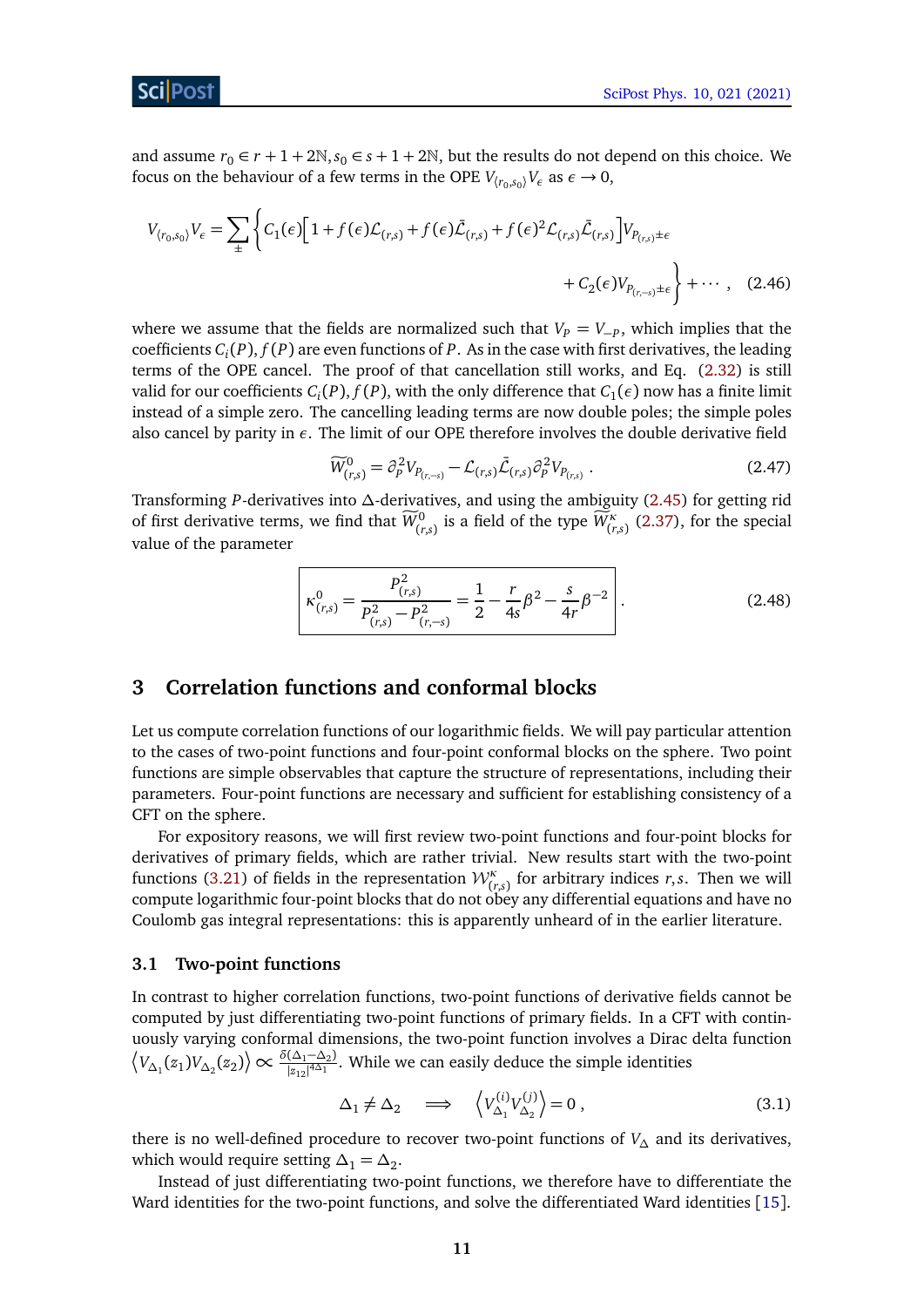#### **Derivatives of primary fields**

Let us determine the matrix  $\hat{B}_\Delta$  of two-point functions of the derivatives of  $V_\Delta$  up to order *n*:

$$
\hat{B}^{ij}_{\Delta} = \left\langle \frac{1}{(n-i)!} V_{\Delta}^{(n-i)} \frac{1}{(n-j)!} V_{\Delta}^{(n-j)} \right\rangle . \tag{3.2}
$$

Here and in the rest of Section [3.1,](#page-10-1) the first field is at  $z_1$  and the second field at  $z_2$ , i.e. we use the notation

$$
\langle XY \rangle = \langle X(z_1)Y(z_2) \rangle \tag{3.3}
$$

Two-point functions of arbitrary fields obey the global Ward identities

<span id="page-11-0"></span>
$$
\left(\partial_{z_1} + \partial_{z_2}\right) \langle XY \rangle = 0 \; , \tag{3.4}
$$

$$
(z_1 \partial_{z_1} + z_2 \partial_{z_2} + L_0^{(X)} + L_0^{(Y)}) \langle XY \rangle = 0 , \qquad (3.5)
$$

$$
\left(z_1^2 \partial_{z_1} + z_2^2 \partial_{z_2} + 2z_1 L_0^{(X)} + 2z_2 L_0^{(Y)} + L_1^{(X)} + L_1^{(Y)}\right) \langle XY \rangle = 0 \,, \tag{3.6}
$$

where the *L*<sub>1</sub>-terms vanish when the fields are primaries or derivatives thereof. In this case, the global Ward identities imply  $(L_0^{(X)} - L_0^{(Y)}) \langle XY \rangle = 0$ . In matrix form, this equation reads

$$
\hat{\Delta}\hat{B}_{\Delta} = \hat{B}_{\Delta}\hat{\Delta}^T , \qquad (3.7)
$$

where  $\hat{\Delta}$  [\(2.6\)](#page-3-2) is the matrix form of the action of *L*<sub>0</sub> on the vector of derivative field  $\hat{V}_{\Delta}$  [\(2.3\)](#page-3-3). The general solution of this equation is

$$
\hat{B}_{\Delta} = f(\hat{\Delta})\hat{B}_0 = \hat{B}_0 f(\hat{\Delta}^T) , \qquad (3.8)
$$

where we introduced

<span id="page-11-1"></span>
$$
\hat{B}_0 = \begin{bmatrix} b_n & b_{n-1} & \cdots & b_0 \\ b_{n-1} & \cdots & b_0 & 0 \\ \vdots & & \ddots & \vdots \\ b_0 & 0 & \cdots & 0 \end{bmatrix},
$$
\n(3.9)

for some coefficients  $b_0, \ldots, b_n$ , and the function  $f$  is undetermined. To determine it, we use the rest of the Ward identities, and find  $f(\Delta) = |z_{12}|^{-4\Delta}$ , plus the requirement that the coefficients  $b_i$  are  $z_k$ -independent. For example, in the case  $n = 1$ , we recover the well-known result [[1](#page-34-1)]

$$
\begin{bmatrix}\n\langle V'_{\Delta} V'_{\Delta}\rangle & \langle V'_{\Delta} V_{\Delta}\rangle \\
\langle V_{\Delta} V'_{\Delta}\rangle & \langle V_{\Delta} V_{\Delta}\rangle\n\end{bmatrix} = \frac{1}{|z_{12}|^{4\Delta}} \begin{bmatrix} b_1 - b_0 \log|z_{12}|^4 & b_0 \\
b_0 & 0\n\end{bmatrix}.
$$
\n(3.10)

In the case  $n = 2$ , the result is

$$
\begin{bmatrix}\n\left\langle \frac{1}{2}V_{\Delta}^{\prime\prime} \frac{1}{2}V_{\Delta}^{\prime\prime} \right\rangle & \left\langle \frac{1}{2}V_{\Delta}^{\prime\prime}V_{\Delta} \right\rangle & \left\langle \frac{1}{2}V_{\Delta}^{\prime\prime}V_{\Delta} \right\rangle \\
\left\langle V_{\Delta}^{\prime} \frac{1}{2}V_{\Delta}^{\prime\prime} \right\rangle & \left\langle V_{\Delta}^{\prime}V_{\Delta} \right\rangle & \left\langle V_{\Delta}^{\prime}V_{\Delta} \right\rangle \\
\left\langle V_{\Delta} \frac{1}{2}V_{\Delta}^{\prime\prime} \right\rangle & \left\langle V_{\Delta}V_{\Delta}^{\prime} \right\rangle & \left\langle V_{\Delta}V_{\Delta} \right\rangle\n\end{bmatrix} = \frac{1}{|z_{12}|^{4\Delta}} \begin{bmatrix}\nb_{2} - b_{1} \log |z_{12}|^{4} + \frac{1}{2}b_{0} \left( \log |z_{12}|^{4} \right)^{2} & b_{1} - b_{0} \log |z_{12}|^{4} & b_{0} \\
b_{1} - b_{0} \log |z_{12}|^{4} & b_{0} & 0 \\
b_{0} & 0 & 0\n\end{bmatrix}.
$$
\n(3.11)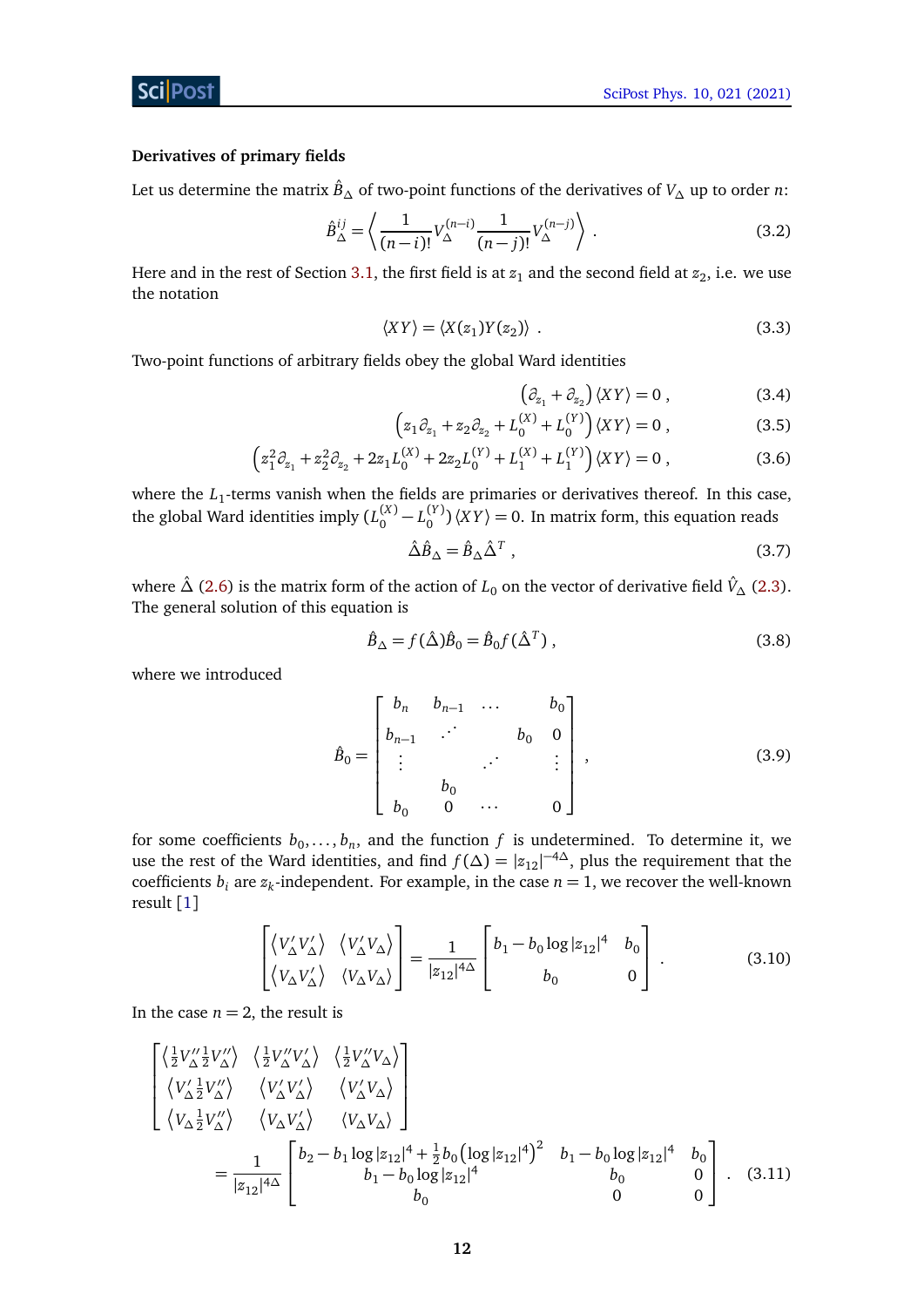Notice that the existence of derivative fields constrains the two-point functions of the original primary field to vanish. More generally,  $i + j < n \implies \left\langle V_{\Delta}^{(i)} V_{\Delta}^{(j)} \right\rangle$  $\left\langle \begin{matrix} (j) \\ \Delta \end{matrix} \right\rangle = 0.$ 

Recall that two-point functions of descendants of a primary field *V<sup>∆</sup>* obey the identity

<span id="page-12-0"></span>
$$
\langle \mathcal{L}_1 V_{\Delta} \mathcal{L}_2 V_{\Delta} \rangle = (-1)^{|\mathcal{L}_1| + |\mathcal{L}_2|} \langle \mathcal{L}_2 V_{\Delta} \mathcal{L}_1 V_{\Delta} \rangle, \qquad (3.12)
$$

where  $\mathcal{L}_1$  and  $\mathcal{L}_2$  are creation operators, and  $|\mathcal{L}|$  is the level of  $\mathcal{L}$ , in particular  $|\mathcal{L}_{(r,s)}| = rs$ . For derivative fields, we observe  $\left\langle V_{\Delta}^{(i)} V_{\Delta}^{(j)} \right\rangle$  $\begin{pmatrix} V^{(j)}_{\Delta} \end{pmatrix} = \begin{pmatrix} V^{(j)}_{\Delta} \end{pmatrix}$ *∆ V* (*i*) *∆* ¶ . Therefore, the identity [\(3.12\)](#page-12-0) still holds if  $\mathcal{L}_1, \mathcal{L}_2$  are combinations of creation operators and derivatives with respect to  $\Delta.$ 

## **Null fields**

Since the field  $V_{(r,s)}$  and its null descendant  $\mathcal{L}V_{(r,s)}$  are two primary fields of different dimensions, their two-point function vanishes, and so do two-point functions of their descendants. In particular,

<span id="page-12-3"></span><span id="page-12-2"></span>
$$
\langle V_{(r,s)}\mathcal{L}V_{(r,s)}\rangle = \langle \mathcal{L}V_{(r,s)}\mathcal{L}V_{(r,s)}\rangle = 0.
$$
\n(3.13)

The non-trivial and non-vanishing quantities that will appear in two-point functions of derivative fields are

$$
\rho_{(r,s)} = \left. \frac{\partial}{\partial \Delta} \frac{\left\langle \mathcal{L}_{(r,s)} V_{\Delta} \mathcal{L}_{(r,s)} V_{\Delta} \right\rangle}{z_{12}^{-rs} z_{21}^{-rs} \left\langle V_{\Delta} V_{\Delta} \right\rangle} \right|_{\Delta = \Delta_{(r,s)}} = 2 \frac{\left\langle \mathcal{L} V_{(r,s)} \mathcal{L} V'_{(r,s)} \right\rangle}{z_{12}^{-rs} z_{21}^{-rs} \left\langle V_{(r,s)} V_{(r,s)} \right\rangle}, \tag{3.14}
$$

$$
\omega_{(r,s)} = \left. \frac{\partial}{\partial \Delta} \frac{\left\langle V_{\Delta} \mathcal{L}_{(r,s)} V_{\Delta} \right\rangle}{z_{12}^{-rs} \left\langle V_{\Delta} V_{\Delta} \right\rangle} \right|_{\Delta = \Delta_{(r,s)}} = \frac{\left\langle V_{(r,s)} \mathcal{L} V'_{(r,s)} \right\rangle}{z_{12}^{-rs} \left\langle V_{(r,s)} V_{(r,s)} \right\rangle} . \tag{3.15}
$$

The second expression for  $\rho_{(r,s)}$  directly follows from the first expression, and from the identity  $\left\langle \mathcal{L}_{(r,s)} V_{\Delta}' \mathcal{L}_{(r,s)} V_{\Delta} \right\rangle = \left\langle \mathcal{L}_{(r,s)} V_{\Delta} \mathcal{L}_{(r,s)} V_{\Delta}' \right\rangle$ *∆* which follows from Eq. [\(3.12\)](#page-12-0). Similarly, the second expression for  $\omega_{(r,s)}$  follows from

$$
\frac{\partial}{\partial \Delta} \left\langle V_{\Delta} \mathcal{L}_{(r,s)} V_{\Delta} \right\rangle \Big|_{\Delta = \Delta_{(r,s)}} = \left\langle V'_{(r,s)} \mathcal{L} V_{(r,s)} \right\rangle + \left\langle V_{(r,s)} \mathcal{L} V'_{(r,s)} \right\rangle, \tag{3.16}
$$

where the first term vanishes due to Eq. [\(3.1\)](#page-10-2). One may worry that we are using the field  $V'_{G}$  $V'_{(r,s)}$ , whose existence in principle implies  $V_{(r,s)}V_{(r,s)}$  = 0. However, the particular correlation function where we insert  $V'_{\alpha}$  $V_{(r,s)}'$  is not related to  $\left\langle V_{(r,s)} V_{(r,s)} \right\rangle$  by Ward identities, so there is no inconsistency.

The quantity  $\rho_{(r,s)}$  is actually well-known, and it coincides with the denominator of the  $\alpha$  conformal block's residue at  $\Delta = \Delta_{(r,s)}$ . Assuming the normalization

<span id="page-12-4"></span><span id="page-12-1"></span>
$$
\mathcal{L}_{(r,s)} = L_{-1}^{rs} + \cdots, \qquad (3.17)
$$

we have [[16,](#page-35-10)[17](#page-35-11)]

$$
\rho_{(r,s)} = -\frac{\prod_{i=1-r}^{r} \prod_{j=1-s}^{s} 2P_{(i,j)}}{2P_{(0,0)}P_{(r,s)}}.
$$
\n(3.18)

The quantity  $\omega_{(r,s)}$  does not seem so well-known. Computer-assisted calculations of examples with  $rs \leq 20$  suggest

$$
\omega_{(r,s)} = \frac{2P_{(r+1,s+1)}}{2P_{(1,1)}} \frac{\prod_{i=0}^r \prod_{j=0}^s 2P_{(i,j)}}{2P_{(0,0)} 2P_{(r,0)} 2P_{(0,s)} 2P_{(r,s)}} \prod_{i=1}^{r-1} \prod_{j=1}^{s-1} 2P_{(i,j)} . \tag{3.19}
$$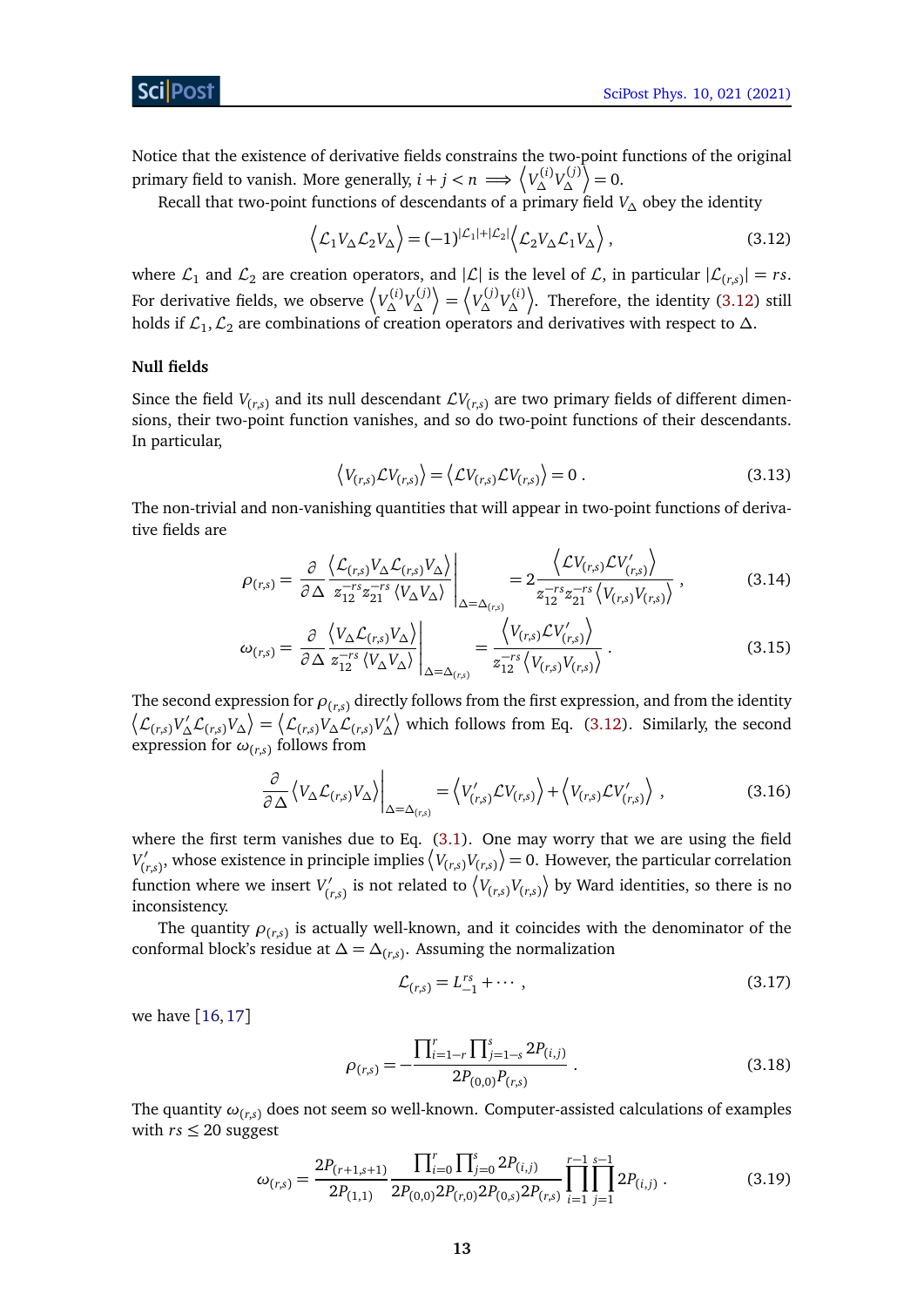In practice, it is convenient to repeatedly use the global Ward identity [\(3.6\)](#page-11-0), which reduces  $\omega_{(r,s)}$  to the purely algebraic quantity

$$
\omega_{(r,s)} = \frac{[[L_1^{rs}, \mathcal{L}_{(r,s)}]]'(\Delta_{(r,s)})}{(rs)!},
$$
\n(3.20)

where the polynomial  $[[L_1^{rs}, \mathcal{L}_{(r,s)}]](\Delta)$  was defined in Eq. [\(2.16\)](#page-5-2). In the formulas for  $\rho_{(r,s)}$ and  $\omega_{(r,s)}$ , the total powers of  $\Delta \sim P^2$  coincide with what we would expect from the heuristic rule  $\mathcal{L}_{(r,s)} \propto \Delta^{rs}$ .

#### **Derivatives of null fields**

Let us compute two-point functions in the representation  $\mathcal{W}^{\kappa}_{(r,s)}$  [\(2.24\)](#page-6-4). We will focus on the representation-generating logarithmic field  $W^{\kappa}_{(r,s)}$ , and on the primary fields  $V_{(r,-s)}$  and  $\bar{\mathcal{L}}V_{(r,s)}$ . (The primary field  $\mathcal{L}V_{(r,s)}$  can be dealt with similarly.) We normalize the creation operator  $\mathcal{L}_{(r,s)}$  via Eq. [\(3.17\)](#page-12-1). Let us show that the two-point functions are of the type

$$
\begin{bmatrix}\n\langle W_{(r,s)}^{K} W_{(r,s)}^{K}\rangle & \langle W_{(r,s)}^{K} V_{(r,-s)} \rangle & \langle W_{(r,s)}^{K} \bar{\mathcal{L}} V_{(r,s)} \rangle \\
\langle V_{(r,-s)} W_{(r,s)}^{K} \rangle & \langle V_{(r,-s)} V_{(r,-s)} \rangle & \langle V_{(r,-s)} \bar{\mathcal{L}} V_{(r,s)} \rangle \\
\langle \bar{\mathcal{L}} V_{(r,s)} W_{(r,s)}^{K} \rangle & \langle \bar{\mathcal{L}} V_{(r,s)} V_{(r,-s)} \rangle & \langle \bar{\mathcal{L}} V_{(r,s)} \bar{\mathcal{L}} V_{(r,s)} \rangle\n\end{bmatrix}\n=\frac{1}{|z_{12}|^{4\Delta(r,-s)}} \begin{bmatrix}\nb_{1} - \log |z_{12}|^{4} & 1 & \frac{2\omega_{(r,s)}}{\rho_{(r,s)}} z_{12}^{rs} \\
1 & 0 & 0 \\
\frac{2\omega_{(r,s)}}{\rho_{(r,s)}} z_{21}^{rs} & 0 & \frac{2}{\kappa \rho_{(r,s)}} z_{12}^{rs} \n\end{bmatrix}.
$$
\n(3.21)

We start with the Jordan block of dimension 2 whose basis is  $(V_{(r,-s)}, W_{(r,s)}^{\kappa})$ . Since  $L_1 W_{(r,s)}^{\kappa} \neq 0$ , we may fear that we cannot directly apply Eq.  $(3.10)$ . However, thanks to Eq.  $(3.12)$ , the  $L_1$ terms actually cancel in the Ward identiy [\(3.6\)](#page-11-0), so that [\(3.10\)](#page-11-1) is applicable after all. This yields the top left submatrix of size two, where we have normalized  $W^k_{(r,s)}$  so that  $b_0 = 1$ , and  $b_1$  cannot be determined as it is not invariant under changes of bases [\(2.27\)](#page-6-2).

Starting from the definition of  $\rho_{(r,s)}$  [\(3.14\)](#page-12-2), let us insert the action of  $\bar{\mathcal{L}}_{(r,s)}$ . Noticing that the relations [\(2.12\)](#page-4-2) and [\(3.1\)](#page-10-2) imply  $\langle V'_0 \rangle$  $\langle V_{(r,-s)}'V_{(r,-s)}\rangle = 0$ , we can rewrite the numerator as a two-point function of  $W^{\kappa}_{(r,s)}$  [\(2.14\)](#page-5-1),

<span id="page-13-0"></span>
$$
\rho_{(r,s)} = \frac{2\left\langle W_{(r,s)}^{\kappa} V_{(r,-s)} \right\rangle}{\kappa z_{12}^{-rs} z_{21}^{-rs} \left\langle \bar{\mathcal{L}} V_{(r,s)} \bar{\mathcal{L}} V_{(r,s)} \right\rangle} \,.
$$
\n(3.22)

Next, we consider the definition of  $\omega_{(r,s)}$  [\(3.15\)](#page-12-3). Inserting again the action of  $\bar{\mathcal{L}}_{(r,s)}$  on all involved fields, we obtain

$$
\omega_{(r,s)} = \frac{\left\langle \bar{\mathcal{L}} V_{(r,s)} W_{(r,s)}^{\kappa} \right\rangle}{\kappa z_{12}^{-rs} \left\langle \bar{\mathcal{L}} V_{(r,s)} \bar{\mathcal{L}} V_{(r,s)} \right\rangle},\tag{3.23}
$$

which completes the proof of Eq. [\(3.21\)](#page-13-0).

Two-point functions of fields in the representation  $\widetilde{W}^{\kappa}_{(r,s)}$  could be computed along the same lines. They would involve more complicated coefficients of the type of  $\omega_{(r,s)}$  and  $\rho_{(r,s)}$ .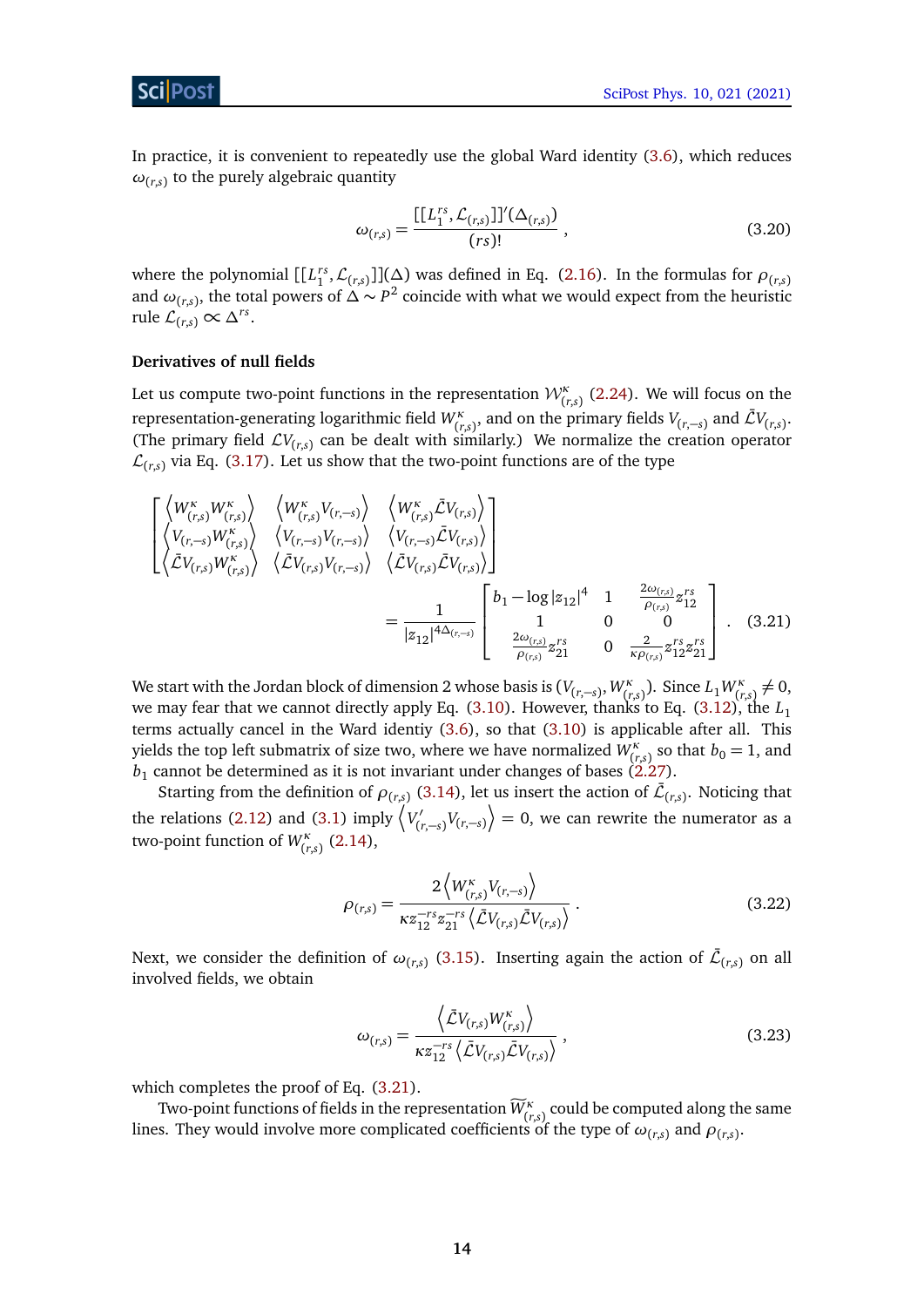#### **Logarithmic couplings**

Logarithmic representations are usually parametrized by a number called the logarithmic cou-pling [[1](#page-34-1)], which has to be related to our parameter  $\kappa$ . The main difference is that  $\kappa$  is fully normalization-independent, while the logarithmic coupling is not. As a result, *κ* is much simpler. On the other hand, the logarithmic coupling has the advantage that it can be directly read off from the two-point functions. Let us use this for relating it to *κ*.

In the particular normalization where  $\mathcal{L}_{(r,s)} = L_{-1}^{rs} + \cdots$  and  $\mathcal{D} = L_1^{rs} + \cdots$ , the logarithmic coupling should coincide with the ratio of the  $\log |z_{12}|^2$  term with the bottom right coefficient of the matrix two-point function [\(3.21\)](#page-13-0). Calling  $\gamma$  the logarithmic coupling (since the usual notation  $β$  for that coupling already has another meaning for us), we therefore find

<span id="page-14-0"></span>
$$
\gamma = \rho_{(r,s)} \kappa \,, \tag{3.24}
$$

where  $\rho_{(r,s)}$  [\(3.18\)](#page-12-4) should be considered a normalization prefactor.

Let us compare this with some known logarithmic couplings from logarithmic minimal models [[6](#page-35-0)]. **In the rest of Section [3.1,](#page-10-1) for the first and only time in this article, the central charge is not generic, but rational.** We first focus on the logarithmic minimal model *LM*(2,3), which corresponds to  $\beta^2 = \frac{3}{2}$  $\frac{3}{2}$ . Due to the existence of degenerate fields, the logarithmic coupling should be *γ* −  $\frac{1}{(r,s)} = \rho_{(r,s)} \kappa_{(r,s)}^{-1}$  $\overline{r_{(r,s)}},$  where  $\kappa$ <sup>-</sup> $\overline{r_{(r,s)}}$  $\overline{(r,s)}$  is given in Eq. [\(2.34\)](#page-8-3). We should beware of two subtleties:

- The normalization in [[6](#page-35-0)] is not  $\mathcal{L}_{(r,s)} = L_{-1}^{rs} + \cdots$  but  $\mathcal{L}_{(r,s)} = L_{-rs} + \cdots$ , so their couplings have to be multiplied with a normalization factor.
- Our labels (*r*,*s*) are the indices of a non-vanishing null vector, whereas the labels in [[6](#page-35-0)] are the indices of a vanishing null vector.

| Coupling from $[6](3.9)$ Normalization factor |    | $r_s$ |        |
|-----------------------------------------------|----|-------|--------|
|                                               |    |       | (3.25) |
|                                               |    |       |        |
|                                               | 36 |       |        |

Modulo these subtleties, we find that the logarithmic couplings agree:

Let us also discuss the vacuum module, which includes an identity field  $V_{(1,1)} = V_{(1,2)}$  of dimension zero whose level one null vector vanishes, but whose level two null vector  $\mathcal{L}_{(1,2)}V_{(1,2)}$ does not. The representation  $W^-_{(1,2)}$ , which is characterized by the coupling  $-\frac{5}{8}$  $\frac{5}{8}$ , obviously differs from the vacuum module, as it does not contain the identity field. Actually, the vacuum module should contain not only the identity field, but also a Jordan block of dimension 3 [[18](#page-35-12)], so our module  $\widetilde{\mathcal{W}}^0_{(1,2)}$  is a better candidate. The usual definition of the vacuum module's logarithmic coupling is however not based on the Jordan block of dimension 3, but on the Jordan block of dimension 2 whose generators appear as  $(\mathcal{L}V_{(r,s)}, \mathcal{L}V'_{(r,s)})$  $y'_{(r,s)} = W^1_{(r,s)}$ ) in the diagram [\(2.43\)](#page-9-1). The *κ*-parameter for this Jordan block is not the parameter *κ* 0  $\int_{(r,s)}^{0}$  of the full module, rather it is simply *κ* = 1. (Notice that the identity [[18](#page-35-12)](4.6) just reads in our notations  $1 = \frac{1}{2}$  $\frac{1}{2}(\frac{1}{\kappa_{c}^{+}})$  $\frac{1}{\kappa_{(r,s)}^+}$  +  $\frac{1}{\kappa_{(r,s)}^-}$  $\frac{1}{K_{(r,s)}}$ ).) Therefore, the usually defined logarithmic coupling is just the normalization prefactor  $\rho_{(1,2)} = -\frac{20}{9}$  $\frac{20}{9}$ , divided by the normalization factor  $\frac{4}{9}$  from Table [\(3.25\)](#page-14-0). The resulting coupling −5, initially computed in [[19](#page-35-13)], is made of nothing but normalizations: the meaningful and nontrivial structural parameter is actually *κ* 0  $^{0}_{(1,2)} = -\frac{1}{288}.$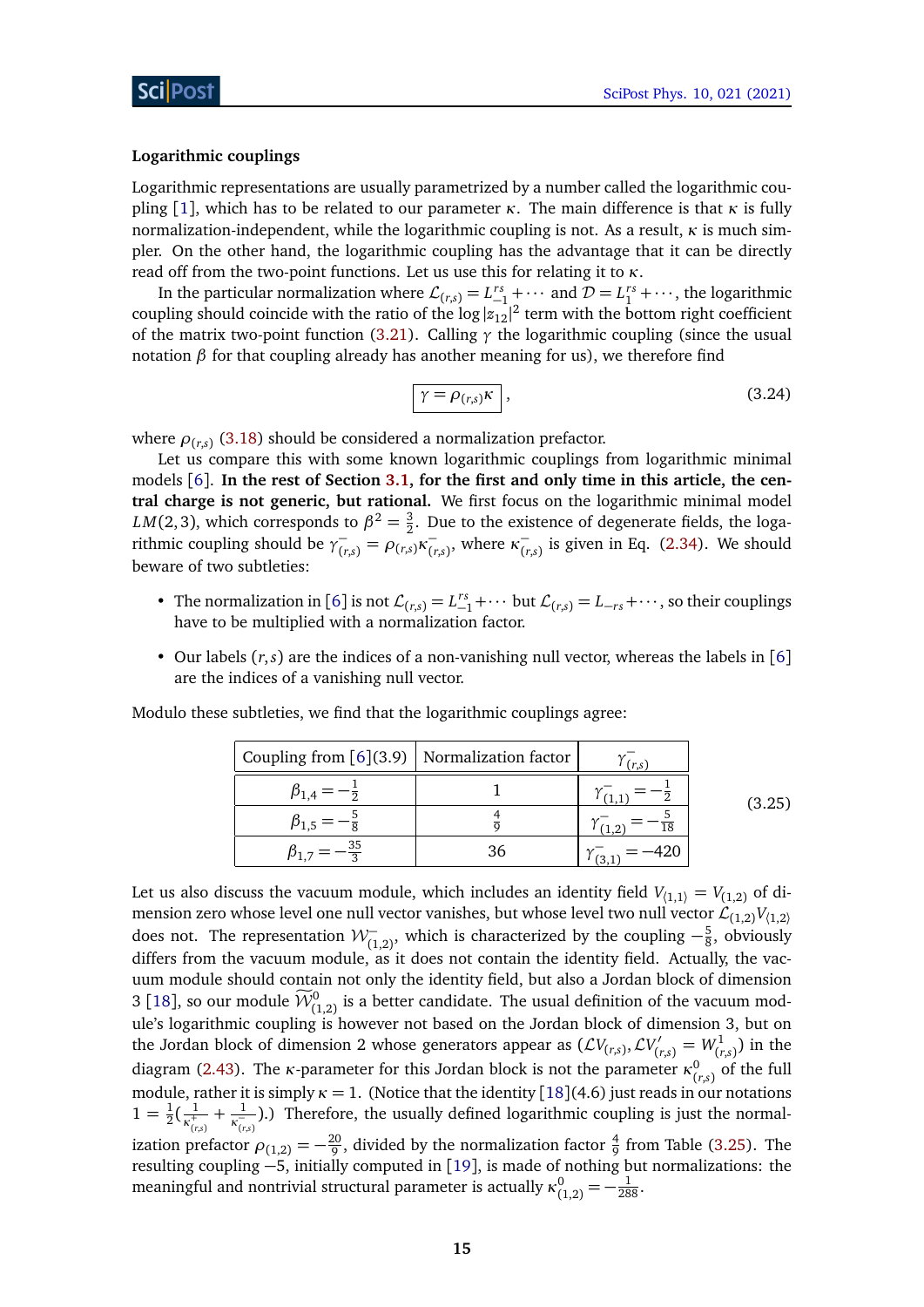There is also a conjecture for some of the logarithmic couplings of  $LM(2, p)$  [[6](#page-35-0)](5.11), which corresponds to  $\beta^2 = \frac{p}{2}$  $\frac{p}{2}$ . These couplings are

$$
\hat{\beta}_{1,p+n} = (-1)^n \frac{p}{8} \prod_{i=-n}^{n-1} (p+2i) = \frac{p^{2n}}{4(n-1)!^2} \gamma^{-}_{(1,n)},
$$
\n(3.26)

where the prefactor of the last expression comes from a particular choice of normalization. This equality is valid for any  $1 \leq n < p$ , i.e. whenever the formula for  $\hat{\beta}_{1,p+n}$  holds. Our expression for  $\gamma_{\text{C}1}^ \bar{C}_{(1,n)}$  should also be valid for more general values of *n*.

#### <span id="page-15-0"></span>**3.2 Four-point conformal blocks**

If we wanted to compute four-point functions of logarithmic fields, we would of course need the corresponding logarithmic conformal blocks. These would just be derivatives of nonlogarithmic conformal blocks with respect to conformal dimensions. Computing such derivatives is straightforward, because conformal blocks are analytic functions of the fields' dimensions.

However, in CFTs such as the Potts model, we are not that interested in correlation functions of logarithmic fields – fields whose existence and properties we are establishing only now. More interesting observables, which have been studied for a long time, are correlation functions of non-logarithmic fields fields, for example correlation functions of spin fields, or the cluster connectivities of Section [5.](#page-24-0) Logarithmic fields can appear as *channel fields* when we decompose such correlation functions into conformal blocks.

#### **Derivatives of primary fields**

Starting from a three-point function of diagonal primary fields,

$$
\left\langle \prod_{i=1}^{3} V_{\Delta_i}(z_i) \right\rangle = C_{\Delta_1, \Delta_2, \Delta_3} |z_{12}|^{2(\Delta_3 - \Delta_1 - \Delta_2)} |z_{13}|^{2(\Delta_2 - \Delta_1 - \Delta_3)} |z_{23}|^{2(\Delta_1 - \Delta_2 - \Delta_3)}, \tag{3.27}
$$

we deduce a three-point function involving the derivative field  $V'_{\alpha}$  $a_1'$  $(a_1)$ ,

$$
\left\langle V'_{\Delta_1}(z_1)V_{\Delta_2}(z_2)V_{\Delta_3}(z_3)\right\rangle = \left(C'_{\Delta_1,\Delta_2,\Delta_3} - C_{\Delta_1,\Delta_2,\Delta_3}\log\left|\frac{z_{12}z_{13}}{z_{23}}\right|^2\right) \times |z_{12}|^{2(\Delta_3-\Delta_1-\Delta_2)}|z_{13}|^{2(\Delta_2-\Delta_1-\Delta_3)}|z_{23}|^{2(\Delta_1-\Delta_2-\Delta_3)}.
$$
 (3.28)

This shows that the coupling of the logarithmic field  $V'_{\alpha}$  $V'_{\Delta_1}$  to two diagonal primary fields  $V_{\Delta_2}$ ,  $V_{\Delta_3}$ involves two structure constants  $C'_{\ell}$ *∆*<sup>1</sup> ,*∆*<sup>2</sup> ,*∆*<sup>3</sup> and *C∆*<sup>1</sup> ,*∆*<sup>2</sup> ,*∆*<sup>3</sup> . Let us now recall the decomposition of a four-point function into conformal blocks,

<span id="page-15-2"></span><span id="page-15-1"></span>
$$
\left\langle \prod_{i=1}^{4} V_{\Delta_i} \right\rangle = \int d\Delta \ C_{\Delta,\Delta_1,\Delta_2} C_{\Delta,\Delta_3,\Delta_4} \mathcal{F}_{\Delta} \bar{\mathcal{F}}_{\Delta} \ . \tag{3.29}
$$

Here we omit the dependence on positions *z<sup>i</sup>* , which are spectators in our reasoning. We introduce the *s*-channel conformal block F*<sup>∆</sup>* for a Verma module of dimension *∆*, and its value  $\bar{\mathcal{F}}_{\Delta}$  at complex conjugate positions. For positions  $(z_1, z_2, z_3, z_4) = (z, 0, \infty, 1)$ , the conformal block is

$$
\mathcal{F}_{\Delta}(z) = z^{\Delta - \Delta_1 - \Delta_2} \left( 1 + \frac{(\Delta + \Delta_1 - \Delta_2)(\Delta + \Delta_4 - \Delta_3)}{2\Delta} z + O(z^2) \right). \tag{3.30}
$$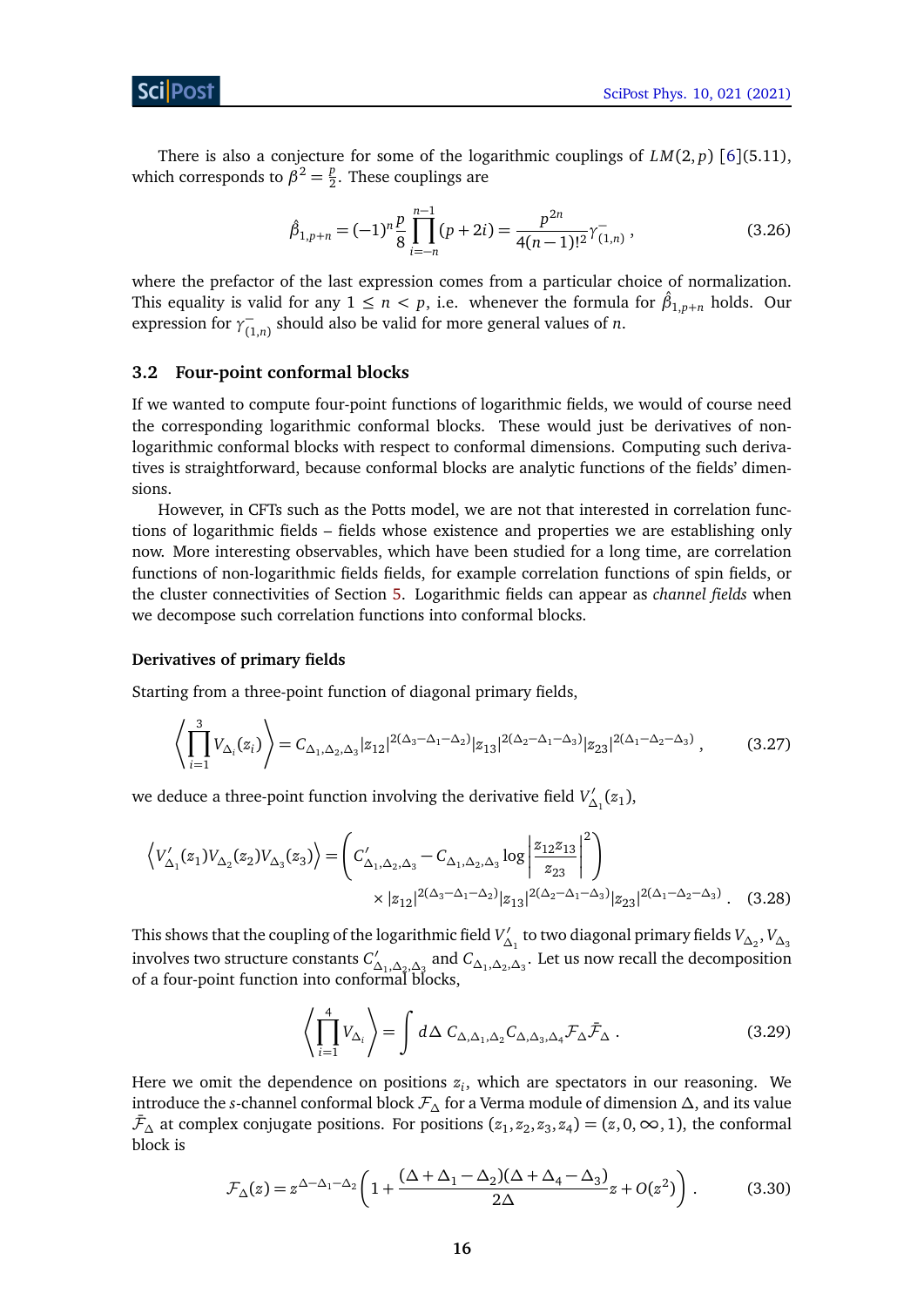Let us differentiate the four-point function's integrand with respect to the channel dimension:

$$
\frac{\partial}{\partial \Delta} \Big( C_{\Delta,\Delta_1,\Delta_2} C_{\Delta,\Delta_3,\Delta_4} \mathcal{F}_{\Delta} \bar{\mathcal{F}}_{\Delta} \Big) = C_{\Delta,\Delta_1,\Delta_2} C_{\Delta,\Delta_3,\Delta_4} \Big( \mathcal{F}_{\Delta} \bar{\mathcal{F}}_{\Delta}^{\prime} + \mathcal{F}_{\Delta}^{\prime} \bar{\mathcal{F}}_{\Delta} \Big) \n+ \Big( C_{\Delta,\Delta_1,\Delta_2}^{\prime} C_{\Delta,\Delta_3,\Delta_4} + C_{\Delta,\Delta_1,\Delta_2} C_{\Delta,\Delta_3,\Delta_4}^{\prime} \Big) \mathcal{F}_{\Delta} \bar{\mathcal{F}}_{\Delta} .
$$
\n(3.31)

We interpret this expression as the contribution of the channel representation generated by the field  $V'_{\Lambda}$ *∆*. This contribution involves two distinct non-chiral conformal blocks  $\mathcal{F}_{\Delta} \bar{\mathcal{F}}'_{\Delta} + \mathcal{F}'_{\Delta} \bar{\mathcal{F}}_{\Delta}$ and  $\overline{\mathcal{F}_{\Delta}}\overline{\mathcal{F}}_{\Delta}$ , whose coefficients are combinations of three-point structure constants. For the channel representation generated by  $V_{\Delta}^{(n)}$ , we would similarly obtain a linear combination of the conformal blocks  $\mathcal{F}_{\Delta} \bar{\mathcal{F}}_{\Delta}$ ,  $(\mathcal{F}_{\Delta} \bar{\mathcal{F}}_{\Delta})'$ , ...,  $(\mathcal{F}_{\Delta} \bar{\mathcal{F}}_{\Delta})^{(n)}$ .

We insist that taking derivatives is only a technical trick, and that the resulting expressions are also valid if the spectrum is discrete, i.e. if the decomposition into conformal blocks is a discrete sum rather than an integral. In this context, the structure constants *C* 0 *∆*<sup>1</sup> ,*∆*<sup>2</sup> ,*∆*<sup>3</sup> should not be understood as the derivative of *C∆*<sup>1</sup> ,*∆*<sup>2</sup> ,*∆*<sup>3</sup> , but as an independent structure constant.

#### **Derivatives of null fields**

The conformal block F*<sup>∆</sup>* has simple poles at degenerate values of the channel dimension  $\Delta \in {\{\Delta_{(r,s)}\}}_{r,s \in \mathbb{N}^*}$ . The first pole  $\Delta = \Delta_{(1,1)} = 0$  can be seen in Eq. [\(3.30\)](#page-15-1). The behaviour near a simple pole is

<span id="page-16-1"></span>
$$
\mathcal{F}_{\Delta_{(r,s)}+\epsilon} = \frac{R_{r,s}}{\epsilon} \mathcal{F}_{\Delta_{(r,-s)}} + \mathcal{F}_{\Delta_{(r,s)}}^{\text{reg}} + \epsilon \mathcal{F}_{\Delta_{(r,s)}}^{(1)} + O\left(\epsilon^2\right) ,\qquad (3.32)
$$

where *Rr*,*<sup>s</sup>* is a known, *z*-independent constant. This is the basis for Al. Zamolodchikov's recursive representation of conformal blocks. This will now allow us to determine the conformal blocks that correspond to the logarithmic representation  $W^k_{(r,s)}$ .

Let us consider two terms that may appear in the OPE

$$
V_{\Delta_1} V_{\Delta_2} = c_{\Delta_{(r,s)} + \epsilon, \Delta_1, \Delta_2} \mathcal{L}_{(r,s)} \bar{\mathcal{L}}_{(r,s)} V_{\Delta_{(r,s)} + \epsilon} + c_{\Delta_{(r,-s)} + \epsilon, \Delta_1, \Delta_2} V_{\Delta_{(r,-s)} + \epsilon} + \cdots,
$$
\n(3.33)

and the two corresponding terms in the four-point function's *s*-channel decomposition,

$$
\left\langle \prod_{i=1}^{4} V_{\Delta_{i}} \right\rangle = C_{\Delta_{(r,s)} + \epsilon, \Delta_{1}, \Delta_{2}} C_{\Delta_{(r,s)} + \epsilon, \Delta_{3}, \Delta_{4}} \mathcal{F}_{\Delta_{(r,s)} + \epsilon} \bar{\mathcal{F}}_{\Delta_{(r,s)} + \epsilon} + C_{\Delta_{(r,-s)} + \epsilon, \Delta_{1}, \Delta_{2}} C_{\Delta_{(r,-s)} + \epsilon, \Delta_{3}, \Delta_{4}} \mathcal{F}_{\Delta_{(r,-s)} + \epsilon} \bar{\mathcal{F}}_{\Delta_{(r,-s)} + \epsilon} + \cdots
$$
 (3.34)

Due to the relation [\(2.12\)](#page-4-2) between *V*(*r*,*s*) and *V*(*r*,−*s*) , we may expect that the two terms match in the  $\epsilon \rightarrow 0$  limit, whether in the OPE or in the four-point function. However, we will only assume that they match up to a factor *χ*,

<span id="page-16-0"></span>
$$
\lim_{\epsilon \to 0} \frac{c_{\Delta_{(r,-s)} + \epsilon, \Delta_1, \Delta_2}}{c_{\Delta_{(r,s)} + \epsilon, \Delta_1, \Delta_2}} = \lim_{\epsilon \to 0} \frac{C_{\Delta_{(r,-s)} + \epsilon, \Delta_1, \Delta_2} C_{\Delta_{(r,-s)} + \epsilon, \Delta_3, \Delta_4}}{C_{\Delta_{(r,s)} + \epsilon, \Delta_1, \Delta_2} C_{\Delta_{(r,s)} + \epsilon, \Delta_3, \Delta_4}} \frac{\epsilon^2}{R_{r,s}^2} = \chi.
$$
\n(3.35)

As we saw in Section [2.2](#page-4-0) in the case of OPEs, it can indeed happen that the two terms cancel instead of matching, so we should allow for  $\chi = -1$  in addition to  $\chi = 1$ . What happens is that the two-point functions  $\left\langle V_{(r,-s)} V_{(r,-s)} \right\rangle$  and  $\left\langle \mathcal{L} \bar{\mathcal{L}} V_{(r,s)} \mathcal{L} \bar{\mathcal{L}} V_{(r,s)} \right\rangle$  can actually vanish, so the matching of the corresponding two fields determines the *ε* → 0 limits [\(3.35\)](#page-16-0) only up to a factor *χ*, which should not depend on  $\Delta_1$ ,  $\Delta_2$ ,  $\Delta_3$ ,  $\Delta_4$ . This factor should however be the same for four-point structure constants as for OPE coefficients, because three-point functions can be computed by inserting OPEs into four-point functions.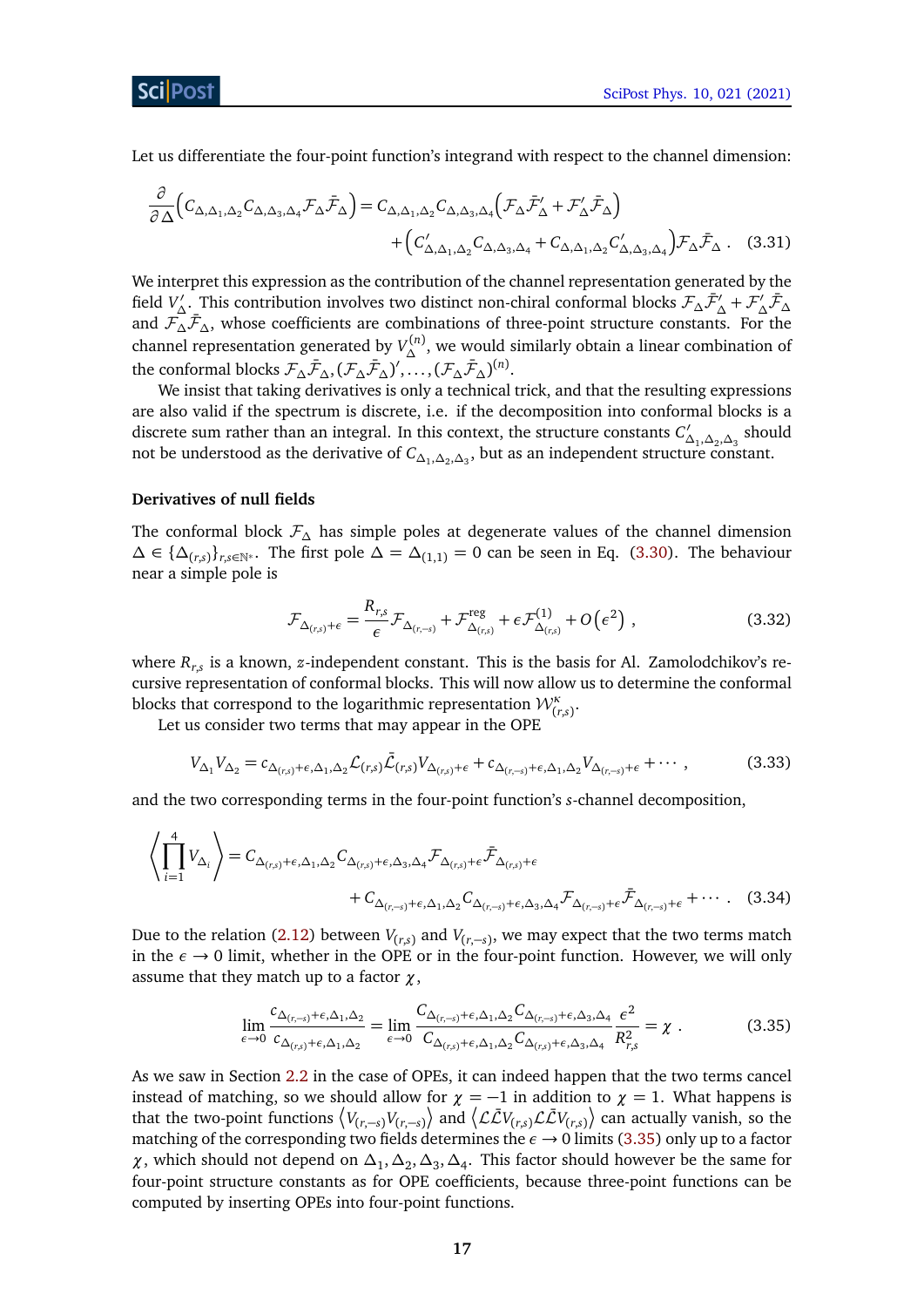Let us now introduce the formal linear combination of our two OPE terms,

$$
\kappa \chi c_{\Delta_{(r,s)} + \epsilon, \Delta_1, \Delta_2} \mathcal{L}_{(r,s)} \bar{\mathcal{L}}_{(r,s)} V_{\Delta_{(r,s)} + \epsilon} + (1 - \kappa) c_{\Delta_{(r,-s)} + \epsilon, \Delta_1, \Delta_2} V_{\Delta_{(r,-s)} + \epsilon}
$$
  
=  $c_{\Delta_{(r,-s)}, \Delta_1, \Delta_2} \left( V_{(r,-s)} + \epsilon W_{(r,s)}^{\kappa} + \epsilon^2 \widetilde{W}_{(r,s)}^{\kappa} \right)$   
+  $\left( \kappa \chi c'_{\Delta_{(r,s)}, \Delta_1, \Delta_2} + (1 - \kappa) c'_{\Delta_{(r,-s)}, \Delta_1, \Delta_2} \right) \epsilon V_{(r,-s)} + O(\epsilon^2)$ . (3.36)

We have chosen a combination such that the logarithmic fields  $W_{(r,s)}^{\kappa}$  and  $\widetilde{W}_{(r,s)}^{\kappa}$  appear at the orders  $O(\epsilon)$  and  $O(\epsilon^2)$  respectively. To compute the corresponding conformal blocks, we should therefore expand the corresponding formal linear combination of the four-point function's integrand [\(3.29\)](#page-15-2),

<span id="page-17-1"></span>
$$
\mathcal{Z}_{\epsilon}^{\kappa} = \kappa \chi C_{\Delta_{(r,s)} + \epsilon, \Delta_1, \Delta_2} C_{\Delta_{(r,s)} + \epsilon, \Delta_3, \Delta_4} \mathcal{F}_{\Delta_{(r,s)} + \epsilon} \bar{\mathcal{F}}_{\Delta_{(r,s)} + \epsilon} + (1 - \kappa) C_{\Delta_{(r,-s)} + \epsilon, \Delta_1, \Delta_2} C_{\Delta_{(r,-s)} + \epsilon, \Delta_3, \Delta_4} \mathcal{F}_{\Delta_{(r,-s)} + \epsilon} \bar{\mathcal{F}}_{\Delta_{(r,-s)} + \epsilon}.
$$
 (3.37)

We then have the Taylor expansion

$$
\mathcal{Z}_{\epsilon}^{\kappa} = C_{\Delta_{(r,-s)},\Delta_{1},\Delta_{2}} C_{\Delta_{(r,-s)},\Delta_{3},\Delta_{4}} \mathcal{F}_{\Delta_{(r,-s)}} \bar{\mathcal{F}}_{\Delta_{(r,-s)}} + \left\{ C_{\Delta_{(r,-s)},\Delta_{1},\Delta_{2}} C_{\Delta_{(r,-s)},\Delta_{3},\Delta_{4}} \mathcal{G}_{(r,s)}^{\kappa} + \left( C_{\Delta_{(r,-s)},\Delta_{1},\Delta_{2}} C'_{\Delta_{(r,-s)},\Delta_{3},\Delta_{4}} \right) \mathcal{F}_{\Delta_{(r,-s)}} \bar{\mathcal{F}}_{\Delta_{(r,-s)}} \right\} \epsilon + O(\epsilon^{2}), \quad (3.38)
$$

where  $C'$ (*r*,*s*),*∆*<sup>1</sup> ,*∆*<sup>2</sup> is combination of derivatives of three-point structure constants, and we introduced the non-chiral logarithmic conformal block

<span id="page-17-2"></span><span id="page-17-0"></span>
$$
\mathcal{G}_{(r,s)}^{\kappa} = \frac{\kappa}{R_{r,s}} \left[ \mathcal{F}_{\Delta_{(r,-s)}} \bar{\mathcal{F}}_{\Delta_{(r,s)}}^{\text{reg}} + \mathcal{F}_{\Delta_{(r,s)}}^{\text{reg}} \bar{\mathcal{F}}_{\Delta_{(r,-s)}} \right] + (1-\kappa) \left( \mathcal{F}_{\Delta_{(r,-s)}} \bar{\mathcal{F}}_{\Delta_{(r,-s)}} \right)' \tag{3.39}
$$

We interpret the  $O(\epsilon)$  term of  $\mathcal{Z}_{\epsilon}^{\kappa}$  as the contribution of the representation  $\mathcal{W}_{(r,s)}^{\kappa}$  to a four-point function. This contribution has the same overall structure as Eq. [\(3.31\)](#page-16-1), with two independent structure contants *C*, *C*<sup> $\prime$ </sup> for each three-point coupling, and two conformal blocks  $\mathcal{F}_{\Delta(r,-s)}\bar{\mathcal{F}}_{\Delta(r,-s)}$ and G *κ*  $(\mathcal{C}_{(r,s)})$ . The latter conformal block is however more complicated than in Eq. [\(3.31\)](#page-16-1), and it depends on the parameter *κ*.

Since the logarithms come from differentiating the  $z^{\Delta}$  prefactor of the conformal block F*∆*(*z*) [\(3.30\)](#page-15-1), they cancel in the combination  $\bar{\mathcal{F}}^{\rm reg}_{\Delta(r,s)}$  $\frac{\Delta_{(r,s)}}{R_{r,s}}-\bar{\cal F}^{\prime}_{\Delta_{(r,-s)}}.$  Therefore  ${\cal G}^{\infty}_{(r,s)}$  is not logarithmic, whereas G *κ*  $K_{(r,s)}$  is logarithmic for any finite *κ*. Since the field  $W_{(r,s)}^K$  is logarithmic if and only if  $\kappa \neq \infty$ , this is a basic check of our formula for  $\mathcal{G}_{\kappa}^{\kappa}$ (*r*,*s*) .

Computing the  $O(\epsilon^2)$  term in the Taylor expansion [\(3.38\)](#page-17-0) of  $\mathcal{Z}_{\epsilon}^{\kappa}$ , we would obtain the conformal block for the representation  $\widetilde{\mathcal{W}}^{\kappa}_{(r,s)},$  namely

<span id="page-17-3"></span>
$$
\widetilde{\mathcal{G}}_{(r,s)}^{\kappa} = \kappa \left\{ \frac{\mathcal{F}_{\Delta_{(r,s)}}^{\text{reg}} \bar{\mathcal{F}}_{\Delta_{(r,s)}}^{\text{reg}}}{R_{r,s}^2} + \frac{1}{R_{r,s}} \left( \mathcal{F}_{\Delta_{(r,s)}}^{(1)} \bar{\mathcal{F}}_{\Delta_{(r,-s)}} + \bar{\mathcal{F}}_{\Delta_{(r,s)}}^{(1)} \mathcal{F}_{\Delta_{(r,-s)}} \right) \right\} + \frac{(1-\kappa)}{2} \left( \mathcal{F}_{\Delta_{(r,s)}} \bar{\mathcal{F}}_{\Delta_{(r,-s)}} \right)^{\prime\prime}, \quad (3.40)
$$

with the coefficient  $C_{\Delta(r,-s),\Delta_1,\Delta_2}C_{\Delta(r,-s),\Delta_3,\Delta_4}$ . The  $O(\epsilon^2)$  term also includes contributions of G *κ* 0  $(\sigma_{(r,s)}^{\kappa'})$  and  $\mathcal{F}_{\Delta_{(r,-s)}}\bar{\mathcal{F}}_{\Delta_{(r,-s)}},$  which we interpret as coming from the representation  $\widetilde{\mathcal{W}}_{(r,s)}^{\kappa}$  again.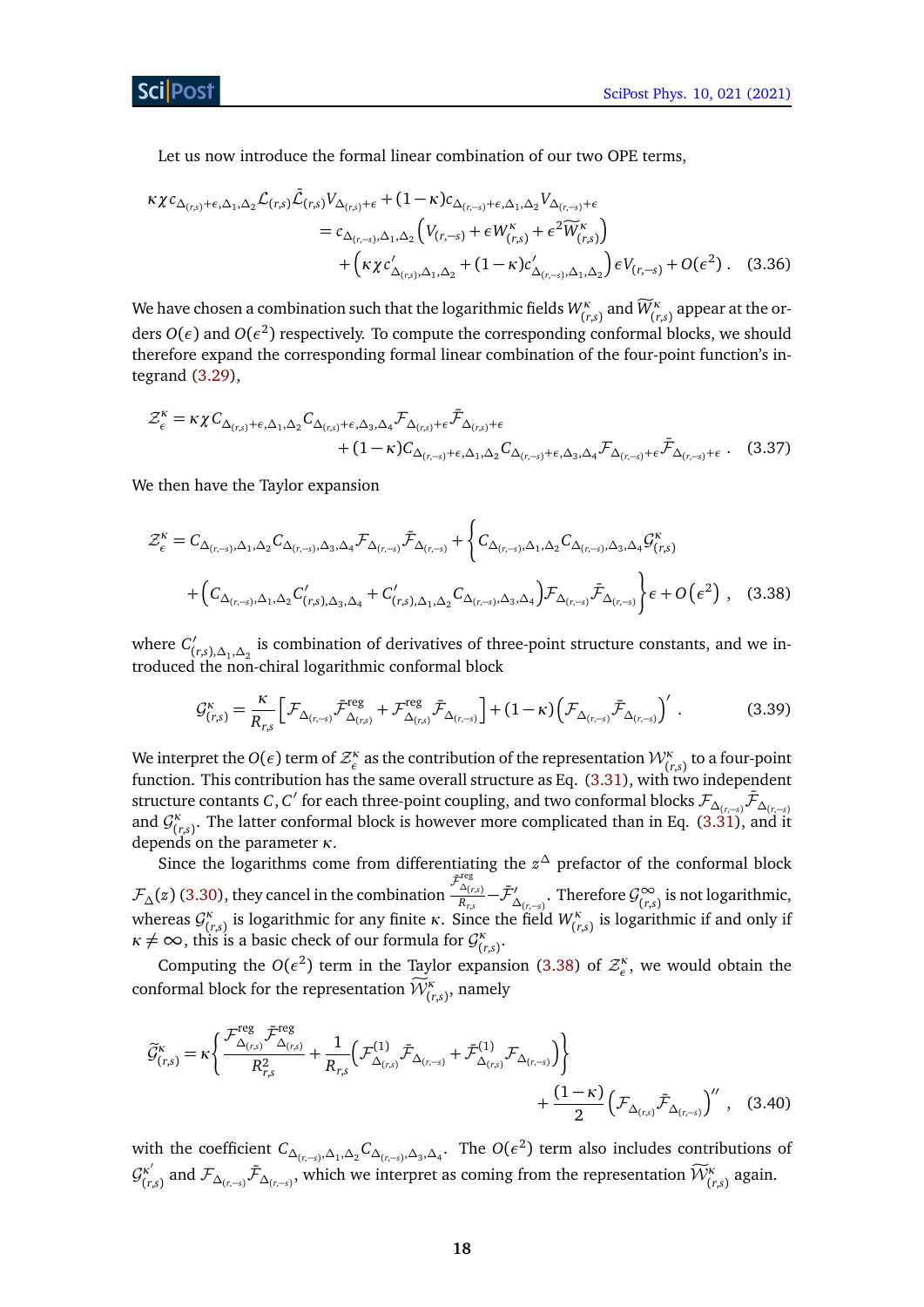#### **Case with degenerate fields**

Let us now introduce the combination

$$
\mathcal{Z}_{\epsilon}^{-} = D(P_{(r,s)} + \epsilon) \mathcal{F}_{P_{(r,s)} + \epsilon} \bar{\mathcal{F}}_{P_{(r,s)} + \epsilon} + D(P_{(r,-s)} + \epsilon) \mathcal{F}_{P_{(r,-s)} + \epsilon} \bar{\mathcal{F}}_{P_{(r,-s)} + \epsilon}.
$$
(3.41)

In contrast to the formal combination  $\mathcal{Z}^{\kappa}_{\epsilon}$  [\(3.37\)](#page-17-1), we do not introduce the parameter  $\kappa$ . Instead, we make the assumption that degenerate fields of the type  $V_{\langle 1, s_0\rangle}$  exist. This assumption leads to relations between structure constants whose arguments differ by integer multiples of  $\beta^{-1}$ , such as  $D(P_{(r,s)} + \epsilon)$  and  $D(P_{(r,-s)} + \epsilon)$ . Even though our conformal blocks come from a fourpoint function  $\left\langle \prod_{i=1}^4 V_{\Delta_i}(z_i) \right\rangle$  that needs not involve any degenerate field, the combination  $\mathcal{Z}_\epsilon^ \bar{\epsilon}$  is analogous to the OPE [\(2.31\)](#page-7-0). And like in that OPE, the leading terms will cancel, thanks to the relation

$$
\frac{D(P_{(r,-s)}+\epsilon)}{D(P_{(r,s)}+\epsilon)} \sim \frac{R_{r,s}\bar{R}_{r,s}}{4P_{(r,s)}^2\epsilon^2}.
$$
\n(3.42)

For greater generality, we allowed our four fields to be non-diagonal, in which case the residues  $R_{r,s}$  and  $\bar{R}_{r,s}$  of the left- and right-moving conformal blocks may differ. The factor  $4P_{(r,s)}^2$  comes (*r*,*s*) from translating the *∆*-residues *Rr*,*<sup>s</sup>* into *P*-residues. This relation is ultimately a consequence of the analytic bootstrap equations of [[20](#page-35-14)], and it can be deduced from Eqs. (2.17) and (3.8) in  $[21]$  $[21]$  $[21]$ . In the diagonal case, this relation was already observed in  $[5](4.19)$  $[5](4.19)$  $[5](4.19)$ , where it was deduced from the assumption that structure constants are given by Liouville theory expressions.

The analytic bootstrap equations determine not just the leading behaviour of the ratio of structure constants as  $\epsilon \rightarrow 0$ , but also its value for any finite  $\epsilon$ . This allows us to compute the leading non-vanishing term

$$
\mathcal{Z}_{\epsilon}^{-} \underset{\epsilon \to 0}{\propto} \mathcal{G}_{(r,s)}^{-} = 2P_{(r,s)} \left[ \mathcal{F}_{\Delta_{(r,-s)}} \frac{\bar{\mathcal{F}}_{\Delta_{(r,s)}}^{reg}}{\bar{R}_{(r,s)}} + \frac{\mathcal{F}_{\Delta_{(r,s)}}^{reg}}{R_{r,s}} \bar{\mathcal{F}}_{\Delta_{(r,-s)}} \right] - 2P_{(r,-s)} \left( \mathcal{F}_{\Delta_{(r,-s)}} \bar{\mathcal{F}}_{\Delta_{(r,-s)}} \right)' - \ell_{(r,s)}^{(1)-} \mathcal{F}_{\Delta_{(r,-s)}} \bar{\mathcal{F}}_{\Delta_{(r,-s)}}, \quad (3.43)
$$

where the coefficient  $\ell_{(rs)}^{(1)-}$  $\binom{1}{r,s}$  comes from the Taylor expansion

<span id="page-18-1"></span><span id="page-18-0"></span>
$$
\log\left(\epsilon^2 \frac{D(P_{(r,-s)} + \epsilon)}{D(P_{(r,s)} + \epsilon)}\right) = \sum_{n=0}^{\infty} \ell_{(r,s)}^{(n)-} \epsilon^n . \tag{3.44}
$$

Explicitly,

$$
\beta \ell_{(r,s)}^{(1)-} = -4 \sum_{j=1-s}^{s} \left\{ \psi(-2\beta^{-1}P_{(r,j)}) + \psi(2\beta^{-1}P_{(r,-j)}) \right\} - 4\pi \cot(\pi s \beta^{-2}) \n+ \sum_{j=1-s}^{s-1} \sum_{\pm,\pm} \left\{ \psi\left(\frac{1}{2} - \beta^{-1}(P_{(r,j)} \pm P_1 \pm P_2)\right) + \psi\left(\frac{1}{2} + \beta^{-1}(P_{(r,j)} \pm \bar{P}_1 \pm \bar{P}_2)\right) \right\} \n+ \sum_{j=1-s}^{s-1} \sum_{\pm,\pm} \left\{ \psi\left(\frac{1}{2} - \beta^{-1}(P_{(r,j)} \pm P_3 \pm P_4)\right) + \psi\left(\frac{1}{2} + \beta^{-1}(P_{(r,j)} \pm \bar{P}_3 \pm \bar{P}_4)\right) \right\}, \quad (3.45)
$$

where  $\psi(x) = \frac{\Gamma'(x)}{\Gamma(x)}$ *Γ*(*x*) is the digamma function, regularized such that  $ψ(-r) = ψ(r + 1)$  for *r* ∈ N.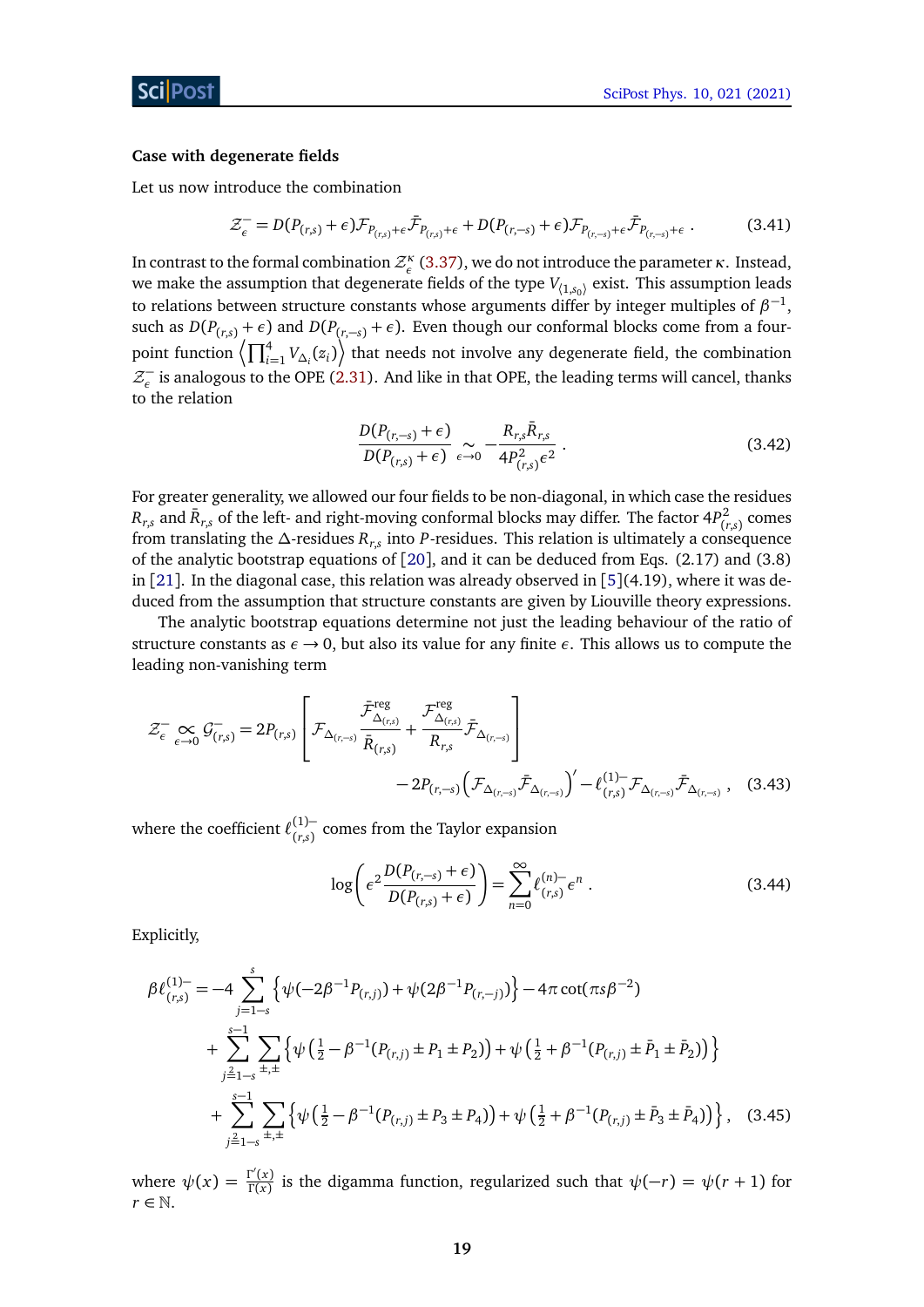Comparing the non-chiral conformal block  $\mathcal{G}_{\epsilon}^ C_{(r,s)}^-$  with  $\mathcal{G}_{(r,s)}^{\kappa}$  $K_{(r,s)}^{\kappa}$  [\(3.39\)](#page-17-2), we first see that the logarithmic terms do correspond to the expected value  $\kappa_{\alpha}^{-1}$ (*r*,*s*) [\(2.34\)](#page-8-3) of the parameter *κ*. In addition to fixing the value of *κ*, the existence of degenerate fields determines the coefficient of  $\mathcal{F}_{\Delta_{(r,-s)}}\bar{\mathcal{F}}_{\Delta_{(r,-s)}}$ , which used to be an independent structure constant in Eq. [\(3.38\)](#page-17-0).

Instead of degenerate fields of the type  $V_{\langle 1,s_0\rangle}$ , we could assume the existence of degenerate fields of the type  $V_{(r_0,1)}$ . In this case, we would find conformal blocks  $\mathcal{G}^+_{(r,s)} = \theta \cdot \mathcal{G}^-_{(r)}$  $\int_{(r,s)}$  for the representation  $\mathcal{W}_{(r,s)}^+$ , where we introduce the operation

<span id="page-19-1"></span>
$$
\theta : \begin{cases} \beta \to -\beta^{-1} \\ r \leftrightarrow s \end{cases}
$$
 (3.46)

in particular  $\theta \cdot P_{(r,s)} = P_{(r,s)}$  and  $\theta \cdot P_{(r,-s)} = -P_{(r,-s)}$ . Assuming the existence of both types of degenerate fields, or equivalently of general degenerate fields  $V_{\langle r_0, s_0 \rangle}$ , we can obtain both types of conformal blocks, and also conformal blocks  $\widetilde{\mathcal{G}}_{(r,s)}^0$  for the representations  $\widetilde{\mathcal{W}}_{(r,s)}^0$  with Jordan blocks of dimension 3. The conformal block  $\widetilde{\mathcal{G}}_{(r,s)}^0$  is the leading term of  $\mathcal{Z}^0_\epsilon = \sum_{\pm} \mathcal{Z}^-_{\pm\epsilon}$ as  $\epsilon \rightarrow 0$ , and we find

$$
\widetilde{\mathcal{G}}_{(r,s)}^{0} = (\mathcal{F}\bar{\mathcal{F}})_{P_{(r,-s)}}'' - \frac{4P_{(r,s)}^{2}}{R_{r,s}\bar{R}_{r,s}} \left( (P - P_{(r,s)})^{2} \mathcal{F}\bar{\mathcal{F}} \right)_{P_{(r,s)}}'' + \left( \ell_{(r,s)}^{(1)-} - \ell_{(r,s)}^{(1)+} \right) (\mathcal{F}\bar{\mathcal{F}})_{P_{(r,-s)}}' + \frac{4P_{(r,s)}^{2}}{R_{r,s}\bar{R}_{r,s}} \left( \ell_{(r,s)}^{(1)-} + \ell_{(r,s)}^{(1)+} \right) \left( (P - P_{(r,s)})^{2} \mathcal{F}\bar{\mathcal{F}} \right)_{P_{(r,s)}}' + \left( 2\ell_{(r,s)}^{(2)} - \ell_{(r,s)}^{(1)+} \ell_{(r,s)}^{(1)-} \right) (\mathcal{F}\bar{\mathcal{F}})_{P_{(r,-s)}}.
$$
\n(3.47)

In this formula only, the primes are derivatives with respect to *P*, not *∆*. We have introduced  $\ell_{(rs)}^{(1)+}$  $\binom{(1)+}{(r,s)} = \theta \cdot \ell \binom{(1)-}{(r,s)}$  $\binom{1}{r,s}$  and

$$
\ell_{(r,s)}^{(2)} = \ell_{(r,s)}^{(2)+} = \ell_{(r,s)}^{(2)-} = -8 \left\{ \sum_{j=1-s}^{s} \sum_{i=1-r}^{r} \frac{1}{(2P_{(i,j)})^2} - \frac{1}{(2P_{(0,0)})^2} \right\}
$$

$$
- \frac{1}{2} \sum_{j=1-s}^{s-1} \sum_{j=1-r}^{r-1} \sum_{\pm,\pm} \left\{ \frac{1}{(P_1 \pm P_2 \pm P_{(i,j)})^2} + \frac{1}{(\bar{P}_1 \pm \bar{P}_2 \pm P_{(i,j)})^2} + \frac{1}{(P_3 \pm P_4 \pm P_{(i,j)})^2} + \frac{1}{(\bar{P}_3 \pm \bar{P}_4 \pm P_{(i,j)})^2} \right\}. \quad (3.48)
$$

The statement here is that the coefficient  $\ell_{(r,s)}^{(n)-}$  in the expansion [\(3.44\)](#page-18-0) is a linear combination of values of  $\psi^{(n-1)}$ , which however simplifies to a rational function of the momentums if *n* is even. Moreover, we have  $\ell_{(rs)}^{(n)-}$  $(n)$ —  $=$   $\ell^{(n)+}$ <br>  $(r,s)$   $_{n\in 2\mathbb{N}^*}$   $\ell^{(n)+}$  $\binom{n}{r,s}$ , where  $\ell \binom{n}{r,s}$  $\binom{n}{r,s}$  =  $\theta \cdot \ell \binom{n}{r,s}$  $(n)$ —<br> $(r,s)$ 

The conformal block  $\widetilde{\mathcal{G}}_{(r,s)}^{0}$  [\(3.47\)](#page-19-1) coincides with the conformal block  $\widetilde{\mathcal{G}}_{(r,s)}^{\kappa}$  [\(3.40\)](#page-17-3) at  $\kappa=\kappa_0^0$ (*r*,*s*) [\(2.48\)](#page-10-3), plus terms of the type  $\mathcal{G}_{\epsilon}^{\kappa'}$ (*r*,*s*) and F*∆*(*r*,−*s*) <sup>F</sup>¯*∆*(*r*,−*s*) , which are now completely fixed by constraints from degenerate fields. By definition of  $\widetilde{\mathcal{G}}_{(r,s)}^0$  we must have the identities  $\theta\cdot\kappa_0^0$  $\binom{0}{r,s} = \kappa^0($ (*r*,*s*) and  $\theta \cdot \widetilde{\mathcal{G}}_{(r,s)}^0 = \widetilde{\mathcal{G}}_{(r,s)}^0$ , which are indeed satisfied.

#### <span id="page-19-0"></span>**3.3 Limits of Liouville theory four-point functions**

We have been building logarithmic fields as formal derivatives of diagonal fields. In CFTs where conformal dimensions take continuous values, these derivatives need not be formal, and can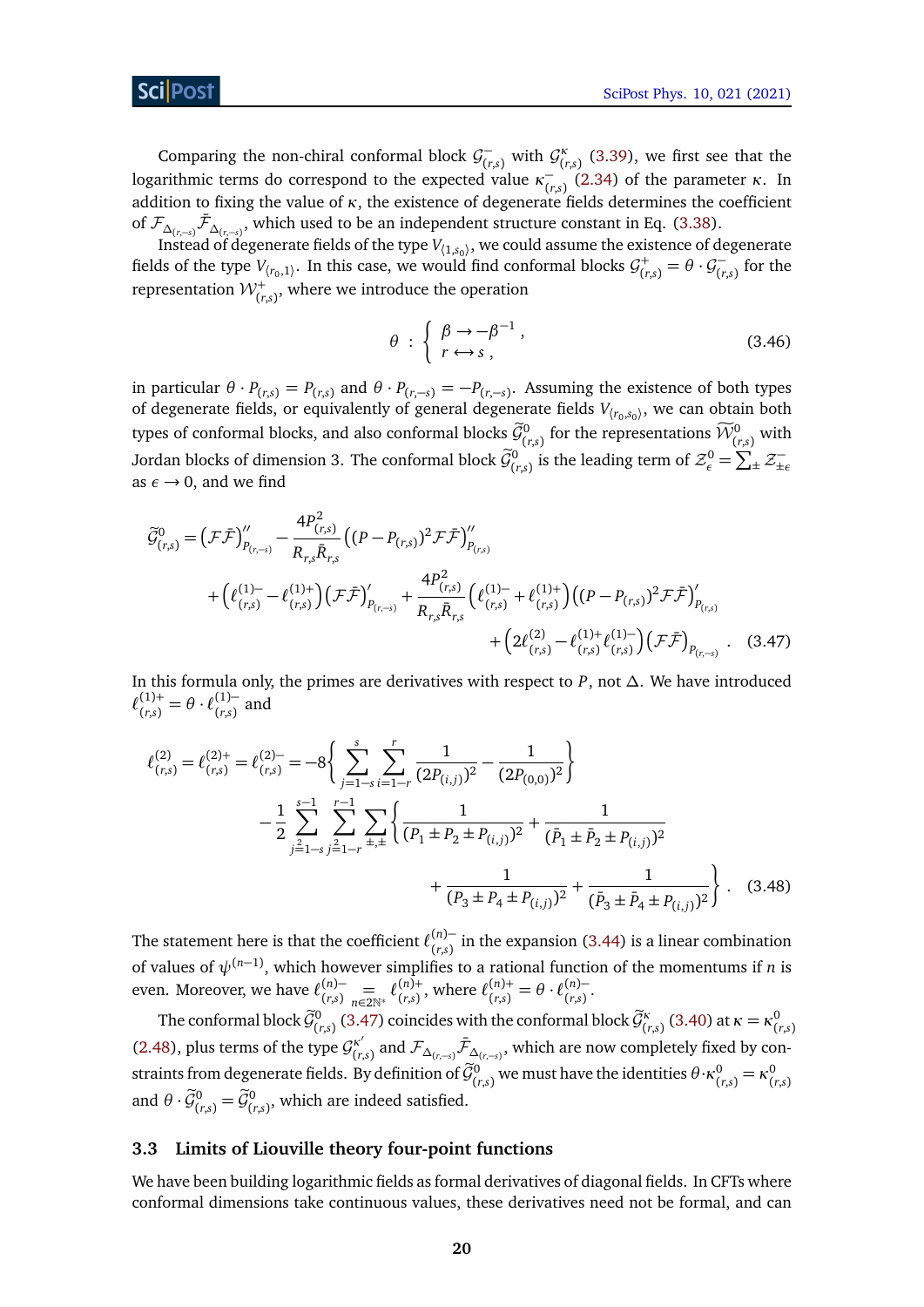be performed in actual correlation functions, leading to specific values for the parameter *κ* for logarithmic fields. We will now consider the case of Liouville theory, a nontrivial CFT with a continuous spectrum, whose structure constants are known analytically. (See [[13](#page-35-7)] for a review.) In this case, the presence of degenerate fields will determine the values of the parameter *κ*.

#### **Two flavours of Liouville theory**

The properties of Liouville theory, and the analytic expression for the structure constants, depend on whether  $c \le 1$  or  $c \in \mathbb{C} - (-\infty, 1)$ .

In the case *c* ≤ 1, the null descendants of  $V_{(r,s)} = V_{\Delta_{(r,s)}}$  do not vanish [[22](#page-35-16)], and the relation [\(2.12\)](#page-4-2) holds, provided the primary fields are properly normalized. It is still possible to introduce degenerate fields  $V_{\langle r_0,s_0\rangle}$  whose null descendants vanish, but they are not obtained as limits of the primary fields *V∆*. Our statements on behaviour of OPE coefficients and structure constants in Sections [2.2](#page-4-0) and [3.2](#page-15-0) then hold.

In the case  $c \in \mathbb{C} - (-\infty, 1)$ , which we will call DOZZ–Liouville theory, the null descendants of  $V_{(r,s)}$  vanish, i.e.  $\mathcal{L}V_{(r,s)} = \bar{\mathcal{L}}V_{(r,s)} = 0$ , so that  $V_{(r,s)} = V_{(r,s)}$  is a degenerate field. Nevertheless, a diagonal primary field of dimension *∆*(*r*,−*s*) is obtained as [[16](#page-35-10)]

(DOZZ–Liouville theory) 
$$
V_{(r,-s)} = \mathcal{L}\bar{\mathcal{L}}V'_{(r,s)}
$$
, (3.49)

instead of our relation [\(2.12\)](#page-4-2). Equivalently,

(DOZZ-Liouville theory) 
$$
\mathcal{L}_{(r,s)} \bar{\mathcal{L}}_{(r,s)} V_{\Delta} \underset{\Delta \to \Delta_{(r,s)}}{\sim} (\Delta - \Delta_{(r,s)}) V_{(r,-s)}
$$
. (3.50)

A zero at *∆* = *∆*(*r*,*s*) is present in the DOZZ three-point structure constant. Nevertheless, the OPE  $\lim_{\Delta\to\Delta(r,s)}V_\Delta V_{\Delta_0}$  does not vanish, thanks to poles of the structure constant. In order to build the logarithmic field  $W_{(r,s)}^{\kappa}$  in DOZZ-Liouville theory, we should therefore do the replacement  $V'_{(r,s)} \to V''_{(r,s)}$ (*r*,*s*) in Eq. [\(2.14\)](#page-5-1). Our analyses of representations, OPEs and conformal blocks then hold.

#### **From Liouville theory to logarithmic conformal blocks**

This article starts with the structure of logarithmic representations, and deduces conformal blocks and correlation functions. It is however possible to reverse the logic, and start with logarithmic correlation functions before looking for the corresponding representations. The reverse logic has the advantage of starting from well-known quantities, namely correlation functions in Liouville theory. And this is how we actually found the representations' structure in the first place.

Let us describe this reverse logic in more detail. There is no need to redo any calculations: whatever the logic, the formulas are the same. We start with Liouville four-point functions that involve one degenerate field,

<span id="page-20-0"></span>
$$
\mathcal{Z}_{\epsilon}^{\text{Liouville}} = \left\langle V_{(r_0, s_0)} V_{P_{(r_2, s_2)} + \epsilon} V_{P_3} V_{P_4} \right\rangle, \tag{3.51}
$$

where  $V_{(r_0,s_0)}$  with  $r_0,s_0 \in \mathbb{N}^*$  is a degenerate field, and  $r_2,s_2 \in \mathbb{Z}$ . We consider the *s*-channel decomposition of this four-point function into conformal blocks. The *s*-channel momentums are the type  $P_{(rs)} + \epsilon$ , where the possible values of the integers  $r, s \in \mathbb{Z}$  are dictated by the degenerate fusion rules [\(2.30\)](#page-7-1). Given a value of (*r*,*s*), the situation depends on how many terms of the type  $(\pm r, \pm s)$  are present:

• One-term case: the conformal block  $\mathcal{F}_{P_{(r,s)}+\epsilon}\bar{\mathcal{F}}_{P_{(r,s)}+\epsilon}$  remains non-logarithmic as  $\epsilon \to 0$ .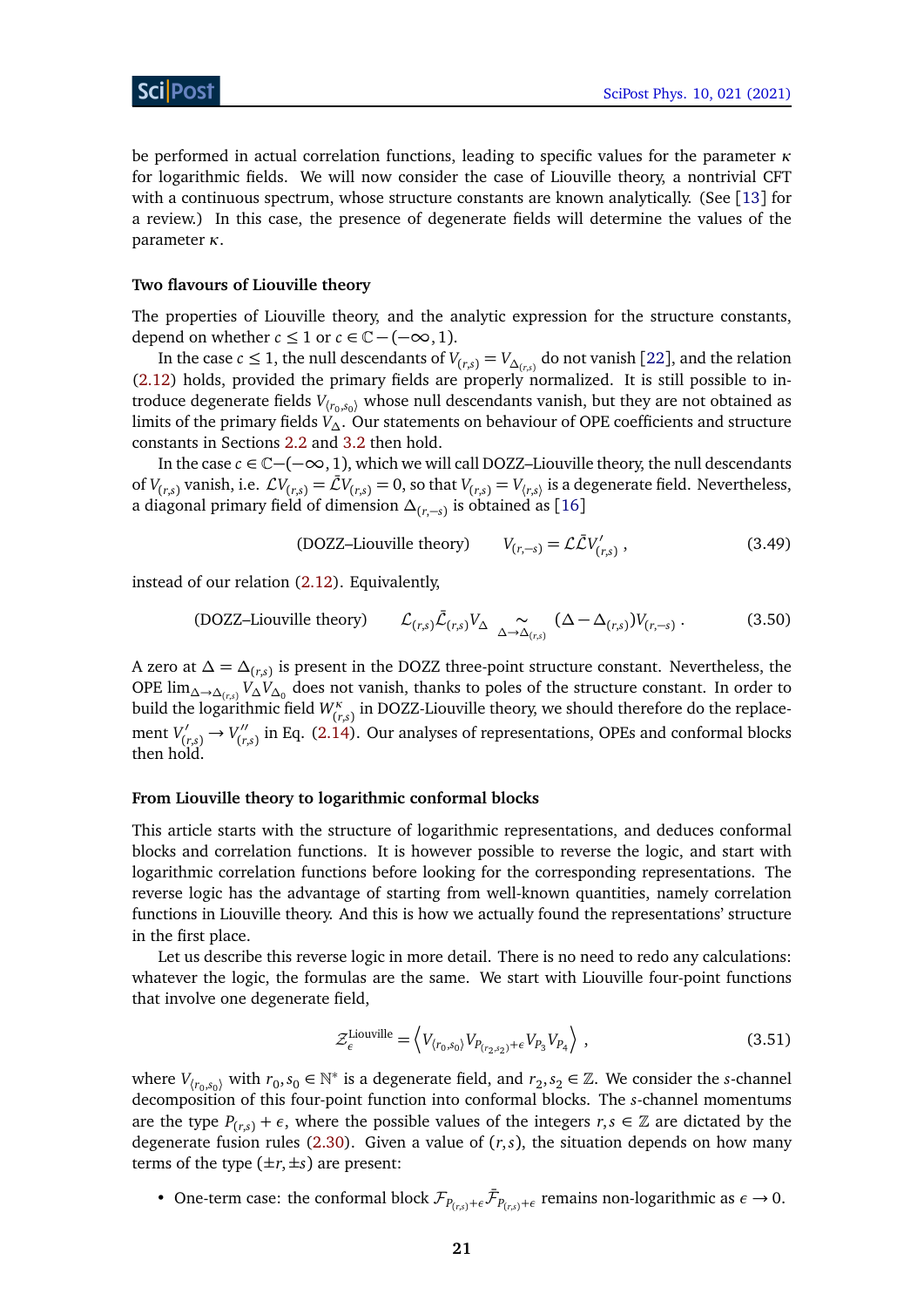- Two-term case (*r*, 0)&(−*r*, 0) or (0,*s*)&(0,−*s*): the leading behaviour of the sum of the two terms as  $\epsilon \to 0$  gives rise to the logarithmic non-chiral conformal block  $\left(\mathcal{F}_{P_{(r,0)}}\bar{\mathcal{F}}_{P_{(r,0)}}\right)'$ or  $(\mathcal{F}_{P_{(0,s)}}\bar{\mathcal{F}}_{P_{(0,s)}})'$ . This corresponds to simple logarithmic representations, with no null fields involved.
- Two-term case  $(r, s)$ & $(r, -s)$  with  $r, s \neq 0$ : the leading behaviour of the sum of the two terms as  $\epsilon \to 0$  gives rise to the logarithmic non-chiral conformal block  $\mathcal{G}_{\epsilon}^ \sum_{(r,s)}^{\infty}$
- Two-term case  $(r, s)$ & $(-r, s)$  with  $r, s \neq 0$ : the leading behaviour of the sum of the two terms as  $\epsilon \to 0$  gives rise to the logarithmic non-chiral conformal block  $\mathcal{G}^+_{(r,s)}$ .
- Four-term case (*r*,*s*)&(*r*,−*s*)&(−*r*,*s*)&(−*r*,−*s*): the leading behaviour of the sum of the four terms as  $\epsilon \to 0$  gives rise to the logarithmic non-chiral conformal block  $\widetilde{\mathcal{G}}_{(r,s)}^0.$

All these conformal blocks involve at most second derivatives of the chiral Virasoro conformal blocks  $\mathcal{F}_P$ . This is why we limited our investigations to second derivative fields.

#### **From conformal blocks to OPEs and representations**

The reader may worry that we have only obtained very special examples of our logarithmic conformal blocks, since we started with four-point functions  $\mathcal{Z}_{\epsilon}^{\text{Liouville}}$  [\(3.51\)](#page-20-0) where two fields have discrete parameters. However, the other two fields are generic, and we obtain logarithmic contributions to their OPE  $V_{P_3}V_{P_4}$ . This is enough for characterizing the structure of the corresponding representations. This is also enough for reconstructing logarithmic contributions to correlation functions  $\left<\prod_{i=1}^4 V_{P_i}\right>$  of generic diagonal fields, using the OPEs  $V_{P_1}V_{P_2}$  and  $V_{P_3}V_{P_4}$ .

In Liouville theory, how do we understand the logarithmic contributions to  $\left\langle \prod_{i=1}^4 V_{P_i} \right\rangle$ ? This four-point function has an *s*-channel decomposition as a integral over momentums  $P \in \mathbb{R}$ , with no logarithmic terms involved. In order to get logarithmic terms, we could deform the contour until it goes through values of the type  $P_{(r,s)}$  with  $r,s \in \mathbb{Z}$ . Such contorsions would not be natural, and the logarithmic values of *P* would anyway have measure zero.

Therefore, Liouville theory should certainly not be considered a logarithmic CFT. Rather, we found one more class of interesting limits of Liouville theory correlation functions. Other interesting limits include minimal model correlation functions [[13](#page-35-7)].

# <span id="page-21-0"></span>**4 The** *O*(*n*) **model and the** *Q***-state Potts model**

#### **Torus partition functions**

The main known source of information on the spaces of states of the *O*(*n*) model and of the *Q*-state Potts model is their torus partition functions. This information has limitations:

- There can be interesting fields that do not contribute to the torus partition function. For example, in the Ising model, disorder fields [[23](#page-36-0)] or the fields that describe cluster connectivities [[24](#page-36-1)] do not belong to the minimal model.
- In the case of fields that do contribute, the torus partition function determines the structures and multiplicities of representations in simple cases such as minimal models [[23](#page-36-0)], but not in more complicated cases.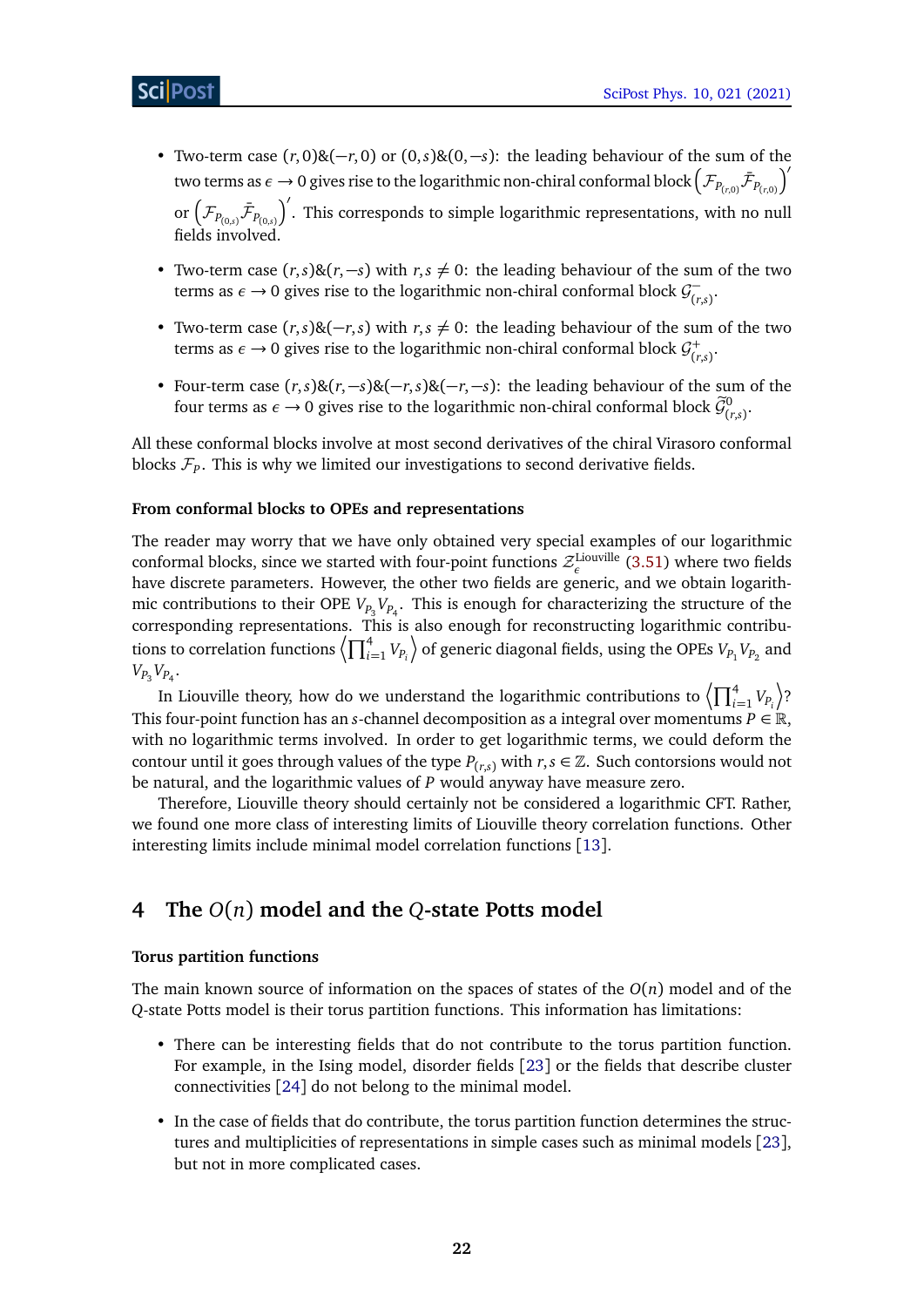In the *O*(*n*) model and the *Q*-state Potts model, the torus partition function is a combination of characters with multiplicities that are generally not positive integers [[25](#page-36-2)]. This is because for non-integer *Q* and *n*, these models are defined in terms of non-local geometrical objects. Moreover, since the torus partition function is defined as a trace of a function of the dilation generator, it does not know about off-diagonal components of that generator. Therefore, it does not know about logarithmic structures.

However, as we saw in Section [2.2,](#page-4-0) we can obtain logarithmic fields by fusing two nonlogarithmic fields, including one degenerate field. This will allow us to predict the existence of logarithmic representations, even if their structure is not directly captured by the partition function.

#### **Primary fields**

Let us review what we know about the primary fields that appear in the  $O(n)$  model and of the *Q*-state Potts model, based on their respective partition functions. The question has been analyzed in the original article [[25](#page-36-2)], and more recently in [[26](#page-36-3)] for the *Q*-state Potts model and in [[7](#page-35-1)] for the  $O(n)$  model. We do not worry about the multiplicities of the fields: rather, we focus on whether they are degenerate.

The relations between the models' parameters and the central charge are

<span id="page-22-0"></span>
$$
n = 2\cos(\pi\beta^{-2}) \quad , \quad Q = 4\cos^2(\pi\beta^2) \,, \tag{4.1}
$$

where  $\beta$  was defined in Eq. [\(2.9\)](#page-4-4). We still write  $V_{(r_0,s_0)}$  with  $r_0,s_0 \in \mathbb{N}^*$  for a diagonal degenerate primary field whose left and right momentums are  $P_{(r_0,s_0)}$  [\(2.11\)](#page-4-5). Moreover, we write  $V_{(r)}^N$ (*r*,*s*) with *r*,*s* ∈ ℚ for a primary field whose left and right dimensions are  $(\Delta, \bar{\Delta}) = (\Delta_{(r,s)}, \Delta_{(r,-s)})$ . The superscript *N* stands for non-diagonal, although the spin *rs* of  $V_{(r)}^N$  $C_{(r,s)}^N$  vanishes if  $r = 0$  or  $s = 0$ . With these notations, the primary fields are

<span id="page-22-1"></span>
$$
O(n) \text{ model: } \{V_{(r_0,1)}\}_{r_0 \in 2\mathbb{N}+1} \cup \{V_{(r,s)}^N\}_{s \in \frac{1}{2}\mathbb{N}^*} ,\tag{4.2}
$$

Q-state Potts model: 
$$
\{V_{(1,s_0)}\}_{s_0 \in \mathbb{N}^*} \cup \{V_{(r,s)}^N\}_{r \in \mathbb{N}^*} \cup \{V_{(0,s)}^N\}_{s \in \mathbb{N} + \frac{1}{2}}
$$
. (4.3)

In both models, the set of degenerate fields is closed under fusion, and generated by one basic degenerate field: *V*〈3,1〉 in the *O*(*n*) model, and *V*〈1,2〉 in the *Q*-state Potts model.

Unless *r*, *s*  $\in \mathbb{Z}^*$ , there are no null vectors among the descendants of the primary field  $V_{cr}^N$ (*r*,*s*) , and the corresponding representation must be the product of left and right Verma modules  $V_{\Delta(r,s)} \otimes V_{\Delta(r,-s)}$ . If however  $r, s \in \mathbb{Z}^*$ , then  $V_{(r,s)}^N$  $\int_{r,s}^{N}$  has a null descendant on the left if  $rs > 0$  or on the right if  $rs < 0$ . In this case, there can be several distinct indecomposable representations that contain  $V_{0}^N$  $C_{(r,s)}^N$ . In the case  $r,s > 0$ , the possibilities include

- $\mathcal{V}_{\Delta_{(r,s)}} \otimes \bar{\mathcal{V}}_{\Delta_{(r,-s)}},$
- $\cdot \frac{\mathcal{V}_{\Delta(r,s)}}{\mathcal{V}_{\Delta(r,s)}}$  $\frac{V\Delta(r,s)}{\mathcal{V}_{\Delta(r,-s)}}$ , i.e. the product of a degenerate representation with a Verma module,
- $W_{(r,s)}^{\kappa}$ , our logarithmic representation with Jordan blocks of dimension 2.

We will now determine which representation is the right one.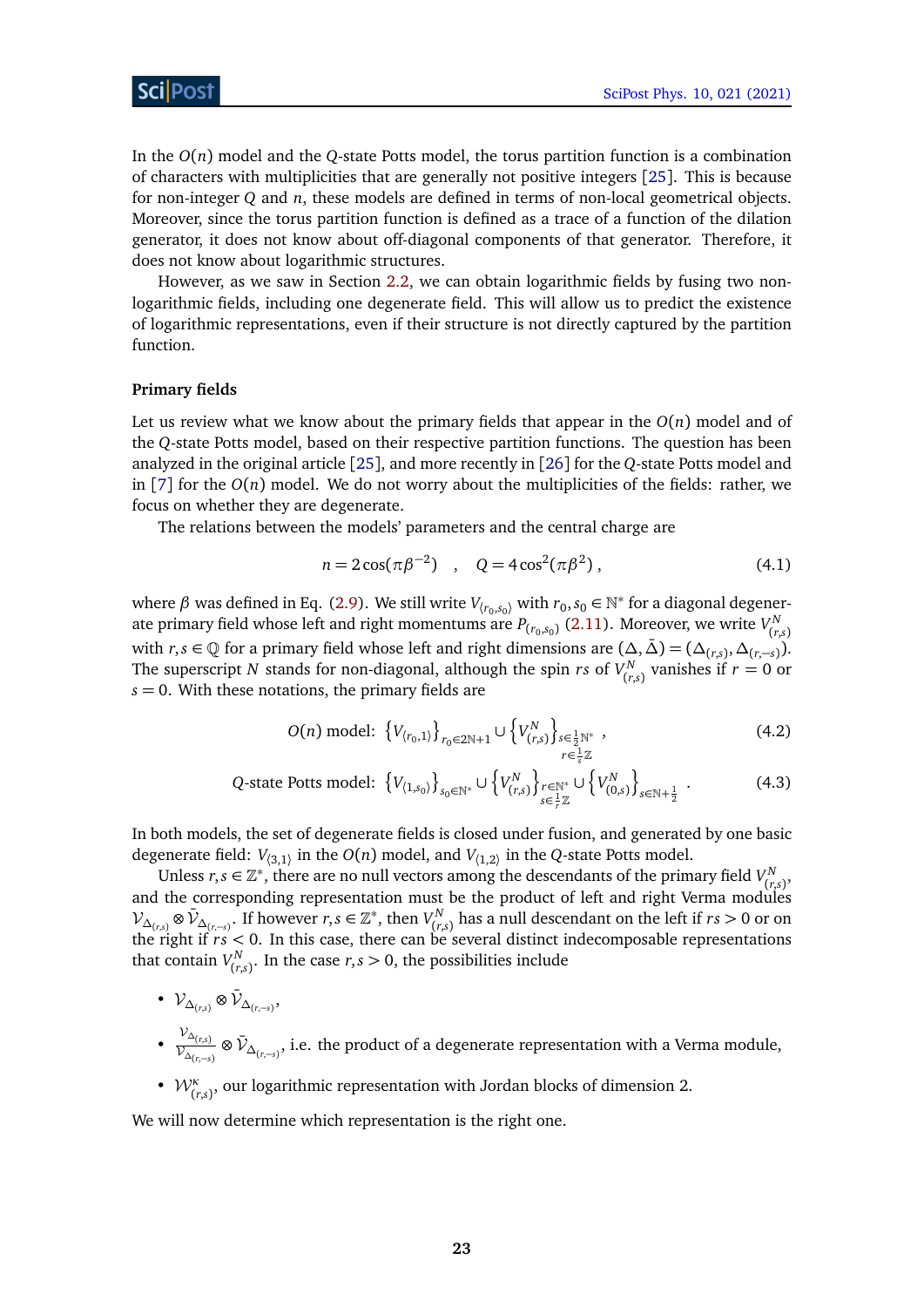#### **Logarithmic structures**

Let us start with the Q-state Potts model. We have primary fields of the type  $V_{\langle 1,s_0\rangle}$  and  $V_{(r_s)}^N$ (*r*,0) . These are the fields that appear in the  $\epsilon \rightarrow 0$  limit of the OPE [\(2.31\)](#page-7-0), which leads to logarithmic fields of the type  $W^-_{(r,s)}$ . This suggests that for any  $(r,s) \in \mathbb{N}^* \times \mathbb{Z}^*$ , the fields  $V^N_{(r,s)}$  $V^N_{(r,s)}$  and  $V^N_{(r,-s)}$  of the Potts model are part of the same logarithmic representation  $W^-_{(r,s)}(2.24)$  $W^-_{(r,s)}(2.24)$ , where they are called  $\mathcal{L}V_{(r,s)}$  and  $\bar{\mathcal{L}}V_{(r,s)}$ .

In the  $O(n)$  model, we have primary fields of the type  $V_{(r_0,1)}$  and  $V_{(0)}^N$  $C_{(0,s)}^N$ . We therefore expect logarithmic representations of the type  $\mathcal{W}^+_{(r,s)}.$  In the case  $(r,s)=(1,1),$  let us compare this with the results of [[7](#page-35-1)]. Our field  $W^+_{(1,1)}$  is called *A* in [7] (Section 5.2), and it obeys 1  $\frac{1}{2}L_{-1}L_1A = \kappa(L_0 - 1)A$  in agreement with Eq. [\(2.22\)](#page-6-0). The parameter *κ* is called  $-s^2$  in [[7](#page-35-1)], and it takes the value  $\kappa_{(1,1)}^+ = \frac{1-\beta^{-2}}{2}$  $J = \mathcal{L}V_{(1,1)}$  and  $\bar{J} = \bar{\mathcal{L}}V_{(1,1)}$ . They are called currents because their conformal dimensions are  $\frac{p}{2}$  in agreement with Eq. [\(2.36\)](#page-8-4). The so-called currents are  $(\Delta, \bar{\Delta}) = (1, 0)$  and  $(0, 1)$  respectively. However, their level one null vectors do not vanish,  $\overline{\partial} J = \partial \overline{J} = V_{(1,-1)} \neq 0.$ 

To summarize, we propose the following logarithmic subspaces of the spectrums of the *Q*-state Potts model and *O*(*n*) model,

$$
\bigoplus_{r,s=1}^{\infty} \mathcal{W}^-_{(r,s)} \subset \mathcal{S}^{\text{Q-state Potts model}}, \qquad \left\{ \bigoplus_{r,s=1}^{\infty} \mathcal{W}^+_{(r,s)} \subset \mathcal{S}^{\text{O}(n) \text{ model}}, \qquad (4.4)
$$

where we however do not know the multiplicities of the representations.

#### **Values of the parameters** *n* **and** *Q*

The allowed values of the parameters *n* and *Q*, and the corresponding values of  $\beta^2$  [\(4.1\)](#page-22-0), are traditionally given as [[25](#page-36-2)]

$$
-2 \le c \le 1 \quad , \quad \frac{1}{2} \le \beta^2 \le 1 \quad , \quad \begin{cases} \ -2 \le n \le 2 \,, \\ \ 0 \le Q \le 4 \,, \end{cases} \tag{4.5}
$$

although it is known that analytic continuations are possible [[26](#page-36-3)]. From the point of view of conformal field theory, the only hard limit is the convergence of the operator product expansions, which requires that conformal dimensions be bounded from below. Given the models' primary fields, this condition amounts to [[27](#page-36-4)]

$$
\Re c < 13 \iff \Re \beta^2 > 0 \tag{4.6}
$$

The allowed region is therefore vastly larger than the complex *n*-plane or the complex *Q*-plane. In order to cover these complex planes, it is enough to consider the following fundamental domains:

$$
n \in \mathbb{C} \quad \Longleftrightarrow \quad 1 \le \Re \beta^{-2} < 2 \quad \Longleftrightarrow \quad \Re \Delta_{(1,2)} < 1 \le \Re \Delta_{(1,3)} \,, \tag{4.7}
$$

$$
Q \in \mathbb{C} \quad \Longleftrightarrow \quad \frac{1}{2} < \Re \beta^2 \le 1 \quad \Longleftrightarrow \quad \Re \Delta_{(3,1)} \le 1 < \Re \Delta_{(5,1)} \,. \tag{4.8}
$$

(See [[27](#page-36-4)] for a picture of the *Q*-state Potts model's fundamental domain in the complex *c*plane.) We have rewritten the boundaries of the fundamental domains in terms of conditions for certain fields to be relevant. Curiously, the *Q*-state Potts model's fundamental domain is related to the relevance of degenerate fields that appear in the *O*(*n*) model, and vice-versa.

It is therefore possible to analytically continue the models beyond the complex *n*,*Q*-planes. Nothing dramatic happens to the conformal field theories, but their statistical interpretations may change.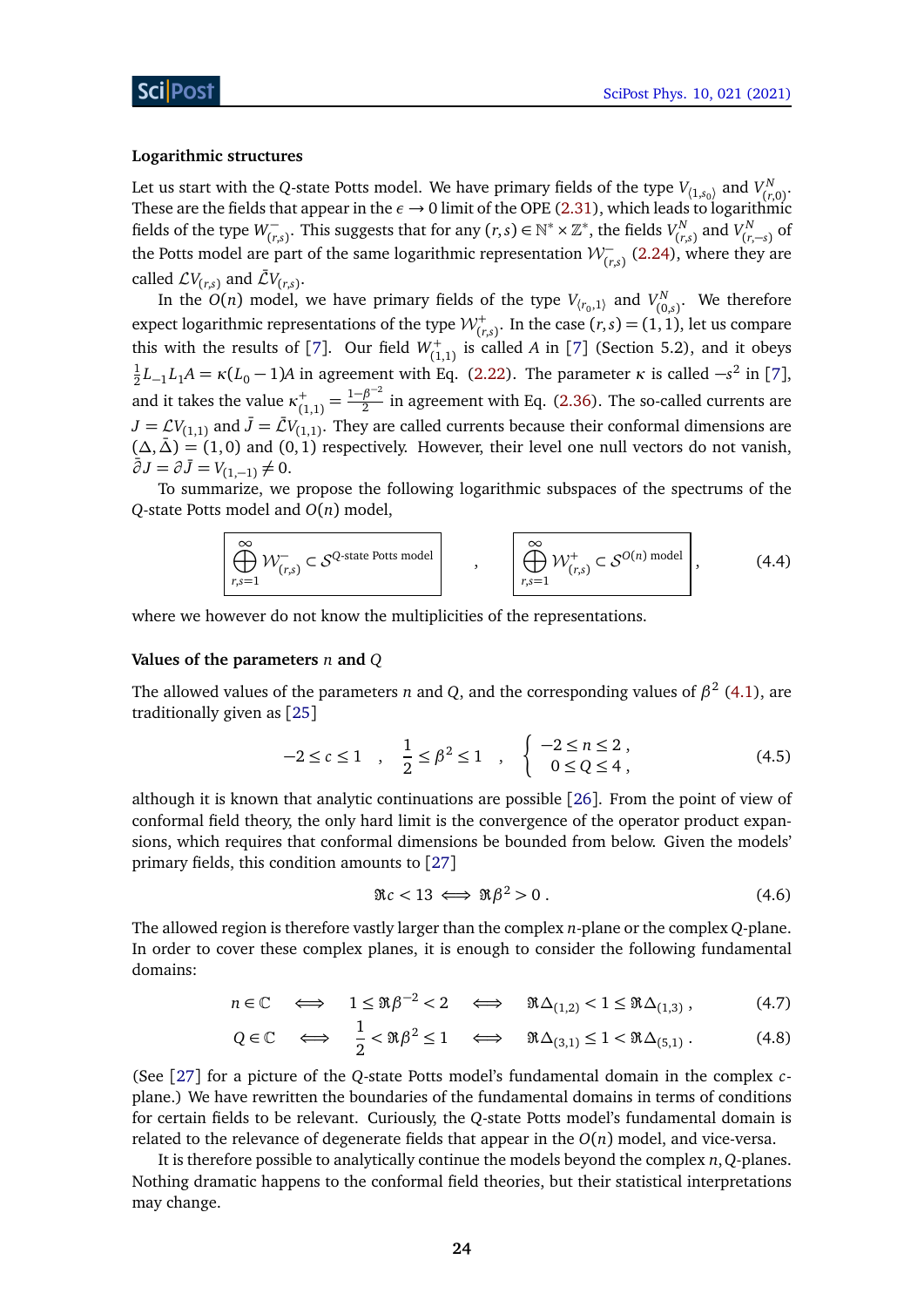# <span id="page-24-0"></span>**5 Four-point connectivities in the** *Q***-state Potts model**

Our determination of logarithmic structures in the *Q*-state Potts model relies on plausible but unproven assumptions on the existence and properties of degenerate fields. In order to test these assumptions and the logarithmic structures themselves, we will look for solutions of the crossing symmetry equations based on our logarithmic conformal blocks.

Four-point connectivities in the *Q*-state Potts model were recently computed using a semianalytic conformal bootstrap approach [[8](#page-35-2)]. Crossing symmetry could be checked to a good precision, which was only limited by the lack of knowledge of logarithmic conformal blocks. If our logarithmic structures are correct, they should allow us to bootstrap connectivities to a precision that is only limited by numerical artefacts.

#### <span id="page-24-1"></span>**5.1 Logarithmic structures in four-point connectivities**

According to a longstanding conjecture [[28](#page-36-5)], connectivities in the critical *Q*-state Potts model coincide with correlation functions of primary fields with the left and right dimension  $\Delta_{(0,\frac{1}{2})}$ . 2 This conjecture was of little practical help for determining four-point connectivities, until it was complemented with another conjecture on the decompositions of the four-point functions into conformal blocks [[29](#page-36-6)].

#### **Decomposing four-point connectivities into conformal blocks**

Let us schematically write a decomposition of a four-point connectivity  $P(z_1, z_2, z_3, z_4)$ :

<span id="page-24-2"></span>
$$
P(z_k) = \sum_{i \in S^{(c)}} D_i^{(c)} \mathcal{G}_i^{(c)}(z_k) , \qquad (5.1)
$$

where  $D_i^{(c)}$  $\mathcal{G}_i^{(c)}$  is a four-point structure constant,  $\mathcal{G}_i^{(c)}$  $\int_{i}^{(c)}(z_k)$  is a four-point conformal block in the channel  $c \in \{s, t, u\}$  for four fields of dimension  $\Delta_{(0, \frac{1}{2})}$ , and  $\mathcal{S}^{(c)}$  is the spectrum of the connectivity in that channel, i.e. a set of representations of the product of the left and right Virasoro algebras.

There are four independent connectivities  $P_{aaaa}(z_k)$ ,  $P_{aabb}(z_k)$ ,  $P_{abab}(z_k)$ ,  $P_{abba}(z_k)$ . Permutations of the positions  $z_k$  leave  $P_{aaaa}(z_k)$  invariant, and exchange the other connectivities. Let us call  $S^{\sigma}$  the *s*-channel spectrum of the connectivity  $P_{\sigma}$ . By permutation symmetry, we have  $\mathcal{S}^{abab}=\mathcal{S}^{abba}$ , and the connectivity  $P_{aabb}$  has the spectrums  $\mathcal{S}^{aabb},\mathcal{S}^{abab}$  and  $\mathcal{S}^{abab}$  in the *s*, *t* and *u* channels respectively.

The conjecture for the spectrums is based on a lattice discretization of the model [[29](#page-36-6)], and suffers from the same shortcoming as the determination of the *Q*-state Potts model's spectrum based on the torus partition function: it does not predict the full structure of the representations, but only their primary fields. We therefore have the following three subsets of the model's set of primary fields [\(4.3\)](#page-22-1):

<span id="page-24-3"></span>
$$
S^{aaaa} = \left\{ V_{(r,s)}^N \right\}_{\substack{r \in 2\mathbb{N}^* \\ s \in \frac{2}{r}\mathbb{Z}}} \cup \left\{ V_{(0,s)}^N \right\}_{s \in \mathbb{N} + \frac{1}{2}}, \tag{5.2}
$$

<span id="page-24-4"></span>
$$
S^{aabb} = \left\{ V_{(r,s)}^N \right\}_{\substack{r \in 2\mathbb{N}^*\\s \in \frac{2}{r}\mathbb{Z}}} \cup \left\{ V_{(0,s)}^N \right\}_{s \in \mathbb{N} + \frac{1}{2}} \cup \left\{ V_{(1,s_0)} \right\}_{s_0 \in \mathbb{N}^*},
$$
(5.3)

$$
S^{abab}, S^{abba} = \left\{ V_{(r,s)}^N \right\}_{\substack{r \in 2\mathbb{N}^* \\ s \in \frac{1}{r}\mathbb{Z}}} \,. \tag{5.4}
$$

#### **Singularities of conformal blocks**

Recall that the *s*-channel conformal block F*<sup>∆</sup>* for a Verma module of dimension *∆* has simple poles at degenerate values *<sup>∆</sup>* ∈ {*∆*(*r*,*s*) }*r*,*s*∈N<sup>∗</sup> . In a four-point function of fields with dimensions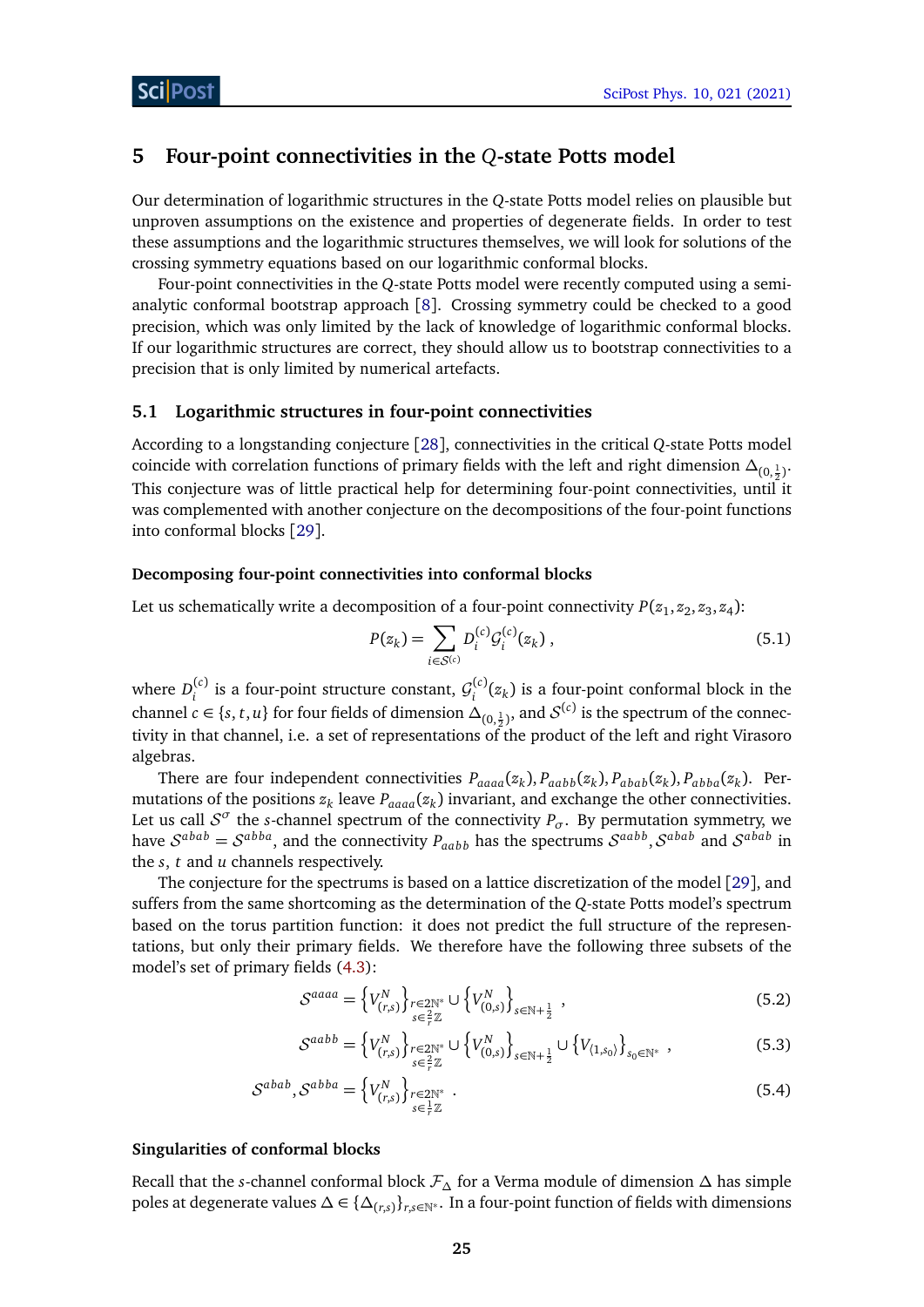## Sci Post

 $\Delta_{(0,\frac{1}{2})}$ , some of these poles have vanishing residues, and are therefore actually absent. The  $\frac{1}{2}$  ) pole at *∆* = *∆*(*r*,*s*) has a vanishing residue whenever the fusion rule [\(2.30\)](#page-7-1) of the degenerate field *V*<sub>(*r,s*)</sub> allows the fusion *V*<sub>(*r,s*)</sub> *V*<sub>*P*<sub>(0, 1</sub><sub>2</sub>)</sub> or *V*<sub>−*P*<sub>(0, 1<sup>2</sup>)</sub>, i.e. whenever *r* is odd.</sub>

Any conformal block that appears in the decomposition of a four-point connectivity must of course be finite. We will now see that this basic criterion gives us hints on the structure of the spectrum.

The degenerate fields  $V_{(1, s_0)}$  that are conjectured to appear in the spectrum  $\mathcal{S}^{aabb}$  have an odd first index, so that  $\mathcal{F}_{\Delta_{(1,s_0)}}$  is finite, and the corresponding conformal block in the decomposition of the connectivity  $P^{aabb}(z_k)$  [\(5.1\)](#page-24-2) may well be of the type

$$
\mathcal{G}^{aabb}_{(1,s_0)} = \mathcal{F}_{\Delta_{(1,s_0)}} \bar{\mathcal{F}}_{\Delta_{(1,s_0)}} \,. \tag{5.5}
$$

This is consistent with the claim that  $V_{\langle 1,s_0\rangle}$  is a diagonal degenerate field, i.e. a primary field that generates a degenerate representation  $\frac{\mathcal{V}_{\Delta_{(1,s_0)}}}{\mathcal{V}_{\Delta_{(1,-s_0)}}}$ ⊗  $\frac{\bar{\mathcal{V}}_{\Delta_{(1,s_0)}}}{\bar{\mathcal{V}}_{\Delta_{(1,-s_0)}}}$ . (In contrast to characters, fourpoint conformal blocks do not see the difference between Verma modules and their degenerate quotients.)

The conjectured spectrums  $\mathcal{S}^{aaaa}$ ,  $\mathcal{S}^{aabb}$  and  $\mathcal{S}^{abab}$  also contain primary fields of the type  $V_{\ell,r}^N$  $(r,s)$  with  $(r,s) \in 2\mathbb{N}^* \times \mathbb{Z}^*$ . Since the first index is even, the conformal block  $\mathcal{F}_{\Delta(r,s)}$  is infinite. This rules out the possibility that the corresponding representation could be a Verma module or a degenerate representation, and suggests that more complicated structures are required. Our claim is that the correct conformal blocks are of the type  $\mathcal{G}_{\alpha}^ \binom{(-)}{(r,s)}$  [\(3.43\)](#page-18-1).

#### <span id="page-25-0"></span>**5.2 Linear relations between four-point structure constants**

The basic idea of the conformal bootstrap method is that the decomposition [\(5.1\)](#page-24-2) of a given four-point function should not depend on the channel. The equality between the *s*, *t* and *u*-channels is called crossing symmetry. Assuming that we know the spectrum, crossing symmetry amounts to linear equations for the four-point structure constants, which we will solve numerically. This flavour of the conformal bootstrap was introduced in [[30](#page-36-7)], and may be called semi-analytic in contrast to situations where the spectrum is itself an unknown (numerical bootstrap) or where the structure constants are known analytically too (analytic bootstrap).

However, in our case, the structure constants are not quite independent unknowns. The degenerate fields that allowed us to predict the nontrivial conformal blocks, also lead to linear relations between certain structure constants [[20](#page-35-14)]. These relations may be viewed as emanating from an "interchiral" symmetry algebra that is larger than the product of the left and right Virasoro algebra [[8](#page-35-2)].

#### **The relations**

Let us call *D σ*  $C_{(r,s)}$  the four-point structure constants for the primary fields  $V_{(r,s)}^N$  $\binom{n}{r,s}$  in the spectrums  $S^{\sigma}$  [\(5.2\)](#page-24-3)-[\(5.4\)](#page-24-4), and  $D_{\langle 1,s_0 \rangle}^{aabb}$  the structure constants for the diagonal degenerate fields in  $S^{aabb}$ .

Due to the known permutation properties of structure constants and conformal blocks [[13](#page-35-7)], we have the relations

$$
D_{(r,s)}^{abab} = (-1)^{rs} D_{(r,s)}^{abba} , \qquad (5.6)
$$

since  $rs = \Delta_{(r,-s)} - \Delta_{(r,s)}$  is the conformal spin of  $V_{(r,s)}^N$ (*r*,*s*) . Moreover, we are considering four-point functions of four spinless primary fields. This implies that the crossing symmetry equations are invariant under the exchange of the left and right quantities, and therefore the relations

<span id="page-25-2"></span><span id="page-25-1"></span>
$$
D_{(r,s)}^{\sigma} = D_{(r,-s)}^{\sigma} \,. \tag{5.7}
$$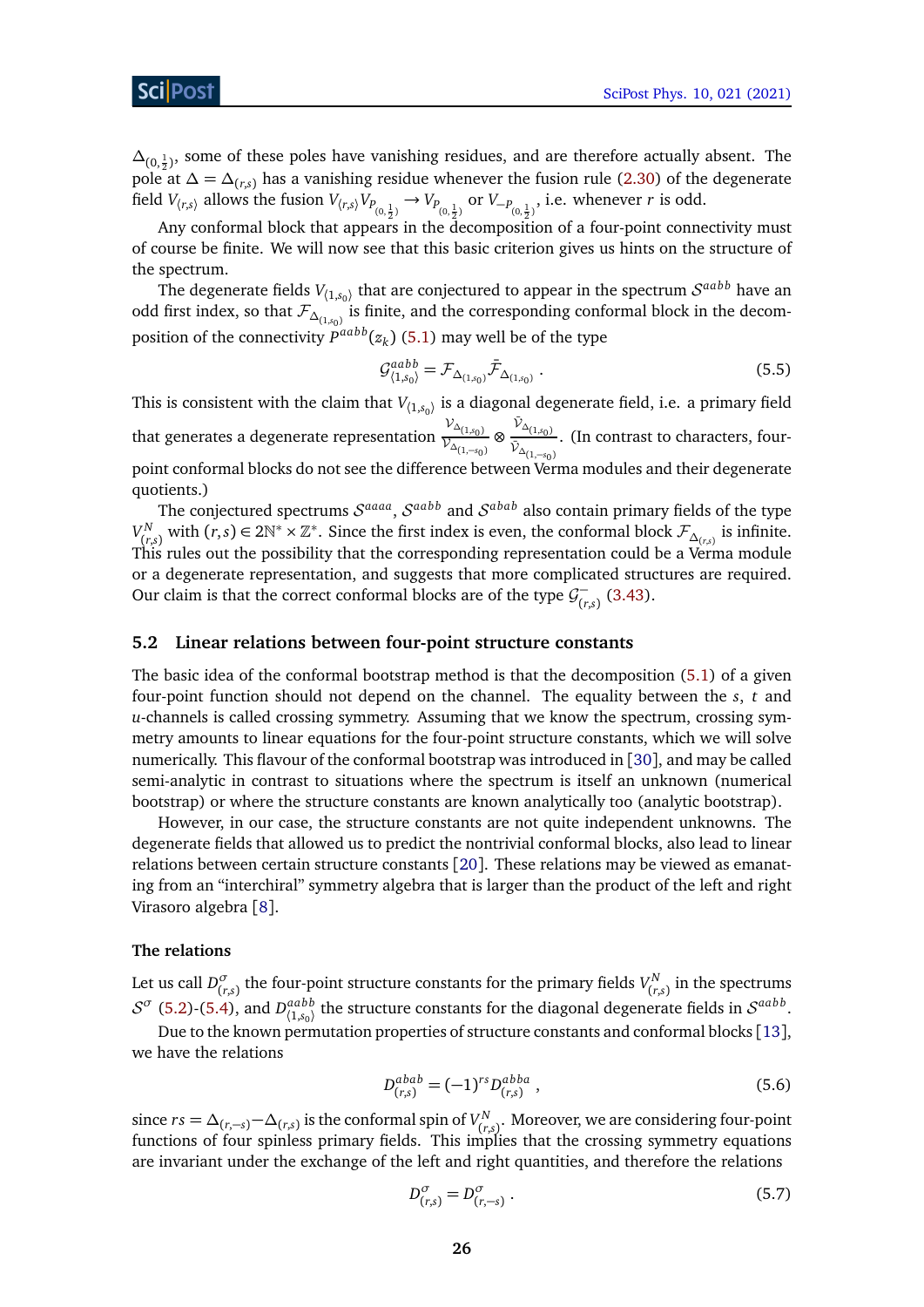From the definition of four-point connectivities, it is also possible to predict [[27](#page-36-4)]

<span id="page-26-2"></span><span id="page-26-1"></span>
$$
D_{(0,\frac{1}{2})}^{aabb} = -D_{(0,\frac{1}{2})}^{aaaaa} \,. \tag{5.8}
$$

Let us now move to the relations that follow from the existence of the degenerate field  $V_{\langle 1,2 \rangle}.$  In general four-point functions, these relations would determine the ratios  $\frac{D_{(r,s+2)}^{\sigma}}{D_{(r,s)}^{\sigma}}$  [[20](#page-35-14)]. However, in a four-point function of fields with the particular dimension  $\Delta_{(0, \frac{1}{2})}$ , we have slightly more powerful relations, which determine how structure constants behave under shifts of the second index by one unit, rather than the usual two units [[8](#page-35-2)]:

$$
\frac{D_{(r,s+1)}^{\sigma}}{D_{(r,s)}^{\sigma}} = 2^{(2+2\omega)r - \frac{4s+2}{\beta^2}} \frac{\Gamma(\frac{1-r}{2} + \frac{s}{2\beta^2})}{\Gamma(\frac{2-r}{2} + \frac{s}{2\beta^2})} \frac{\Gamma(\frac{\omega r}{2} - \frac{s}{2\beta^2})}{\Gamma(\frac{1+\omega r}{2} - \frac{s}{2\beta^2})} \frac{\Gamma(\frac{1-r}{2} + \frac{s+1}{2\beta^2})}{\Gamma(\frac{-r}{2} + \frac{s+1}{2\beta^2})} \frac{\Gamma(\frac{2+\omega r}{2} - \frac{s+1}{2\beta^2})}{\Gamma(\frac{1+\omega r}{2} - \frac{s+1}{2\beta^2})},
$$
(5.9)

where  $\omega = -1$  for our non-diagonal fields  $V_{(r)}^N$  $\sum_{(r,s)}^{N}$ , and  $\omega = 1$  for diagonal fields with dimensions  $\Delta = \bar{\Delta} = \Delta_{(r,s)}$ , such as *V*<sub>(1,*s*<sub>0</sub>)</sub>. For *s* ∈ {0,−1}, this shift equation involves the value of the Gamma function at its poles. In the non-diagonal case however, these singularities cancel among the factors, and the ratio can be rewritten in a manifestly finite manner,

$$
\frac{D_{(r,s+1)}^{\sigma}}{D_{(r,s)}^{\sigma}} \underset{s \in \{0,-1\}}{=} \left( \frac{2^{1-\frac{2}{\beta^2}} \Gamma(\frac{1-r}{2} + \frac{1}{2\beta^2})}{|r|} \frac{\Gamma(\frac{2-r}{2} - \frac{1}{2\beta^2})}{\Gamma(\frac{-r}{2} + \frac{1}{2\beta^2})} \right)^{2s+1} . \tag{5.10}
$$

We insist that the shift equations also hold in the case  $r, s \in \mathbb{Z}^*$  i.e. if  $V_{cr}^N$  $\binom{r}{r,s}$  belongs to a logarithmic representation. The validity of these equations indeed only depends on  $V_{\ell r}^N$  $_{\left( r,s\right) }^{rN}$  being a primary field.

Our formulas for the ratios are equivalent to the formulas in [[8](#page-35-2)] (Section 4.1). Cosmetic differences come down to notations and to our use of the Gamma function duplication formula. We will now rederive these ratios by following the logic of [[8](#page-35-2)], while trying to streamline the derivation.

#### **The derivation**

Let us denote two- and three-point structure constants as  $\langle V_i V_i\rangle\thicksim B_i$  and  $\big\langle V_i V_j V_k\big\rangle\thicksim C_{ijk}.$ Then an OPE reads  $V_iV_j \sim \sum_k$  $c_{ijk}$  $\frac{P_t/k}{B_k}V_k$ , and four-point structure constants that appear in *s* and *t*-channel decompositions of four-point functions read

s-channel: 
$$
\frac{2}{1} \left\{ \int_{4}^{\epsilon} \phi \right\} \rightarrow d_{\epsilon}^{(s)} = \frac{C_{12\epsilon} C_{\epsilon 34}}{B_{\epsilon}},
$$
 (5.11)

t-channel: 
$$
\frac{2}{\eta} \longrightarrow \frac{3}{4} \longrightarrow d_{\eta}^{(t)} = \frac{C_{23\eta} C_{41\eta}}{B_{\eta}}.
$$
 (5.12)

We normalize the degenerate field  $V_{(1,1)}$  as an identity field, i.e.  $C_{(1,1)i} = B_i$  and  $B_{(1,1)} = 1$ .

We consider four-point functions that involve at least one degenerate field, such as  $\left\langle V_{\langle 1,2\rangle}\prod_{i=2}^4 V_{(r_i)}^N\right\rangle$  $(r_i, s_i)$  $\left\langle V_{(1,2)} V_{(r)}^N \right\rangle$  $V^N_{(r,s)}V^N_{(r,s)}$  $\binom{N}{(r,s)}V_{(1,2)}$  . In these cases, only two fields can appear in each channel, as dictated by the OPEs  $V_{(1,2)}V_{(r)}^N$  $V_{(r,s)}^N \sim \sum_{\epsilon=\pm} V_{(r,s)}^N$  $V_{(r,s+\epsilon)}^{N}$  and  $V_{(1,2)}V_{(1,2)} \sim V_{(1,1)} + V_{(1,3)}$ . Crossing symmetry and single-valuedness determine the ratios of all involved four-point structure constants, and in particular [[20](#page-35-14)]

<span id="page-26-0"></span>
$$
\frac{d_{\eta}^{(t)}}{d_{\epsilon}^{(s)}} = -\epsilon \omega \eta \frac{F_{\epsilon, \eta}}{\bar{F}_{\epsilon, -\omega \eta}} \det \bar{F} \quad \text{with} \quad \det \bar{F} = -\frac{\bar{P}_2}{\bar{P}_4} \,. \tag{5.13}
$$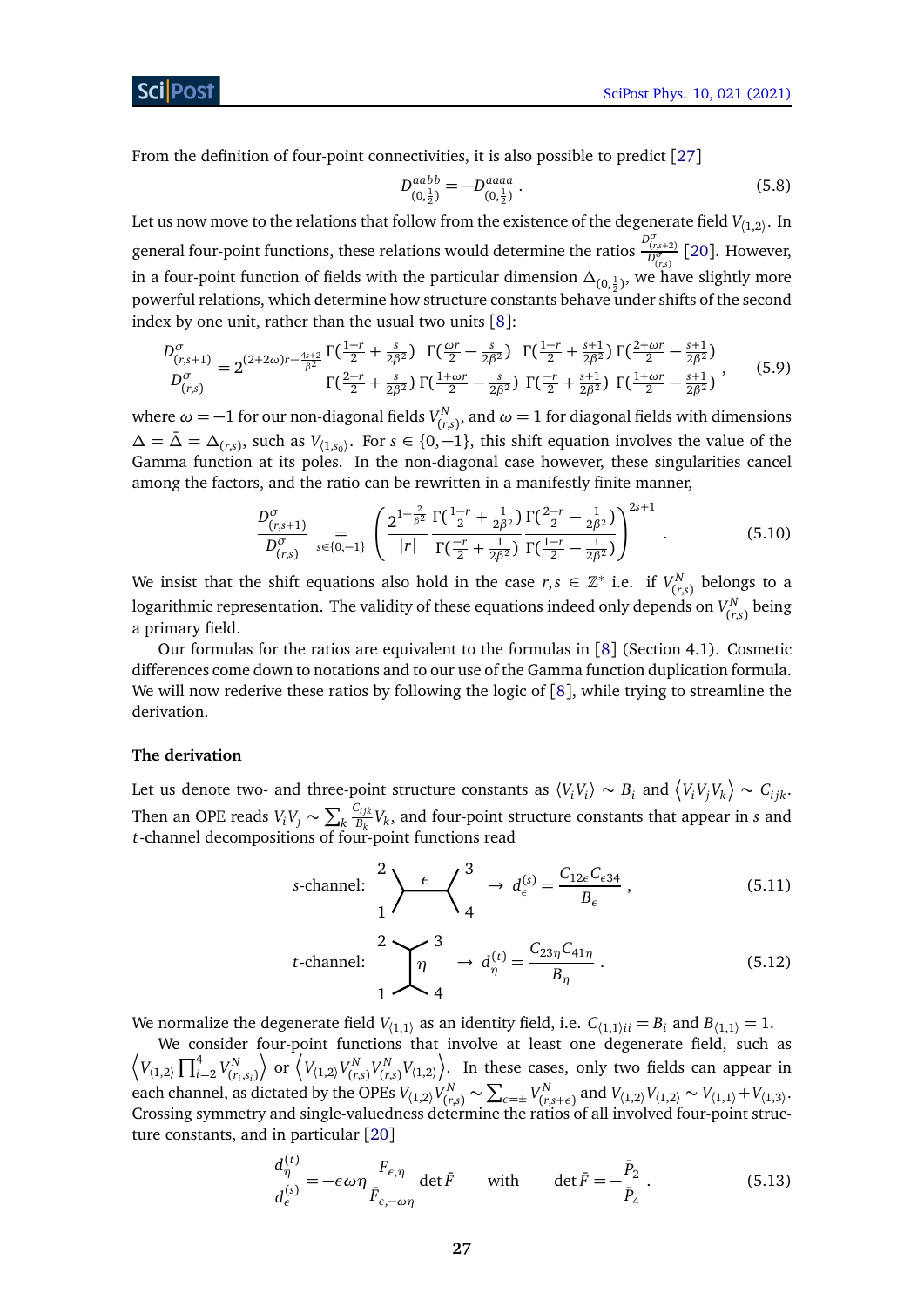## **ScilPost**

Here the *s*- and *t*-channel fields are labelled by discrete indices  $\epsilon$ ,  $\eta = \pm$ . We define  $\omega = +$  if the fourth field is  $V_{(1,2)}$ , and  $\omega = -$  if the fourth field is  $V_{(r)}^N$  $\binom{rN}{(r_4,s_4)}$ . The fusing matrix elements are

$$
F_{\epsilon,\eta} = \frac{\Gamma(1 - 2\beta^{-1}\epsilon P_2)\Gamma(2\beta^{-1}\eta P_4)}{\prod_{\pm} \Gamma(\frac{1}{2} - \beta^{-1}\epsilon P_2 \pm \beta^{-1}P_3 + \beta^{-1}\eta P_4)}.
$$
(5.14)

We first consider the four-point function  $\left\langle V_{(1,2)} V_{(1,2)}^N \right\rangle$  $V_{(r,s)}^N V_{(0,\frac{1}{2})}^N V_{(0,\frac{1}{2})}^N$ · , and focus on the following *s*and *t*-channel terms:

$$
\begin{array}{ccc}\n(r,s) & (r,s+1) & (0,\frac{1}{2}) & (r,s) & (0,\frac{1}{2}) \\
\vdots & \vdots & \ddots & (0,\frac{1}{2}) & (0,\frac{1}{2}) & (0,\frac{1}{2}) & (5.15) \\
(1,2) & (1,2) & (0,\frac{1}{2}) & (0,\frac{1}{2}) & (0,\frac{1}{2})\n\end{array}
$$

In this case, Eq. [\(5.13\)](#page-26-0) gives us  $\frac{d_{\perp}^{(t)}}{d_{\perp}^{(s)}}$  $\frac{d_{-}^{(k)}}{d_{+}^{(s)}} = -\frac{\bar{p}}{P_{(0)}}$  $P_{(0,\frac{1}{2})}$ *F*+<sup>−</sup>  $\frac{F_{+-}}{\bar{F}_{+-}}$ , explicitly

$$
\frac{C_{\langle 1,2\rangle(0,\frac{1}{2})(0,\frac{1}{2})}C_{(r,s)(0,\frac{1}{2})(0,\frac{1}{2})}}{C_{\langle 1,2\rangle(r,s)(r,s+1)}C_{(r,s+1)(0,\frac{1}{2})(0,\frac{1}{2})}}\frac{B_{(r,s+1)}}{B_{(0,\frac{1}{2})}}\n=2^{1-2\beta^{-1}(P-\bar{P})}\gamma\left(\frac{1}{2\beta^2}\right)\frac{\Gamma(1-\beta^{-1}P)}{\Gamma(-\beta^{-1}\bar{P})}\frac{\Gamma(\frac{1}{2}-\beta^{-1}\bar{P}-\frac{1}{2\beta^2})}{\Gamma(\frac{1}{2}-\beta^{-1}P+\frac{1}{2\beta^2})},\n\tag{5.16}
$$

where we denote the left and right momentums of  $V_{\text{tr}}^N$  $\left(\begin{matrix} P_{r,s}\ P_{r,s} \end{matrix}\right)$  as  $\left(\begin{matrix} P_{r,s}\ P_{r,-s} \end{matrix}\right)$ , and introduce  $\gamma(x) = \frac{\Gamma(x)}{\Gamma(1-x)}$ . We next consider the four-point function  $\left\langle V_{(1,2)} V_{(r)}^N \right\rangle$  $V^N(r,s)V^N(r,s)$  $V^N_{(r,s)}V_{\langle 1,2\rangle}\Big \rangle$ , and focus on the following *s*- and *t*-channel terms:

<span id="page-27-0"></span>
$$
\begin{array}{ccc}\n(r,s) & (r,s) & (r,s) & (r,s) \\
\hline\n\langle r,s+1 \rangle & & & \langle r,s \rangle & (r,s) \\
\langle 1,2 \rangle & & & \langle 1,2 \rangle & (1,2) & (1,2)\n\end{array}
$$
\n
$$
(5.17)
$$

In this case, Eq. [\(5.13\)](#page-26-0) gives us  $\frac{d_{\perp}^{(t)}}{d_{\perp}^{(s)}}$  $\frac{d_{-}^{(i)}}{d_{+}^{(s)}} = -\frac{\bar{p}}{P_{(1)}}$  $P_{\langle 1,2 \rangle}$ *F*+<sup>−</sup>  $\frac{F_{+-}}{\bar{F}_{++}}$ , explicitly

$$
\frac{B_{(1,2)}B_{(r,s)}B_{(r,s+1)}}{C_{(1,2)(r,s)(r,s+1)}^2} = 2^{4\beta^{-2}-3}\gamma(\beta^{-2}-\frac{1}{2})\frac{\Gamma(1-2\beta^{-1}P)}{\Gamma(-2\beta^{-1}P+\beta^{-2})}\frac{\Gamma(1-2\beta^{-1}\bar{P}-\beta^{-2})}{\Gamma(-2\beta^{-1}\bar{P})}\ .
$$
 (5.18)

We finally consider the four-point function  $\left\langle V_{\langle 1,2\rangle} V_{(0,\frac12)}^N V_{(0,\frac12)}^N V_{(1,2)}\right\rangle$ , and focus on the following *s*- and *t*-channel terms:

<span id="page-27-1"></span>
$$
(0, \frac{1}{2}) \qquad (0, \frac{1}{2}) \qquad (0, \frac{1}{2}) \qquad (0, \frac{1}{2}) \qquad (0, \frac{1}{2}) \qquad (0, \frac{1}{2}) \qquad (0, \frac{1}{2})
$$
\n
$$
(1, 1) \qquad (5.19)
$$
\n
$$
(1, 2) \qquad (1, 2) \qquad (1, 2) \qquad (1, 2)
$$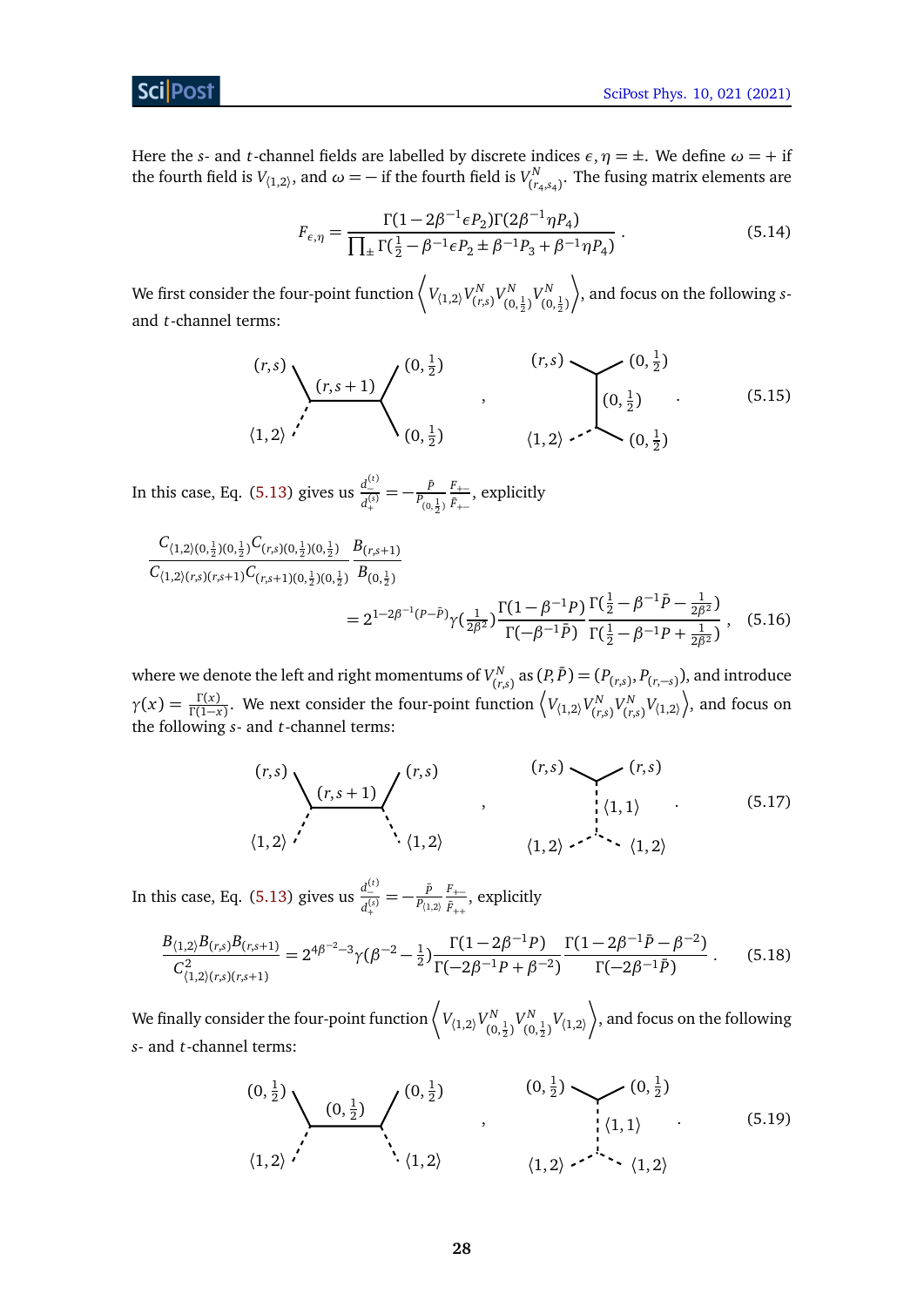In this case, Eq. [\(5.13\)](#page-26-0) gives us  $\frac{d_{\perp}^{(t)}}{d_{\parallel}(s)}$  $\frac{d_{-}^{(t)}}{d_{-}^{(s)}} = -\frac{P_{(0,\frac{1}{2})}}{P_{\langle 1,2\rangle}}$ *F*−−  $\frac{F_{\text{}}}{\bar{F}_{\text{}}},$  explicitly

<span id="page-28-1"></span>
$$
\frac{B_{(0,\frac{1}{2})}^2 B_{(1,2)}}{C_{(1,2)(0,\frac{1}{2})(0,\frac{1}{2})}^2} = 2^{4\beta^{-2}-3} \gamma (\beta^{-2}-\frac{1}{2}) \gamma (1-\frac{1}{2\beta^2})^2.
$$
\n(5.20)

We are interested in the four-point structure constant  $D_{(r,s)} =$  $\frac{C_{(r,s)(0,\frac{1}{2})(0,\frac{1}{2})}^2}{B_{(r,s)}}$ . Combining the square of Eq. [\(5.16\)](#page-27-0) with Eq. [\(5.18\)](#page-27-1) and Eq. [\(5.20\)](#page-28-1), we obtain the expression for  $\frac{D_{(r,s+1)}}{D_{(r,s)}}$  that was written in Eq. [\(5.9\)](#page-26-1) with  $\omega = -1$ . For the case  $\omega = 1$ , it suffices to set  $(P, \bar{P}) = (P_{(r,s)}, -P_{(r,s)})$ instead of  $(P_{(r,s)}, P_{(r,-s)})$ .

#### **Interchiral conformal blocks and reduced spectrums**

Using the linear relations [\(5.7\)](#page-25-1) and [\(5.9\)](#page-26-1) between four-point structure constants, we can rewrite *s*-channel decompositions of four-point connectivities [\(5.1\)](#page-24-2) such that the only unknown coefficients are *D σ*  $\int_{(r,s)}^{\sigma}$  with  $0 \leq s \leq \frac{1}{2}$  $\frac{1}{2}$ . In this rewriting,  $D_{(r)}^{\sigma}$  $\int_{(r,s)}^{\sigma}$  is the coefficient of an infinite linear combinations of conformal blocks, which was called an interchiral conformal block in [[8](#page-35-2)]:

$$
\mathcal{H}_{(r,s)} = \sum_{0 < s \leq \frac{1}{2}} \sum_{s' \in (s + \mathbb{Z}) \cup (-s + \mathbb{Z})} \frac{D^{\sigma}_{(r,s')}}{D^{\sigma}_{(r,s)}} \mathcal{F}_{\Delta_{(r,s')}} \bar{\mathcal{F}}_{\Delta_{(r,-s')}} \,, \tag{5.21}
$$

$$
\mathcal{H}_{(r,0)} = \mathcal{F}_{\Delta_{(r,0)}} \bar{\mathcal{F}}_{\Delta_{(r,0)}} + \sum_{s'=1}^{\infty} \frac{D^{\sigma}_{(r,s')}}{D^{\sigma}_{(r,0)}} \mathcal{G}^{-}_{(r,s')} \,, \tag{5.22}
$$

$$
\mathcal{H}_{\langle 1,1\rangle} = \sum_{s'=1}^{\infty} \frac{D_{\langle 1,s'\rangle}^{\sigma}}{D_{\langle 1,1\rangle}^{\sigma}} \mathcal{F}_{\Delta_{\langle 1,s'\rangle}} \bar{\mathcal{F}}_{\Delta_{\langle 1,s'\rangle}} \,, \tag{5.23}
$$

where  $\mathcal{F}_\Delta$  is a standard Virasoro conformal block, and  $\mathcal{G}^-_{(r)}$  $\overline{(r,s)}$  [\(3.43\)](#page-18-1) is a logarithmic conformal block. Neither the ratios of structure constants, nor therefore the interchiral conformal blocks, depend on  $\sigma$ . The spectrums [\(5.2\)](#page-24-3)-[\(5.4\)](#page-24-4) can then be reduced to the fields whose second indices obey  $0 \leq s \leq \frac{1}{2}$  $\frac{1}{2}$ ,

$$
\mathcal{S}_{reduced}^{aaaa} = \left\{ V_{(r,s)}^N \right\}_{s \in \frac{r}{r} \text{N} \cap [0, \frac{1}{2}]} \cup \left\{ V_{(0, \frac{1}{2})}^N \right\}, \tag{5.24}
$$

$$
S_{reduced}^{aabb} = \left\{ V_{(r,s)}^N \right\}_{s \in \frac{2}{r} \mathbb{N} \cap [0, \frac{1}{2}]} \cup \left\{ V_{(0, \frac{1}{2})}^N \right\} \cup \left\{ V_{(1,1)} \right\}, \tag{5.25}
$$

$$
S_{reduced}^{abab}, S_{reduced}^{abba} = \left\{ V_{(r,s)}^N \right\}_{s \in \frac{1}{r} \mathbb{N} \cap [0, \frac{1}{2}]} ,
$$
\n(5.26)

and we write the four-point connectivities as

$$
P^{\sigma} = \sum_{V \in S_{reduced}^{\sigma}} D_V^{\sigma} \mathcal{H}_V , \qquad (5.27)
$$

where we abuse notations by identifying a primary field *V* with its indices.

#### <span id="page-28-0"></span>**5.3 Semi-analytic bootstrap**

Let us determine the four-point structure constants  $D_i^{\sigma}$  by solving crossing symmetry equations for the connectivities  $P_{\sigma}$  with  $\sigma \in \{aaaa, aabb, abab, abba\}$ . Given a connectivity and two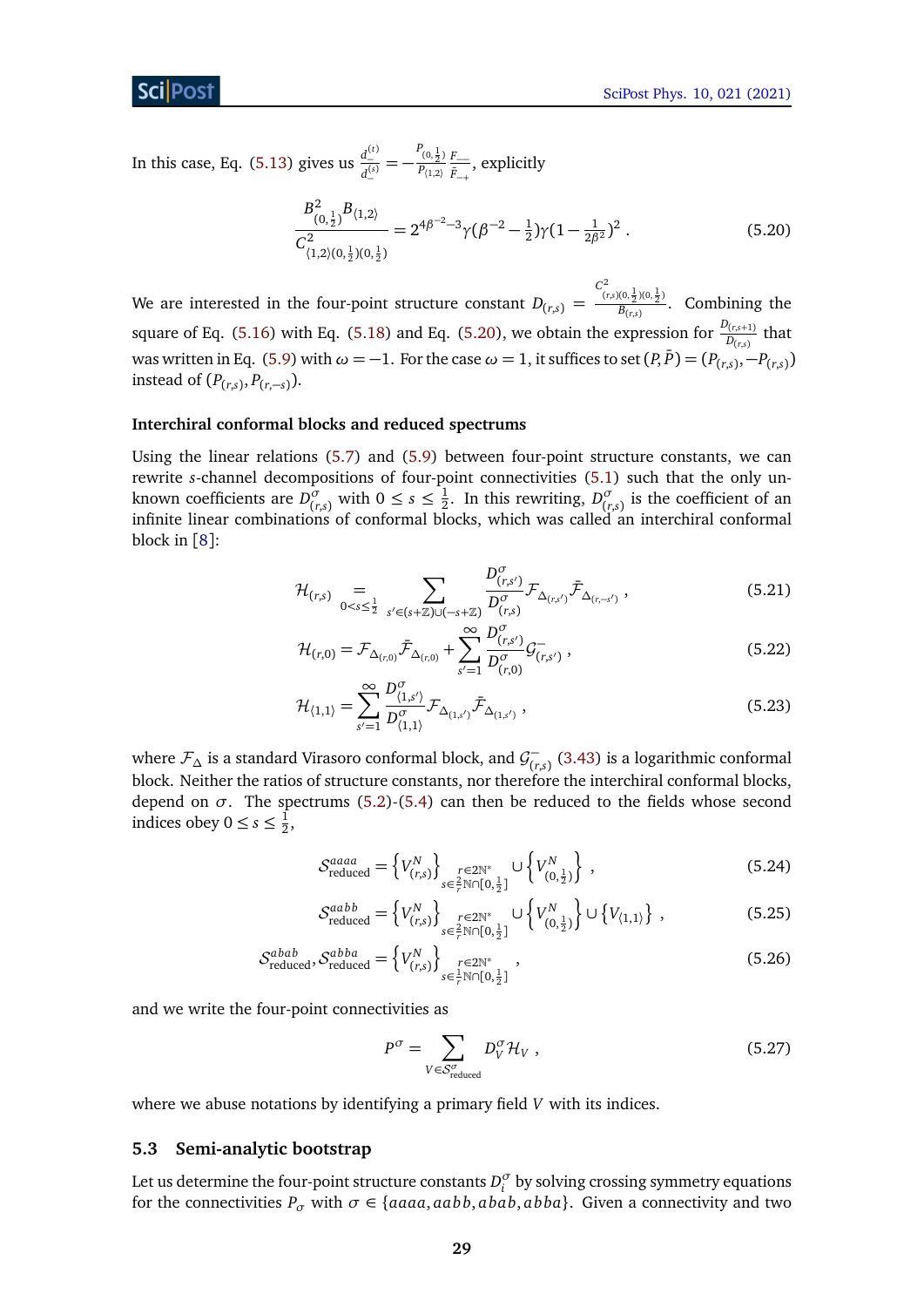different channels  $c, c' \in \{s, t, u\}$ , we have the crossing symmetry equation

<span id="page-29-0"></span>
$$
\sum_{i \in S_{reduced}^{(c)}} D_i^{(c)} \mathcal{H}_i^{(c)}(z_k) = \sum_{i' \in S_{reduced}^{(c')}} D_{i'}^{(c')} \mathcal{H}_{i'}^{(c')}(z_k) ,
$$
 (5.28)

for any values of the positions  $z_k$ . We are not so much interested in the solutions themselves as in their existence, which tests several things at once:

- the identification of connectivities with correlation functions,
- the existence of degenerate fields,
- Jacobsen and Saleur's spectrums  $S^{aaaa}$ ,  $S^{aabb}$  and  $S^{abab}$ ,
- our conformal blocks  $G_{\alpha}^ \int_{(r,s)}^{\infty}$  and the structure of logarithmic representations.

#### **Numerical implementation**

Using Zamolodchikov's recursive representation, the interchiral conformal blocks have a series expansion of the type

$$
\mathcal{H}_i^{(c)}(z_k) = \mathcal{H}_0^{(c)}(z_k) |q^{(c)}|^{\Delta_i + \bar{\Delta}_i} \sum_{N=0}^{\infty} h_{i,N}(q^{(c)}) |q^{(c)}|^N . \qquad (5.29)
$$

Here  $\mathcal{H}_0^{(c)}(z_k)$  is an *i*-independent prefactor, the nome  $q^{(c)}$  is a function of  $(z_1, z_2, z_3, z_4)$  that depends on the channel *c*, and the coefficients *hi*,*<sup>N</sup>* (*q*) is a polynomially bounded function of  $\frac{q}{|q|}$  and log *q*. In order to write the connectivities as finite sums, we introduce a cutoff *N*<sub>max</sub> and truncate the conformal blocks' expansions to  $N \leq N_{\text{max}}$ , while also truncating the sums over reduced spectrums to  $\Re(\Delta_i + \bar{\Delta}_i) \leq N_{\max}$ . After truncation, the crossing symmetry equation [\(5.28\)](#page-29-0) involves a finite number of unknown four-point structure constants,

$$
X(N_{\text{max}}) = \#\left(\left\{D_i^{(c)}\right\}_{\Re(\Delta_i + \bar{\Delta}_i) \le N_{\text{max}}} \cup \left\{D_{i'}^{(c')}\right\}_{\Re(\Delta_{i'} + \bar{\Delta}_{i'}) \le N_{\text{max}}}\right).
$$
(5.30)

We then normalize one of these structure constants to be 1, and determine the rest by solving crossing symmetry for a number  $E \ge X(N_{\text{max}}) - 1$  of randomly chosen positions  $Z^e = (z_1^e, z_2^e, z_3^e, z_4^e)$ . We compute the averages and the relative deviations of the resulting structure constants over a number *A* of random draws of the positions,

$$
\bar{D}_{i}^{(c)} = \frac{1}{A} \sum_{a=1}^{A} D_{i}^{(c)}(Z_{a}^{e}) \quad , \quad \text{Deviation}\left(D_{i}^{(c)}\right) = \max_{a} \left(\frac{\left|D_{i}^{(c)}(Z_{a}^{e}) - \bar{D}_{i}^{(c)}\right|}{\max\left(\left|D_{i}^{(c)}(Z_{a}^{e})\right|, \left|\bar{D}_{i}^{(c)}\right|\right)}\right). \tag{5.31}
$$

If the crossing symmetry equation has a unique solution, the deviations should tend to zero as *N*max increases, except for structure constants that are in fact zero.

#### **Results**

We focus on two specific examples of the crossing symmetry equations  $(5.28)$ :

<span id="page-29-1"></span>
$$
\sum_{i \in S_{reduced}^{abab}} D_i^{abab} \mathcal{H}_i^{(s)}(z_k) = \sum_{i' \in S_{reduced}^{aabb}} D_{i'}^{aabb} \mathcal{H}_{i'}^{(u)}(z_k) ,
$$
 (5.32)

<span id="page-29-2"></span>
$$
\sum_{i \in \mathcal{S}_{reduced}^{aaaa}} D_i^{aaaa} \left( \mathcal{H}_i^{(s)}(z_k) - \mathcal{H}_i^{(t)}(z_k) \right) = 0 \tag{5.33}
$$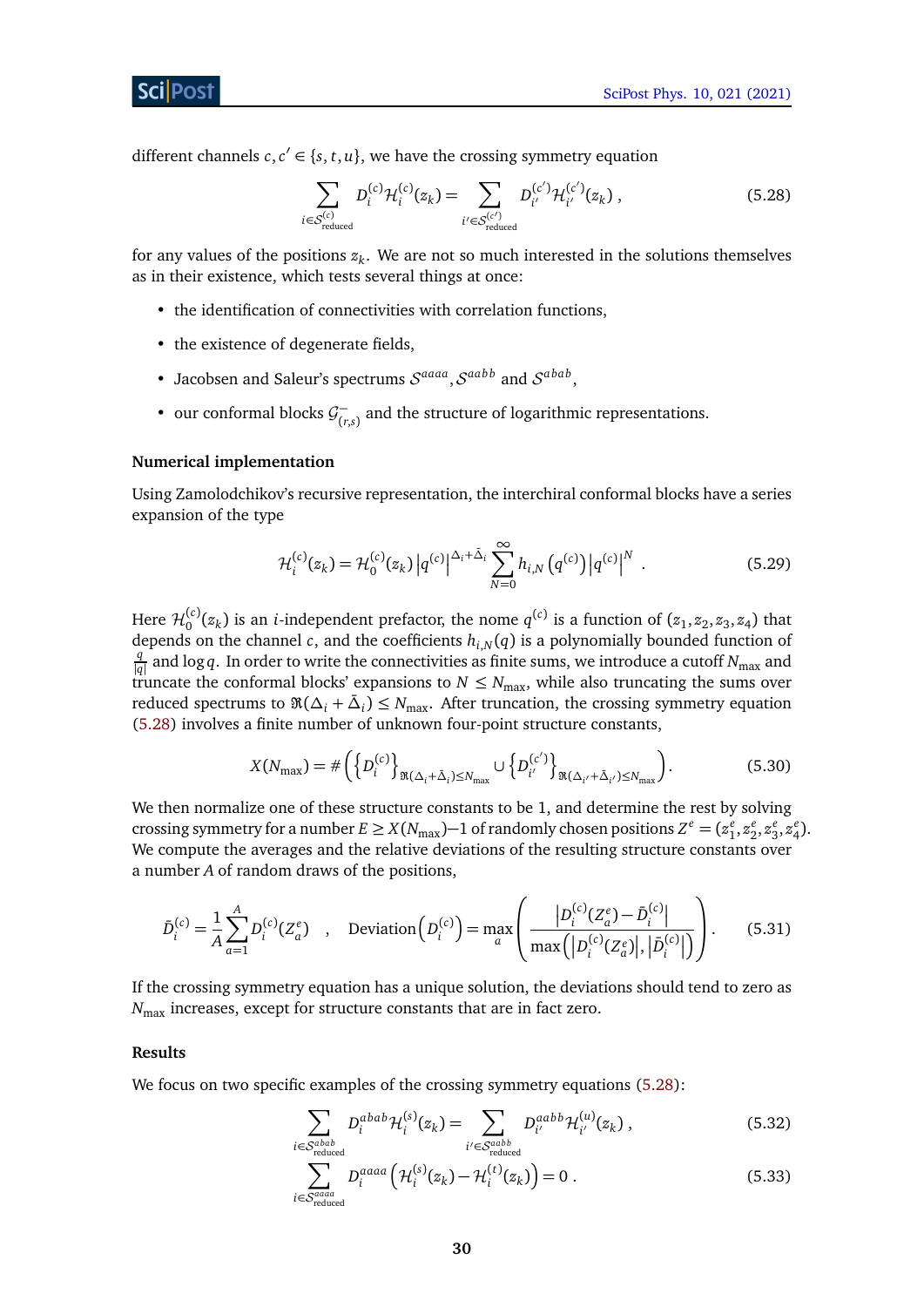In the first equation, we can use the normalization condition  $D_{(1,1)}^{aabb} = 1$ , and determine the rest of the structure constants. In the second equation, we can then normalize the structure constants such that the relation [\(5.8\)](#page-26-2) is obeyed. We find that both equations have unique solutions. For example, let us display how the deviations for  $\mathcal{S}^{aabb}_{\text{reduced}}$  behave as the cutoff  $N_{\text{max}}$ increases [[9](#page-35-3)]:

| the contract of the contract of the contract of |
|-------------------------------------------------|
|                                                 |

$$
N_{\text{max}} = 16 \qquad N_{\text{max}} = 24 \qquad N_{\text{max}} = 32
$$

| Deviation                                |
|------------------------------------------|
| $1\overline{2}$<br>$7.61 \times 10^{-7}$ |
| $8.19 \times 10^{-7}$                    |
| $4.37 \times 10^{-11}$                   |
| $6.19 \times 10^{-7}$                    |
| $6.12 \times 10^{-7}$                    |
| 0.269                                    |
| 0.802                                    |
|                                          |

| (r,s)   | Deviation                    |
|---------|------------------------------|
| (1,1)   | $3.47 \times 10^{-18}$       |
| (0,1/2) | -18<br>$3.78 \times 10^{-7}$ |
| (2,0)   | 18<br>$9.85 \times 10^{-7}$  |
| (4,0)   | -14<br>$1.04 \times 10^{-7}$ |
| (4,1/2) | 15<br>$9.88 \times 10^{-7}$  |
| (6, 0)  | -8<br>$4.44 \times 10^{-7}$  |
| (6,1/3) | $8.25 \times 10^{-8}$        |
| (8, 0)  | 0.211                        |
| (8,1/4) | 0.118                        |
| (8,1/2) | 0.574                        |
|         |                              |
|         |                              |

<span id="page-30-1"></span>

| $(r,s)$    | Deviation              |
|------------|------------------------|
| $(1,1)$    | $2.3 \times 10^{-24}$  |
| $(0,1/2)$  | $2.38 \times 10^{-24}$ |
| $(2,0)$    | $2.28 \times 10^{-24}$ |
| $(4,0)$    | $3.17 \times 10^{-21}$ |
| $(4,1/2)$  | $2.62 \times 10^{-21}$ |
| $(6,0)$    | $1.2 \times 10^{-14}$  |
| $(6,1/3)$  | $2.14 \times 10^{-14}$ |
| $(8,0)$    | $4.86 \times 10^{-7}$  |
| $(8,1/4)$  | $3.41 \times 10^{-7}$  |
| $(10,0)$   | $0.489$                |
| $(10,1/5)$ | $1.19$                 |
| $(10,2/5)$ | $1.76$                 |

Here and in our other numerical examples, we chose a generic value of the parameter  $\beta = 0.8+0.1i$ i.e.  $Q$   $\simeq$  −0.121 + 1.725*i*. The code runs in  $O(10^3)$  seconds on a standard laptop. The deviation of  $D_{(1,1)}^{aabb}$  is nonzero because the code uses the normalization condition  $D_{(0,\frac{1}{2})}^{abab} = 1$  rather than  $D_{\langle 1,1\rangle}^{aabb}=1$ .

In order to determine the structure constants  $D_i^{abab}$ , it may seem easier to focus on a crossing symmetry equation with fewer unknowns,

<span id="page-30-0"></span>
$$
\sum_{i \in S_{reduced}^{abab}} D_i^{abab} \left( \mathcal{H}_i^{(s)}(z_k) - (-1)^{\text{Spin}(i)} \mathcal{H}_i^{(t)}(z_k) \right) = 0 ,
$$
 (5.35)

where the spin-dependent sign is due to the relation [\(5.6\)](#page-25-2). However, while the deviation of  $D_{(2,\frac{1}{2})}^{abab}$  does tend to zero as  $N_{\max}$  increases, the deviations of  $D_{(r\geq 4,s)}^{abab}$  remain large. The in- $(2,\frac{1}{2})$ tepretation is that our equation has a solution, which is however not unique. For the deviation of a structure constant to tend to zero, that structure constant must be nonvanishing in one solution only. We find an infinite series of subsets of the spectrum

$$
(r_0 \in 2\mathbb{N}^*) \qquad \mathcal{S}_{reduced}^{r_0} = \left\{ V_{(r_0,0)}^N \right\} \cup \left\{ V_{(r,s)}^N \right\}_{\substack{r \ge r_0 \in 2\mathbb{N}^* \\ s \in \frac{1}{r} \mathbb{N}^* \cap [0,\frac{1}{2}]} \subset \mathcal{S}_{reduced}^{abab} \,, \tag{5.36}
$$

such that the crossing symmetry equation for  $S_{reduced}^{r_0}$  has a unique solution. These solutions provide a basis of solutions for the original crossing symmetry equation [\(5.35\)](#page-30-0). Let us display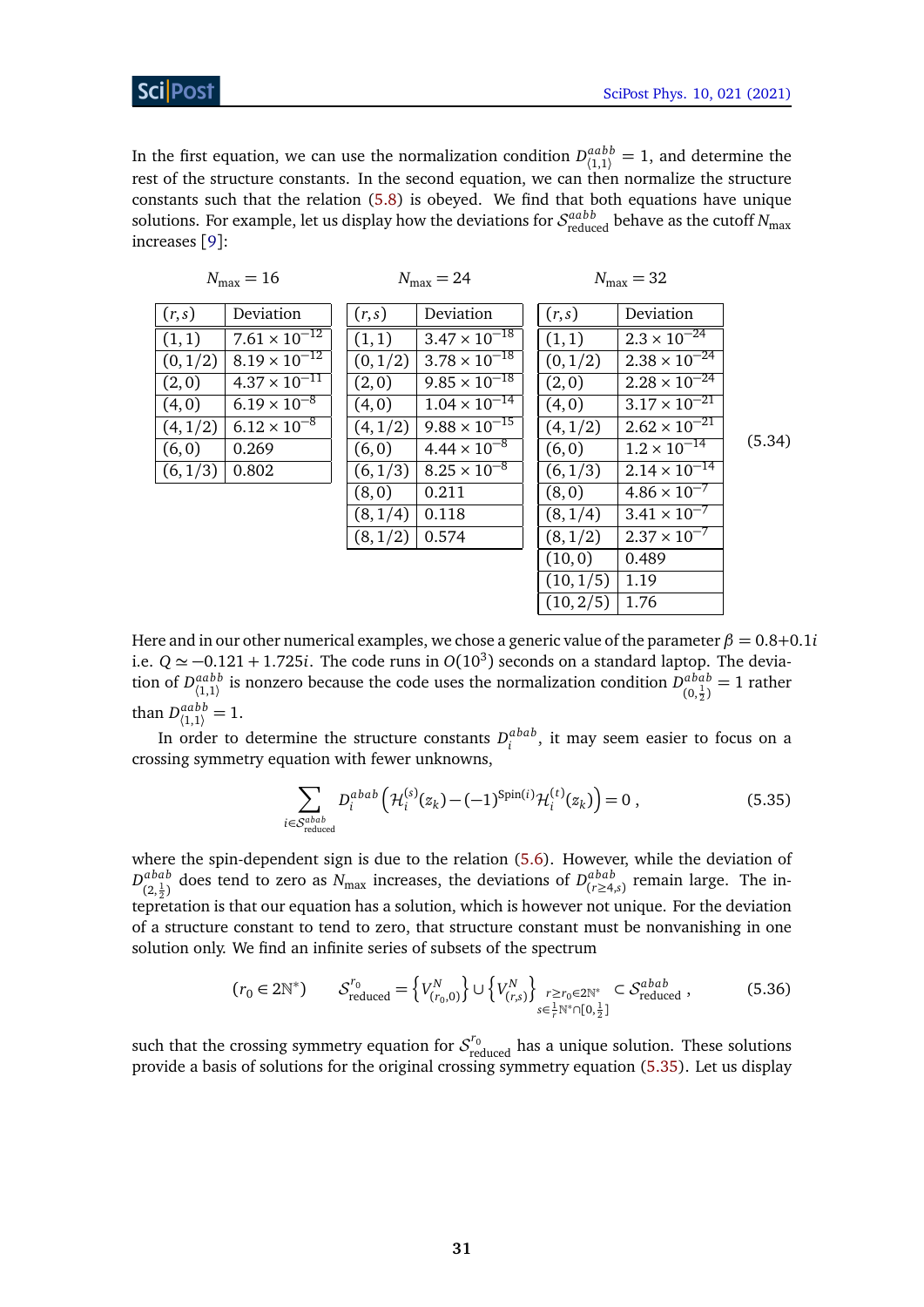| $(r,s)$   | Deviation              | $(r,s)$   | Deviation              | $(r,s)$   | Deviation              |
|-----------|------------------------|-----------|------------------------|-----------|------------------------|
| $(2,0)$   | $0$                    | $(4,0)$   | $0$                    | $(6,0)$   | $0$                    |
| $(2,1/2)$ | $2.98 \times 10^{-28}$ | $(4,1/4)$ | $3.57 \times 10^{-25}$ | $(6,1/6)$ | $1.76 \times 10^{-17}$ |
| $(4,1/4)$ | $2.01 \times 10^{-23}$ | $(4,1/2)$ | $3.25 \times 10^{-25}$ | $(6,1/6)$ | $1.76 \times 10^{-17}$ |
| $(4,1/2)$ | $3.1 \times 10^{-24}$  | $(6,1/6)$ | $2.8 \times 10^{-15}$  | $(6,1/2)$ | $6.39 \times 10^{-17}$ |
| $(6,1/6)$ | $3.56 \times 10^{-17}$ | $(6,1/3)$ | $2.52 \times 10^{-15}$ | $(8,1/8)$ | $0.105$                |
| $(6,1/2)$ | $4.71 \times 10^{-16}$ | $(6,1/2)$ | $2.51 \times 10^{-15}$ | $(8,1/4)$ | $0.105$                |
| $(8,1/8)$ | $7.42 \times 10^{-5}$  |           |                        |           |                        |

 $r_0 = 2$   $r_0 = 4$   $r_0 = 6$ 

the deviations in the cases  $r_0 = 2, 4, 6$  with  $N_{\text{max}} = 32$  [[9](#page-35-3)]:

(For conciseness we do not display the deviation for the structure constants 
$$
D_{(10,s)}^{r_0}
$$
, which are of order 1.)

#### **Comparison with analytic formulas**

Using a lattice regularization of the *Q*-state Potts model, analytic formulas for a few ratios of four-point structure constants have been conjectured [[31](#page-36-8)](Section 5.2):

$$
\frac{D_{(2,0)}^{aabb}}{D_{(2,0)}^{aaaa}} = \frac{1}{1 - Q},
$$
\n(5.38)

$$
\frac{D_{(4,0)}^{aabb}}{D_{(4,0)}^{aaaa}} = -\frac{Q^5 - 7Q^4 + 15Q^3 - 10Q^2 + 4Q - 2}{2(Q^2 - 3Q + 1)},
$$
\n(5.39)

$$
\frac{D_{(4,\frac{1}{2})}^{aabb}}{D_{(4,\frac{1}{2})}^{aaaa}} = \frac{2 - Q}{2} ,
$$
\n(5.40)

$$
\frac{D_{(2,0)}^{abab}}{D_{(2,0)}^{aaaa}} = \frac{2 - Q}{2} \,, \tag{5.41}
$$

$$
\frac{D_{(4,0)}^{abab}}{D_{(4,0)}^{aaaa}} = -\frac{1}{4}(Q^2 - 4Q + 2)(Q^2 - 3Q - 2) ,\qquad (5.42)
$$

$$
\frac{D_{(4,\frac{1}{2})}^{abab}}{D_{(4,\frac{1}{2})}^{aaaa}} = \frac{1}{4}(Q-1)(Q-4) \tag{5.43}
$$

We have checked these formulas to a high precision [[9](#page-35-3)]. With our code, it is possible to look for analytic formulas for other ratios of structure constants. For instance, we have found the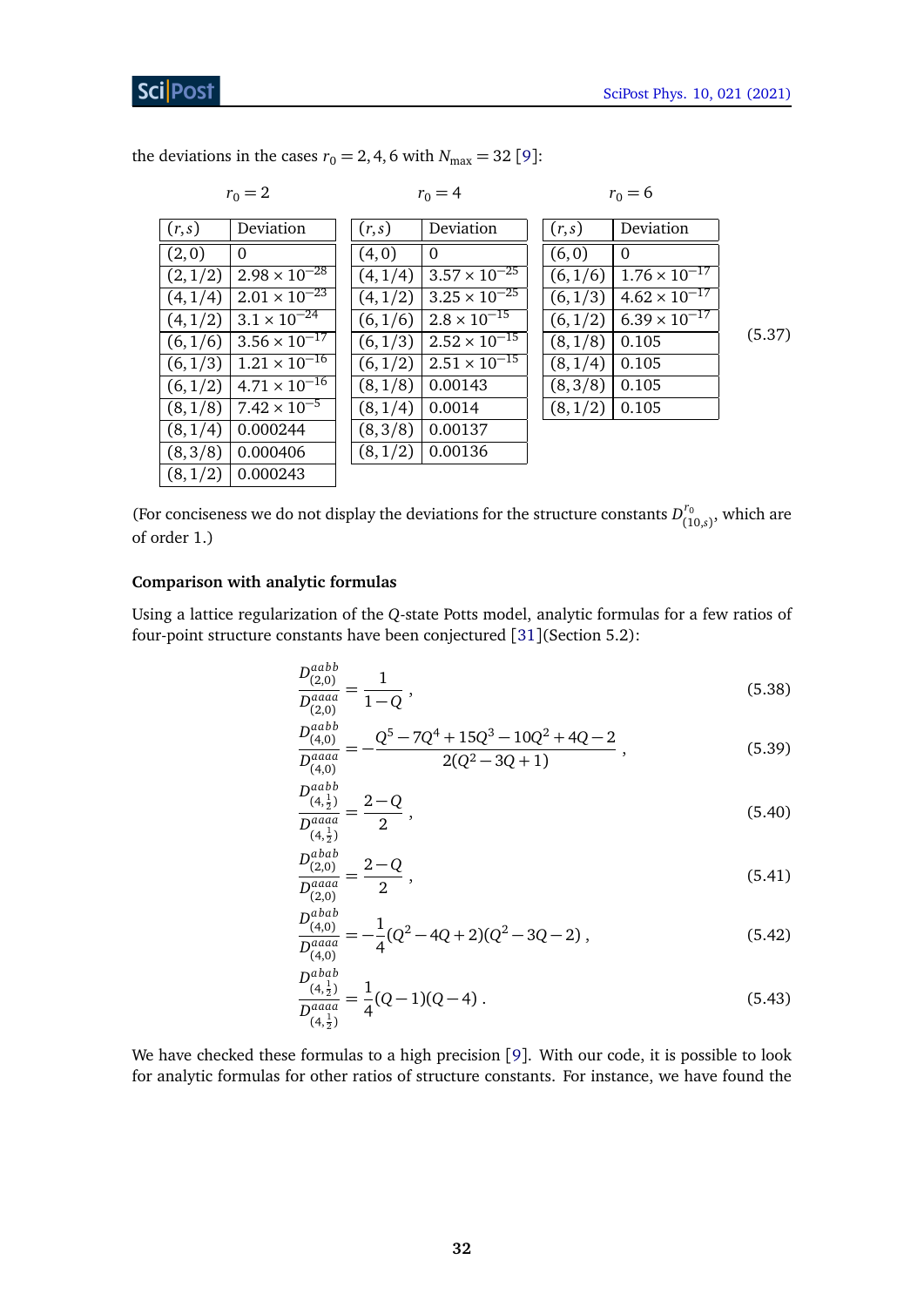formulas

$$
\frac{D_{(6,\frac{1}{3})}^{aabb}}{D_{(6,\frac{1}{3})}^{aaaa}} = \frac{2 - Q}{2} ,
$$
\n(5.44)

$$
\frac{D_{(6,\frac{1}{3})}^{abab}}{D_{(6,\frac{1}{3})}^{aaaa}} = \frac{1}{4} \left( Q^5 - 9Q^4 + 27Q^3 - 28Q^2 + Q + 4 \right) ,\tag{5.45}
$$

$$
\frac{D_{(6,0)}^{aabb}}{D_{(6,0)}^{aaaa}} = \frac{2Q^8 - 26Q^7 + 134Q^6 - 348Q^5 + 479Q^4 - 337Q^3 + 112Q^2 - 23Q + 3}{(1 - 6Q + 5Q^2 - Q^3)(3Q^6 - 24Q^5 + 64Q^4 - 66Q^3 + 24Q^2 - 8Q + 3)},
$$
(5.46)

$$
\frac{D_{(6,0)}^{abab}}{D_{(6,0)}^{aaaa}} = \frac{(2-Q)\left(Q^2 - 4Q + 1\right)\left(Q^6 - 9Q^5 + 30Q^4 - 40Q^3 + 13Q^2 + 4Q + 3\right)}{2(3Q^6 - 24Q^5 + 64Q^4 - 66Q^3 + 24Q^2 - 8Q + 3)},
$$
\n(5.47)

which hold at high precision.

#### <span id="page-32-0"></span>**5.4 The Delfino–Viti conjecture**

Our semi-analytic bootstrap calculations give us access to the three-point structure constant  $C_{(0,\frac{1}{2})(0,\frac{1}{2})(0,\frac{1}{2})} = \sqrt{D_{(0,\frac{1}{2})}^{aaaa}}$ , which can be interpreted as the three-point connectivity [[27](#page-36-4)]. Let us compare this with the conjectured exact expression of this connectivity.

Delfino and Viti's conjectured expression [[32](#page-36-9)] is the three-point structure constant of Liouville theory with *<sup>c</sup>* <sup>≤</sup> 1, times a combinatorial prefactor <sup>p</sup> 2 whose lattice origin was elucidated in [[33](#page-36-10)]:

$$
C_{(0,\frac{1}{2})(0,\frac{1}{2})(0,\frac{1}{2})} = \sqrt{2} C_{\Delta_{(0,\frac{1}{2})},\Delta_{(0,\frac{1}{2})},\Delta_{(0,\frac{1}{2})}}^{\text{c} \le 1 \text{ Liouville}}.
$$
\n(5.48)

As far as we understand, Liouville theory appeared here not because it has any particular relation with the *Q*-state Potts model, but because it exists at generic central charges, has a diagonal field of dimension  $\Delta_{(0, \frac{1}{2})}$ , and is analytically solvable. Based on this information alone, we would a priori not expect the conjecture to be exactly true. And consistency with Monte-Carlo simulations of the *Q*-state Potts model [[27,](#page-36-4) [34](#page-36-11)] only tests the conjecture to a relatively low precision.

However, it was recently observed that connectivities of the *Q*-state Potts model are related to correlation functions of the RSOS model [[31](#page-36-8)]. In the critical limit, the latter model is described by analytically solvable CFTs of the type of Liouville theory and minimal models. This suggests that the Delfino–Viti conjecture may be exactly true. And this is what our numerical results confirm, with a precision of about 26 significant digits [[9](#page-35-3)].

Let us emphasize that the *Q*-state Potts model is nevertheless not related to Liouville theory proper. The former has a discrete spectrum, the latter a continuous spectrum. The analytic expression for *C c*≤1 Liouville  $\Delta_{(0,\frac{1}{2})},\Delta_{(0,\frac{1}{2})},\Delta_{(0,\frac{1}{2})}$  is valid in Liouville theory for *c* ≤ 1 only [[22](#page-35-16)], while the threepoint connectivity is valid under the much weaker condition ℜ*c <* 13. The analytic expression for  $C_{\Lambda}^{c\leq 1}$  Liouville *<sup>c≤1 Llouville*<br> $\Delta_{(0, \frac{1}{2})}$ , $\Delta_{(0, \frac{1}{2})}$ , $\Delta_{(0, \frac{1}{2})}$  is the unique solution of certain crossing symmetry equations, and should</sup> be considered a universal quantity, although it happened to be first discovered in the context of Liouville theory.

# <span id="page-32-1"></span>**6 Conclusion and outlook**

Let us summarize some of our results, and point out a few questions that arise.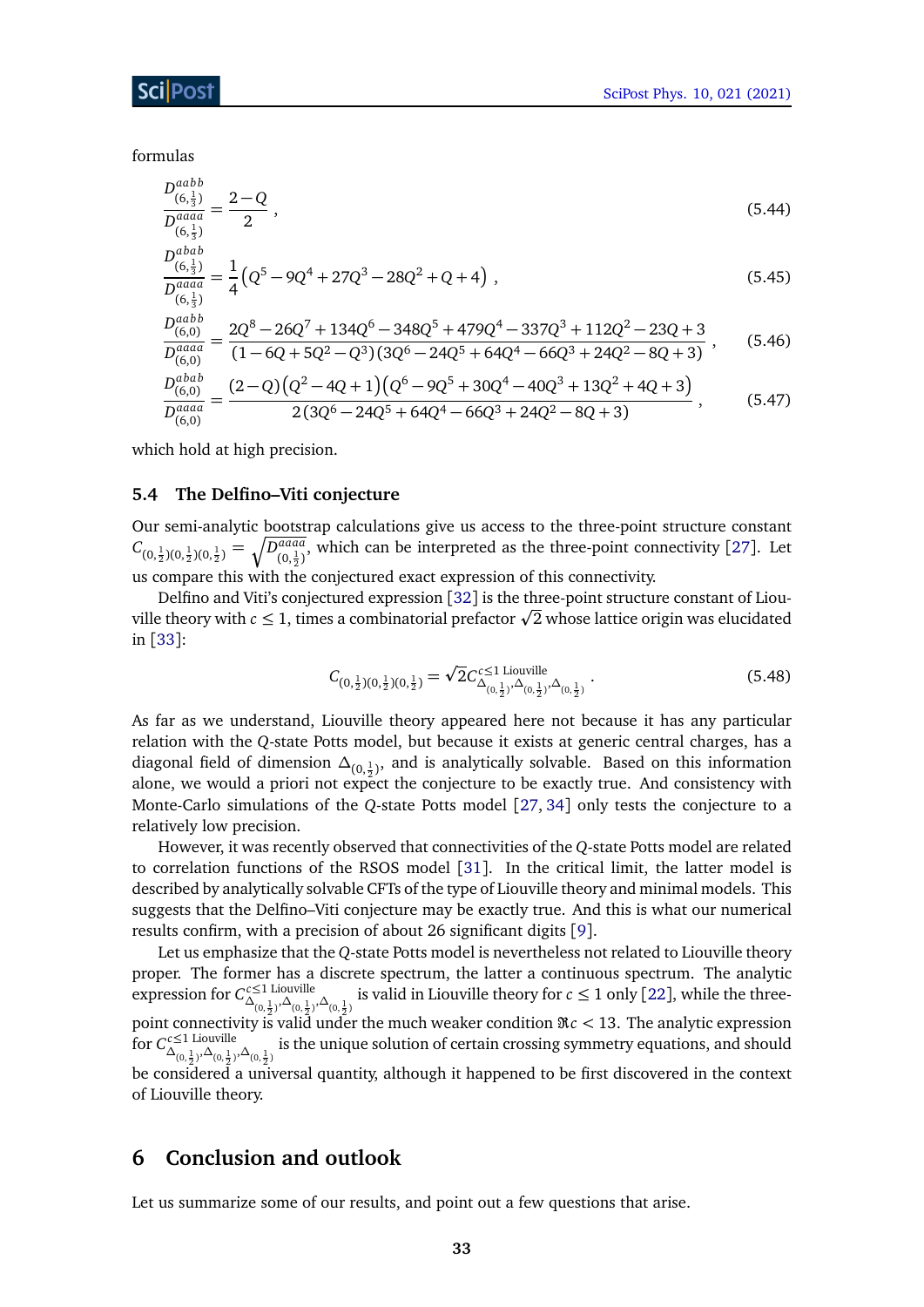#### **Logarithmizing CFT**

Using derivative fields, we found it relatively simple to derive logarithmic from non-logarithmic CFT objects: we have *logarithmized* Verma modules with zero or one null vector, as well as the associated correlation functions and conformal blocks. It would be interesting to understand this operation at a more formal level, in order to apply it to more complicated situations, including higher-dimensional CFT.

In two dimensions, *logarithmizing* Verma modules with null vectors leads to so-called stag-gered Virasoro modules [[11](#page-35-5)]. For  $\beta^2 \in \mathbb{Q}_{< 0}$ , there are infinitely many null vectors, and the resulting representations are relevant in CFTs such as critical percolation. Some of our results can be directly applied to these staggered Verma modules, as we saw in Section [3.1](#page-10-1) when studying logarithmic couplings in a few examples. It would be interesting to study the applicability of our results for rational  $\beta^2$  more systematically.

An alternative to *logarithmizing* non-logarithmic CFT at rational central charge would be to *rationalize* logarithmic CFT at generic central charge, by taking limits  $\beta^2 \rightarrow \frac{p}{q}$  $\frac{p}{q}$ . This would be straightforward if we wanted to numerically compute connectivities in critical percolation: we would just need to do it in the *Q*-state Potts model with a parameter  $Q \approx 1$  i.e.  $c \approx 0$ . However, it would be more difficult to derive the space of states, structure constants and conformal blocks at *c* = 0: *rationalizing* is already known to be non-trivial in simpler, non-logarithmic CFTs [[21](#page-35-15)].

If *logarithmizing* and *rationalizing* could be defined precisely, a natural question would be whether they commute.

#### **Crossing-symmetric four-point functions**

We have found that the crossing symmetry equations [\(5.32\)](#page-29-1), [\(5.33\)](#page-29-2) have unique solutions. This is a non-trivial result, which depends very sensitively on the structure of the spectrum, and on the correct computation of conformal blocks.

As always in the conformal bootstrap approach, the next question is to interepret the solutions, and determine to which CFT they belong. In the case of the Potts model, it is tricky to identify bootstrap solutions with four-point connectivities, because there are no high-precision results on connectivities. Based on Monte-Carlo calculations, four-point connectivities were found to agree with other solutions of crossing symmetry [[30](#page-36-7)]. However, these other solutions turned out to fail more extensive numerical and analytic comparisons with the Potts model [[27,](#page-36-4)[29](#page-36-6)], and to describe the RSOS model instead [[31](#page-36-8)].

Let us summarize the argument for our bootstrap solutions to describe connectivities in the Potts model:

- The spectrum of the Potts model is known [[25](#page-36-2)].
- More precisely, the spectrums of the connectivities in all channels are known [[29](#page-36-6)].
- Crossing symmetry equations with these spectrums have unique solutions.

The bootstrap solutions of [[30](#page-36-7)] featured only subsets of the expected spectrums, only in two out of three channels, and only for three out of four connectivities.

In the case of the particular crossing symmetry equation [\(5.35\)](#page-30-0), we actually found an infinite-dimensional space of solutions, which includes the connectivity  $P_{abab}$ . This echos a speculation of [[8](#page-35-2)] (Section 3.3), which predicted the existence of multiple solutions of crossing symmetry equations, based on the freedom to change the weights of non-contractible loops in the discretized model. Nevertheless, it is not yet clear what our extra solutions describe, or to which CFT they belong. There are not too many known solutions of crossing symmetry at generic central charge [[35](#page-36-12)], so these solutions may be worth investigating.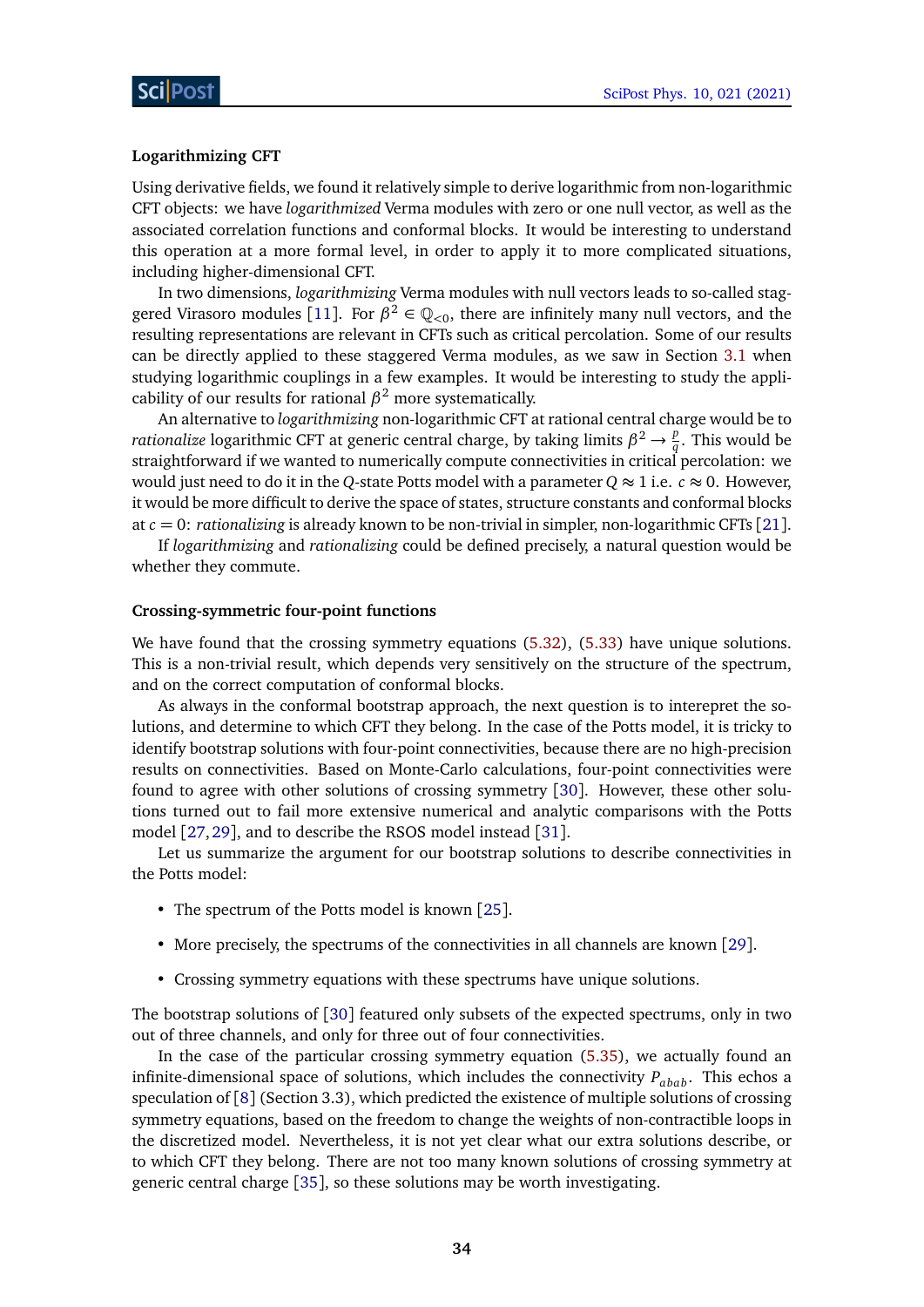#### <span id="page-34-0"></span>**Towards a solution of the** *Q***-state Potts model**

With our high-precision checks of analytic conjectures for structure constants or ratios thereof, we provided additional evidence that the *Q*-state Potts model may be analytically solvable. Of course, solving the model involves computing not just four-point connectivities, but also more general correlation functions. Connectivities have a few nice peculiarities, for instance their structure constants obey slightly stronger linear relations as we saw in Section [5.2,](#page-25-0) but this should not make an essential difference.

Meanwhile, the problem of numerically computing four-point connectivities to arbitrary precision is now effectively solved. After numerically determining four-point structure constants by solving crossing symmetry equations, we can use the structure constants for computing connectivities. An estimate of the precision of such computations is given by the lowest nonzero deviation of a structure constant, for example *<sup>O</sup>*(10−24) for the last table of Eq. [\(5.34\)](#page-30-1).

# **Acknowledgements**

We are grateful to Linnea Grans-Samuelsson, Yifei He, Jesper Jacobsen, and Hubert Saleur, for discussing their work on the *Q*-state Potts model. We are also indebted to them, as well as to Miguel Paulos and Jacopo Viti, for comments on the draft of this article. We would like to thank Riccardo Guida for help with speeding up Python code. We are grateful to Raoul Santachiara and Nina Javerzat for stimulating discussions. Many thanks to David Ridout for very stimulating exchanges on the draft of this article, which in particular led us to pay more attention to the logarithmic coupling.

We are grateful to the SciPost reviewers for their publicly available comments and suggestions.

This paper is partly a result of the ERC-SyG project, Recursive and Exact New Quantum Theory (ReNewQuantum) which received funding from the European Research Council (ERC) under the European Union's Horizon 2020 research and innovation programme under grant agreement No 810573.

## **References**

- <span id="page-34-1"></span>[1] T. Creutzig and D. Ridout, *Logarithmic conformal field theory: beyond an introduction*, J. Phys. A: Math. Theor. **46**, 494006 (2013), doi:10.1088/[1751-8113](https://doi.org/10.1088/1751-8113/46/49/494006)/46/49/494006, [[arXiv:1303.0847](http://arxiv.org/abs/1303.0847)].
- <span id="page-34-2"></span>[2] I. Runkel, M. R. Gaberdiel and S. Wood, *Logarithmic bulk and boundary conformal field theory and the full centre construction* (2012), [arXiv:1201.6273.](https://arxiv.org/abs/1201.6273)
- <span id="page-34-3"></span>[3] I. I. Kogan and A. Lewis, *Origin of logarithmic operators in conformal field theories*, Nucl. Phys. B **509**, 687 (1998), doi:10.1016/[S0550-3213\(97\)00666-4,](https://doi.org/10.1016/S0550-3213(97)00666-4) [[arXiv:hep](http://arxiv.org/abs/hep-th/9705240)th/[9705240](http://arxiv.org/abs/hep-th/9705240)].
- <span id="page-34-4"></span>[4] M. Hogervorst, M. Paulos and A. Vichi, *The ABC (in any D) of logarithmic CFT*, J. High Energy Phys. **10**, 201 (2017), doi:10.1007/[JHEP10\(2017\)201,](https://doi.org/10.1007/JHEP10(2017)201) [[arXiv:1605.03959](http://arxiv.org/abs/1605.03959)].
- <span id="page-34-5"></span>[5] R. Santachiara and J. Viti, *Local logarithmic correlators as limits of Coulomb gas integrals*, Nucl. Phys. B **882**, 229 (2014), doi:10.1016/[j.nuclphysb.2014.02.022,](https://doi.org/10.1016/j.nuclphysb.2014.02.022) [[arXiv:1311.2055](http://arxiv.org/abs/1311.2055)].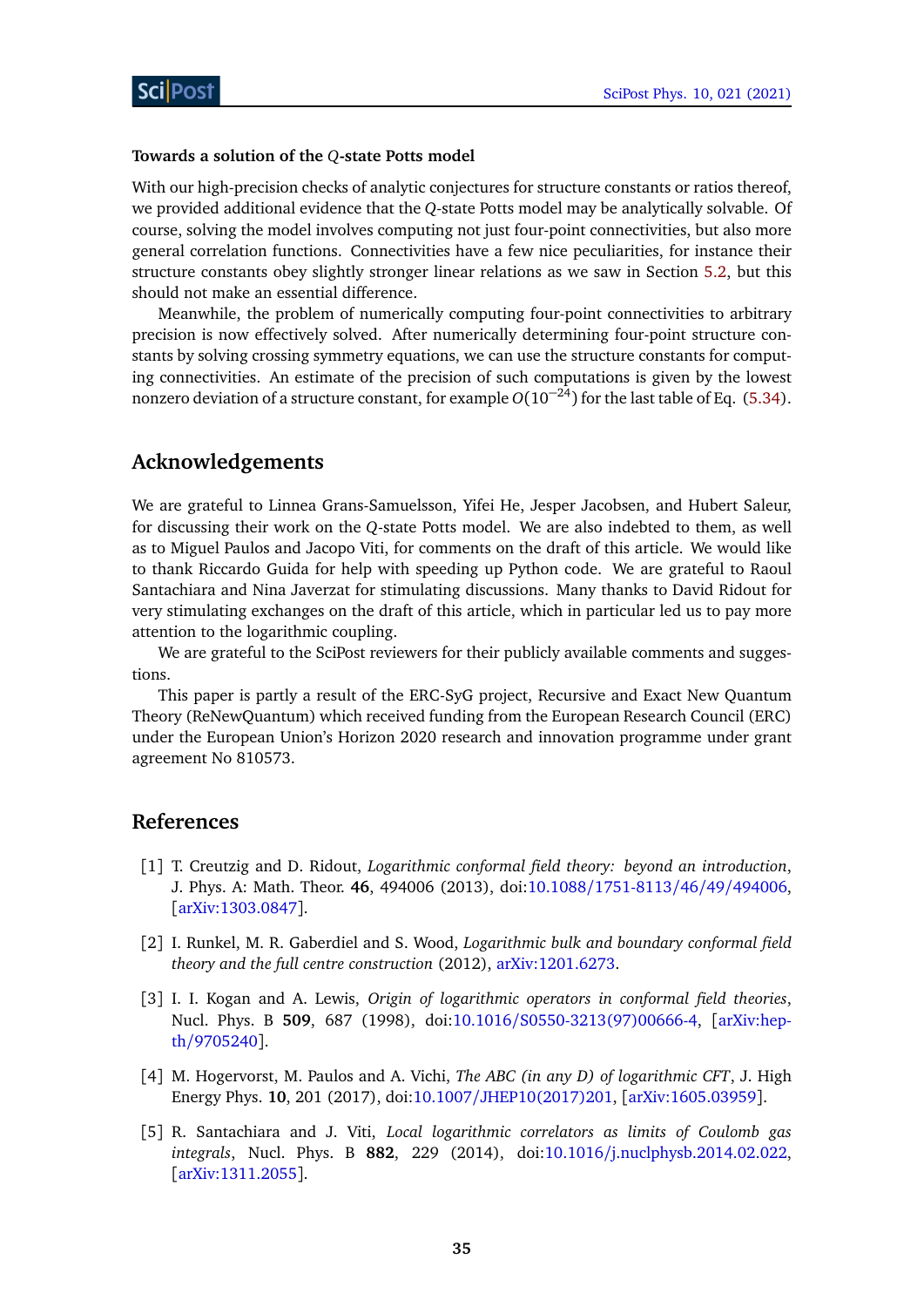- <span id="page-35-0"></span>[6] P. Mathieu and D. Ridout, *Logarithmic M(2,p) minimal models, their logarithmic couplings, and duality*, Nucl. Phys. B **801**, 268 (2008), doi:10.1016/[j.nuclphysb.2008.02.017,](https://doi.org/10.1016/j.nuclphysb.2008.02.017) [[arXiv:0711.3541](http://arxiv.org/abs/0711.3541)].
- <span id="page-35-1"></span>[7] V. Gorbenko and B. Zan, *Two-dimensional O(n) models and logarithmic CFTs*, J. High Energy Phys. **10**, 099 (2020), doi:10.1007/[JHEP10\(2020\)099,](https://doi.org/10.1007/JHEP10(2020)099) [[arXiv:2005.07708](https://arxiv.org/abs/2005.07708)].
- <span id="page-35-2"></span>[8] Y. He, J. L. Jacobsen and H. Saleur, *Geometrical four-point functions in the two-dimensional critical Q-state Potts model: the interchiral conformal bootstrap*, J. High Energ. Phys. **12**, 019 (2020), doi:10.1007/[JHEP12\(2020\)019,](https://doi.org/10.1007/JHEP12(2020)019) [[arXiv:2005.07258](http://arxiv.org/abs/2005.07258)].
- <span id="page-35-3"></span>[9] S. Ribault, et al *Bootstrap\_Virasoro 2.0: Bootstrapping two-dimensional CFTs with Virasoro symmetry* (2020), https://gitlab.com/s.g.ribault/[Bootstrap\\_Virasoro](https://gitlab.com/s.g.ribault/Bootstrap_Virasoro/-/releases/v2.0)/-/releases/v2.0.
- <span id="page-35-4"></span>[10] L. Grans-Samuelsson, L. Liu, Y. He, J. Lykke Jacobsen and H. Saleur, *The action of the Virasoro algebra in the two-dimensional Potts and loop models at generic Q*, J. High Energ. Phys. **10**, 109 (2020), doi:10.1007/[JHEP10\(2020\)109,](https://doi.org/10.1007/JHEP10(2020)109) [[arXiv:2007.11539](http://arxiv.org/abs/2007.11539)].
- <span id="page-35-5"></span>[11] K. Kytölä and D. Ridout, *On staggered indecomposable Virasoro modules*, J. Math. Phys. **50**, 123503 (2009), doi:10.1063/[1.3191682,](https://doi.org/10.1063/1.3191682) [ [arXiv:0905.0108](http://arxiv.org/abs/0905.0108)].
- <span id="page-35-6"></span>[12] C. Brust and K. Hinterbichler, *Free k scalar conformal field theory*, J. HIgh Energy Phys. **02**, 066 (2017), doi:10.1007/[JHEP02\(2017\)066,](https://doi.org/10.1007/JHEP02(2017)066) [[arXiv:1607.07439](http://arxiv.org/abs/1607.07439)].
- <span id="page-35-7"></span>[13] S. Ribault, *Conformal field theory on the plane* (2014), [arXiv:1406.4290.](https://arxiv.org/abs/1406.4290)
- <span id="page-35-8"></span>[14] V. Gurarie, *Logarithmic operators in conformal field theory*, Nucl. Phys. B **410**, 535 (1993), doi:10.1016/[0550-3213\(93\)90528-W,](https://doi.org/10.1016/0550-3213(93)90528-W) [[arXiv:hep-th](http://arxiv.org/abs/hep-th/9303160)/9303160].
- <span id="page-35-9"></span>[15] M. Flohr, *Null vectors in logarithmic conformal field theory*, Proc. Sci. **006**, 44 (2000) doi:10.22323/[1.006.0044,](https://doi.org/10.22323/1.006.0044) [[arXiv:hep-th](http://arxiv.org/abs/arXiv:hep-th/0009137v1)/0009137v1].
- <span id="page-35-10"></span>[16] A. Zamolodchikov, *Higher equations of motion in Liouville field theory*, Int. J. Mod. Phys. A **19**, 510 (2004), doi:10.1142/[S0217751X04020592,](https://doi.org/10.1142/S0217751X04020592) [[arXiv:hep-th](http://arxiv.org/abs/hep-th/0312279)/0312279].
- <span id="page-35-11"></span>[17] A. Zamolodchikov, *Conformal symmetry in two dimensions: an explicit recurrence formula for the conformal partial wave amplitude*, Commun. Math. Phys. **96**, 419 (1984), doi:10.1007/[BF01214585.](https://doi.org/10.1007/BF01214585)
- <span id="page-35-12"></span>[18] D. Ridout, *Non-chiral logarithmic couplings for the Virasoro algebra*, J. Phys. A: Math. Theor. **45**, 255203 (2012), doi:10.1088/[1751-8113](https://doi.org/10.1088/1751-8113/45/25/255203)/45/25/255203, [[arXiv:1203.3247](http://arxiv.org/abs/1203.3247)].
- <span id="page-35-13"></span>[19] R. Vasseur, A. M. Gainutdinov, J. L. Jacobsen and H. Saleur, *The puzzle of bulk conformal field theories at central charge*  $c=0$ *, Phys. Rev. Lett. 108, 161602 (2012),* doi:10.1103/[PhysRevLett.108.161602,](https://doi.org/10.1103/PhysRevLett.108.161602) [[arXiv:1110.1327](http://arxiv.org/abs/1110.1327)].
- <span id="page-35-14"></span>[20] S. Migliaccio and S. Ribault, *The analytic bootstrap equations of non-diagonal twodimensional CFT*, J. High Energy Phys. **05**, 169 (2018), doi:10.1007/[JHEP05\(2018\)169,](https://doi.org/10.1007/JHEP05(2018)169) [[arXiv:1711.08916](http://arxiv.org/abs/1711.08916)].
- <span id="page-35-15"></span>[21] S. Ribault, *On 2d CFTs that interpolate between minimal models*, SciPost Phys. **6**, 075 (2019), doi:10.21468/[SciPostPhys.6.6.075,](https://doi.org/10.21468/SciPostPhys.6.6.075) [[arXiv:1809.03722](http://arxiv.org/abs/1809.03722)].
- <span id="page-35-16"></span>[22] S. Ribault and R. Santachiara, *Liouville theory with a central charge less than one*, J. High Energy Phys. **08**, 109 (2015), doi:10.1007/[JHEP08\(2015\)109,](https://doi.org/10.1007/JHEP08(2015)109) [[arXiv:1503.02067](http://arxiv.org/abs/1503.02067)].